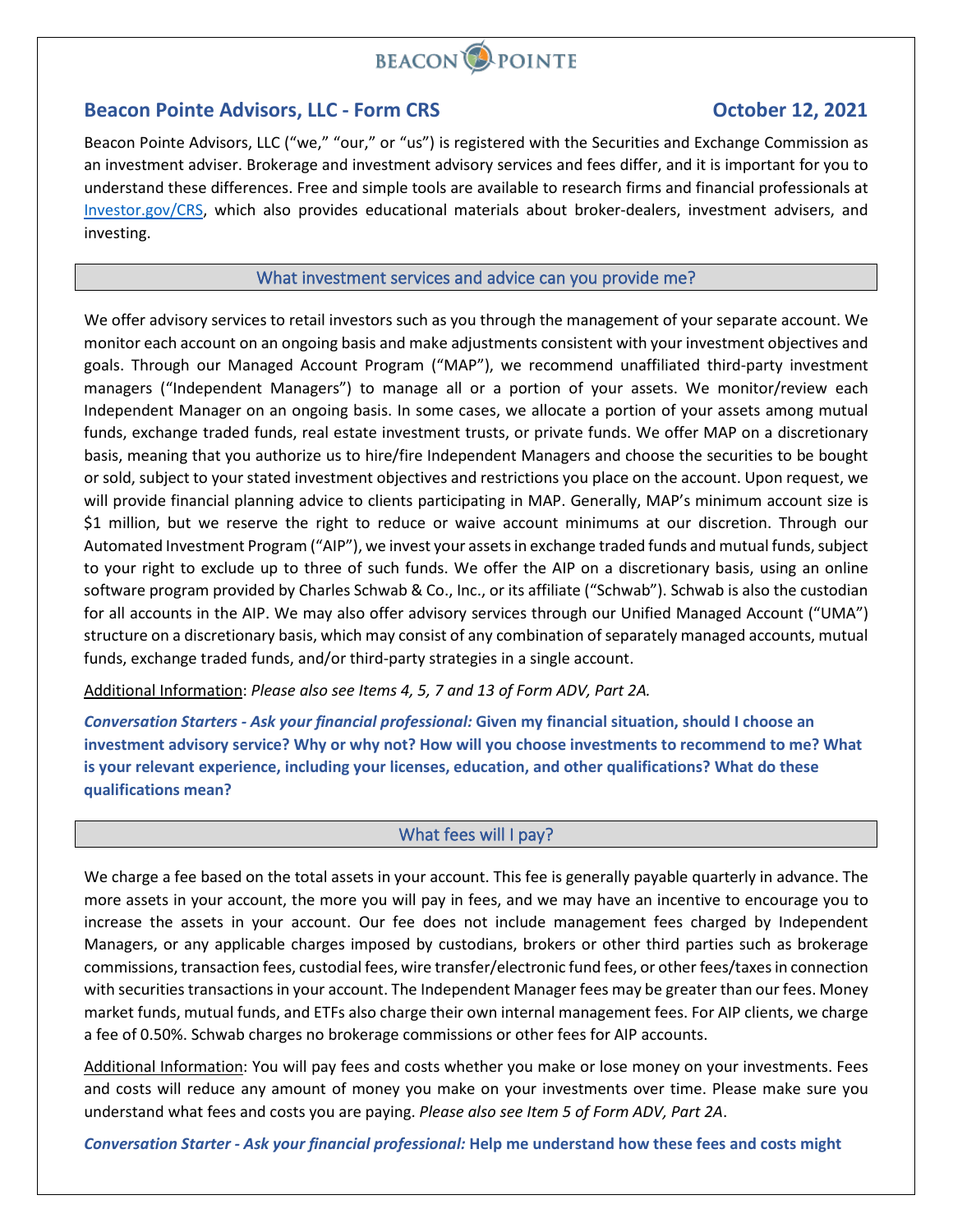

**affect my investments. If I give you \$10,000 to invest, how much will go to fees and costs, and how much will be invested for me?**

What are your legal obligations to me when acting as my investment adviser? How else does your firm make money and what conflicts of interest do you have?

*When we act as your investment adviser*, we have to act in your best interest and not put our interest ahead of yours. At the same time, the way we make money creates some conflicts with your interests. You should understand and ask us about these conflicts because they can affect the investment advice we provide you. Here are some examples to help you understand what this means.

- We offer our own real estate and credit-oriented investment funds ("Funds") to clients. While clients do not pay additional fees for investing in the Funds, we have an incentive to grow the assets in the Funds.
- We may also recommend that clients invest in mutual funds managed by a related adviser ("Related Funds"). We have an incentive to recommend the Related Funds because our related adviser receives fees based on their total assets.
- Some of our employees are licensed insurance agents of a related insurance agency and receive commissions for the recommend insurance products which creates a financial incentive. Some of our employees may receive brokerage commissions on investment products sold to clients. While clients are not charged both advisory fees and brokerage commissions for such products, these employees have an incentive to recommend brokerage sales for the commissions received. Client will not pay both a management fee and commission for such products.
- We participate in referral programs in which we pay custodians a portion of our fee collected from clients they refer to us. We have an incentive to recommend that clients maintain their accounts with such custodians in order to continue receiving their products/services and participating in their referral programs.

Additional Information*: Please also see Items 10-12, 14 of Form ADV, Part 2A.*

*Conversation Starter - Ask your financial professional:* **How might your conflicts of interest affect me, and how will you address them?**

How do your financial professionals make money?

Our financial professionals earn salaries and, when applicable, merit bonuses for performing advisory functions. Some of our financial professionals may receive compensation that is based, at least in part, on the number or amount of client referrals or new accounts brought to the firm. Some of our financial professionals earn additional compensation from insurance or brokerage commissions. For more information regarding these activities, refer to Item 10 of Form ADV, Part 2A and your financial professional's Form ADV, Part 2B Supplement.

Do you or your financial professionals have legal or disciplinary history?

No, we do not. You may visit **Investor.gov/CRS** for a free and simple search tool to research us and our financial professionals.

*Conversation Starter - Ask your financial professional:* **As a financial professional, do you have any disciplinary history? For what type of conduct?**

*For additional information about us,* **www.beaconpointe.com***. If you would like additional, up-to-date information or a copy of this relationship summary disclosure, please call (949) 718-1600.*

*Conversation Starter - Ask your financial professional:* **Who is my primary contact person? Is he or she a**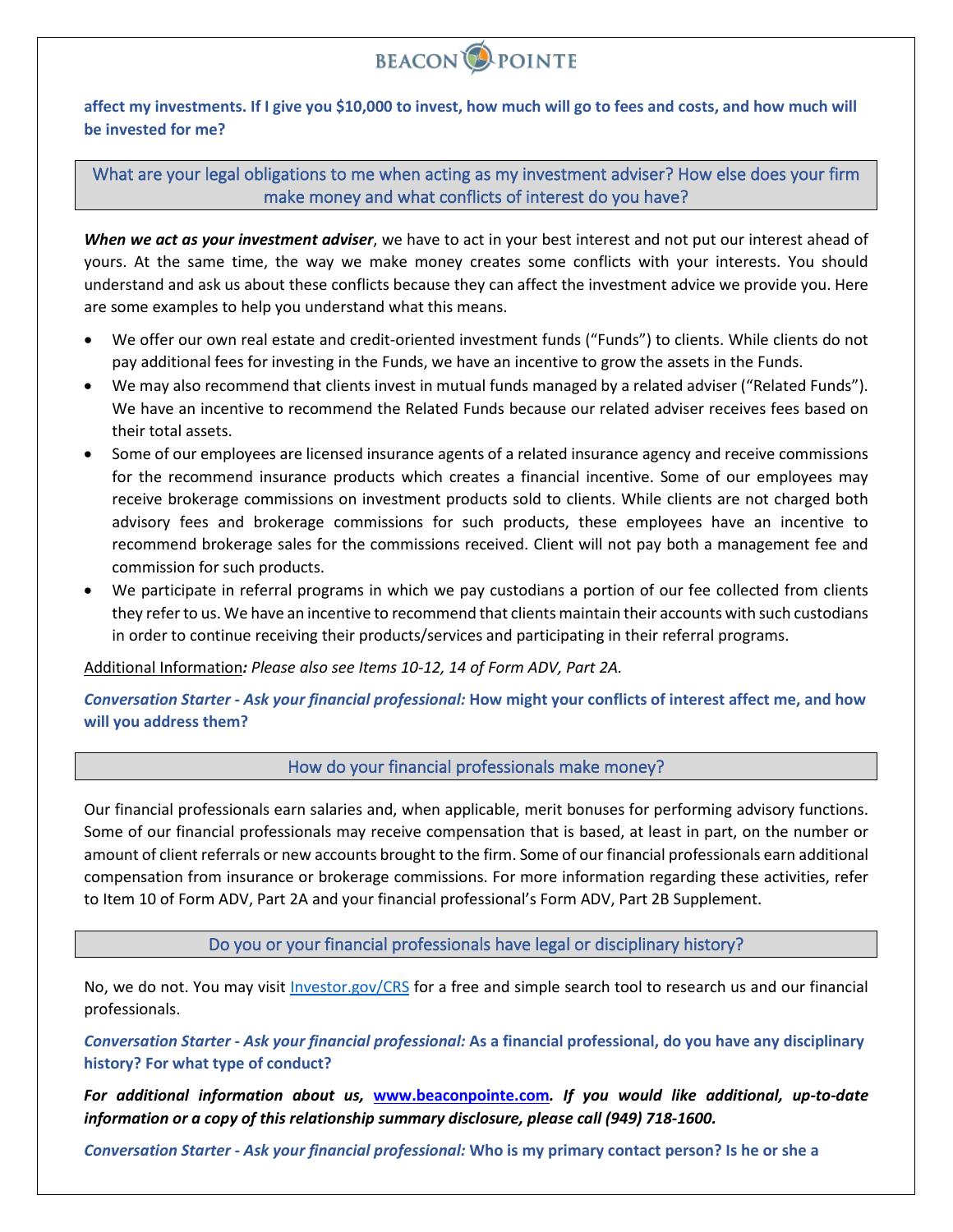

**representative of an investment adviser or a broker-dealer? Who can I talk to if I have concerns about how this person is treating me?**

We updated our Client Relationship Summary on October 12, 2021. Below you will find a summary of the changes made to since our previous summary dated March 31, 2021.

| <b>Section Heading</b>                                     | <b>Summary of Change</b>                        |
|------------------------------------------------------------|-------------------------------------------------|
| What Investment Services and Advice Can You<br>Provide Me? | Added language on the UMA structure.            |
| What Fees Will I Pay?                                      | Updated the language on fee billing procedures. |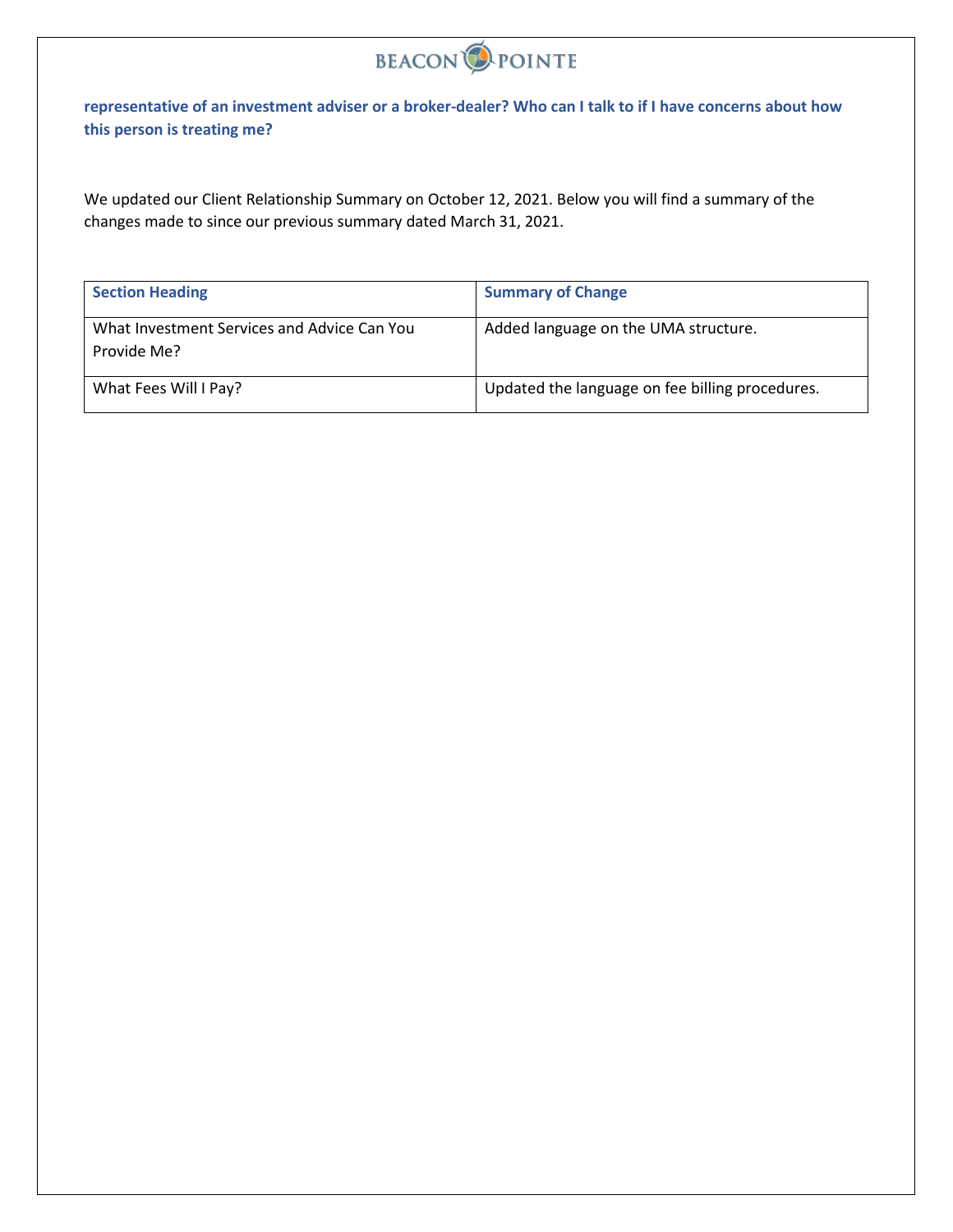

# **March 30, 2022**



#### **Main Office:**

24 Corporate Plaza Suite 150 Newport Beach, CA 92660 949-718-1600 www.beaconpointe.com

This brochure provides information about the qualifications and business practices of Beacon Pointe Advisors, LLC. If you have any questions about the contents of this brochure, please contact us at 949-718-1600. The information in this brochure has not been approved or verified by the United States Securities and Exchange Commission or by any state securities authority. Any reference to or use of the terms "registered investment adviser" or "registered," does not imply that Beacon Pointe Advisors, LLC or any person associated with Beacon Pointe Advisors, LLC has achieved a certain level of skill or training.

Additional information about Beacon Pointe Advisors, LLC is also available on the SEC's website at www.adviserinfo.sec.gov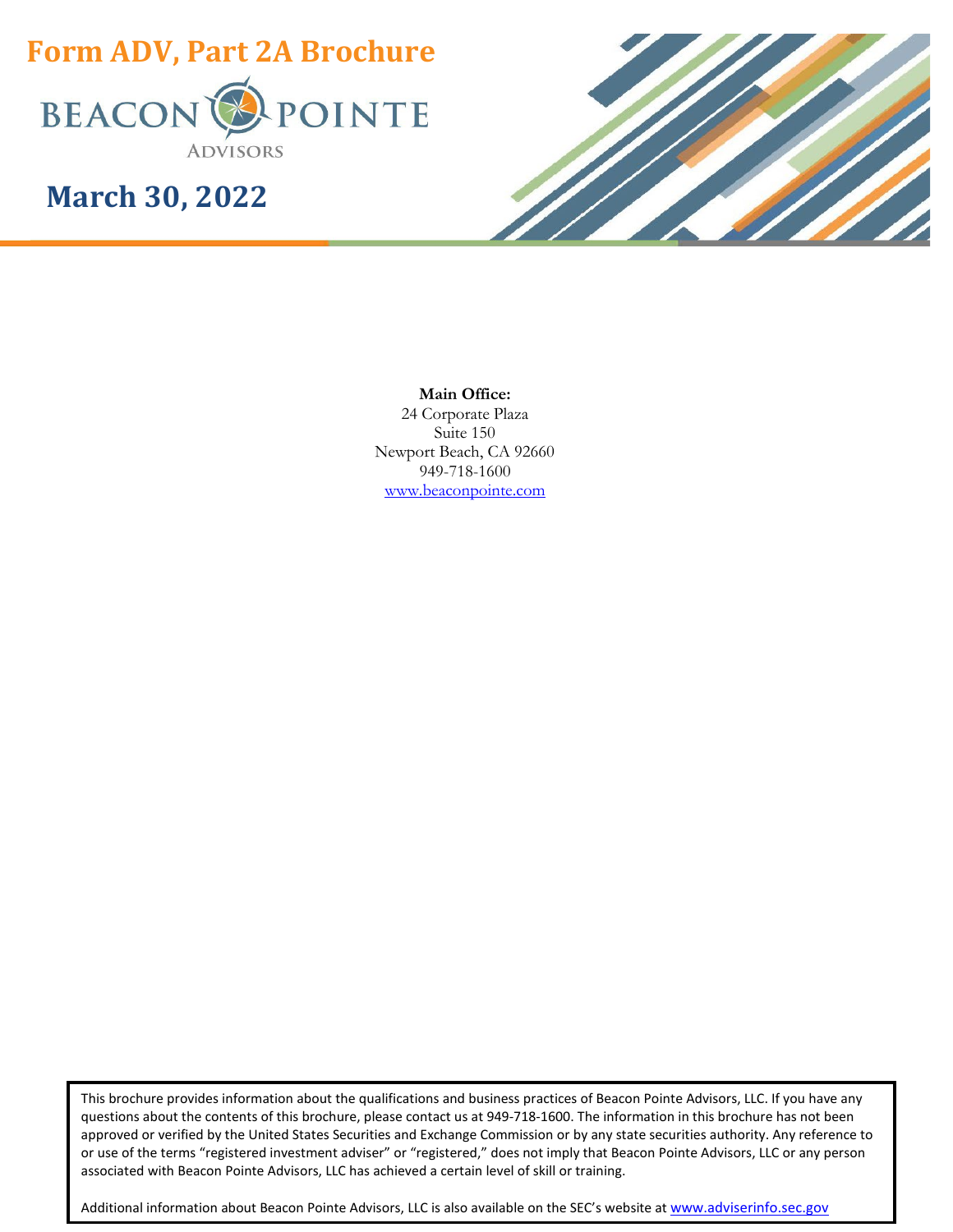### **ITEM 2 - MATERIAL CHANGES**

#### **March 30, 2022**

The purpose of this page is to inform you, when amending our brochure for the annual update, of material changes since the previous annual update to this brochure. Below is a summary of material changes since our last filing:

There have been no material changes since the last filing on February 3, 2022.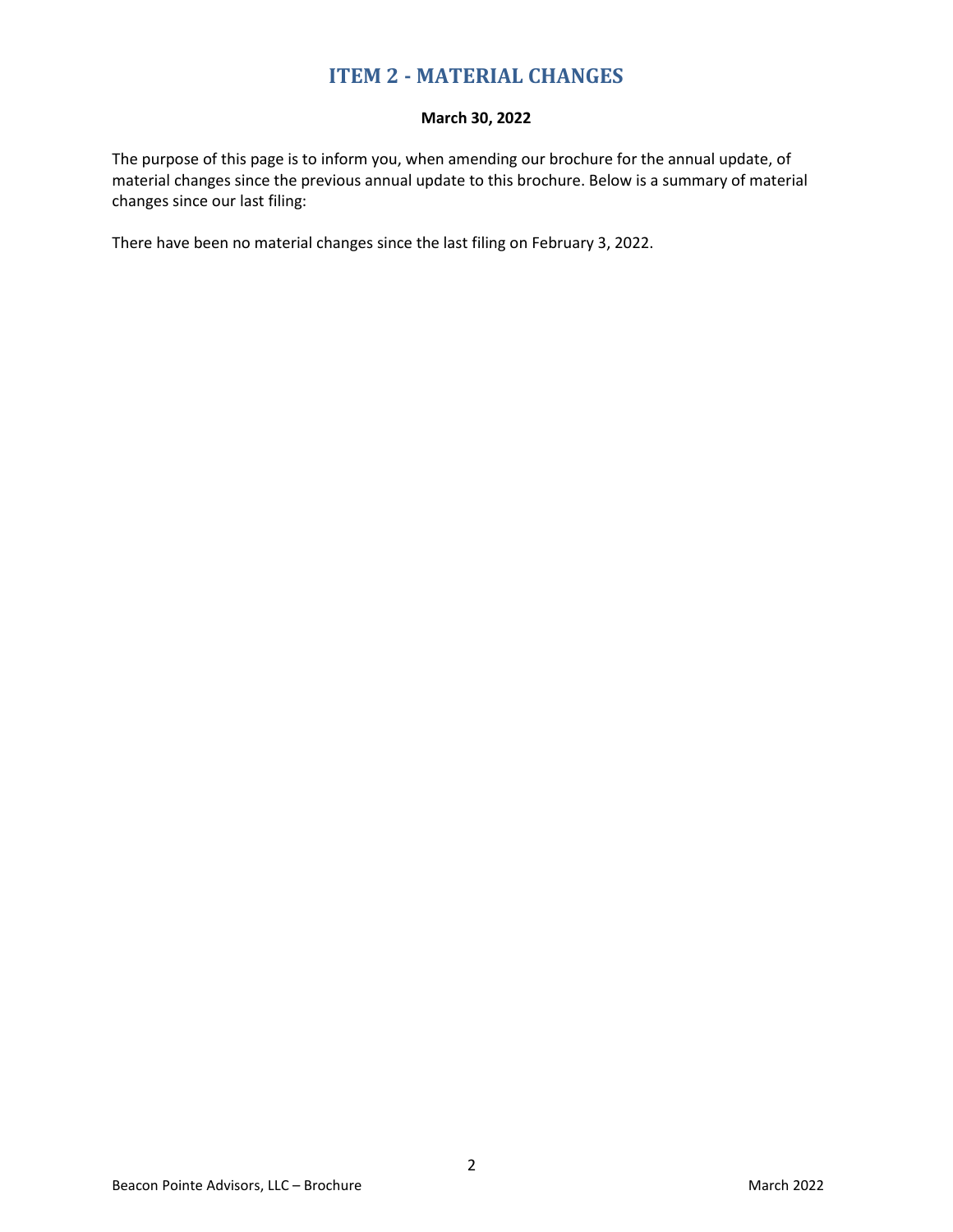### **ITEM 3 - TABLE OF CONTENTS**

| ITEM 8 - METHODS OF ANALYSIS, INVESTMENT STRATEGIES AND RISK OF LOSS 15 |  |
|-------------------------------------------------------------------------|--|
|                                                                         |  |
|                                                                         |  |
|                                                                         |  |
|                                                                         |  |
|                                                                         |  |
|                                                                         |  |
|                                                                         |  |
|                                                                         |  |
|                                                                         |  |
|                                                                         |  |
|                                                                         |  |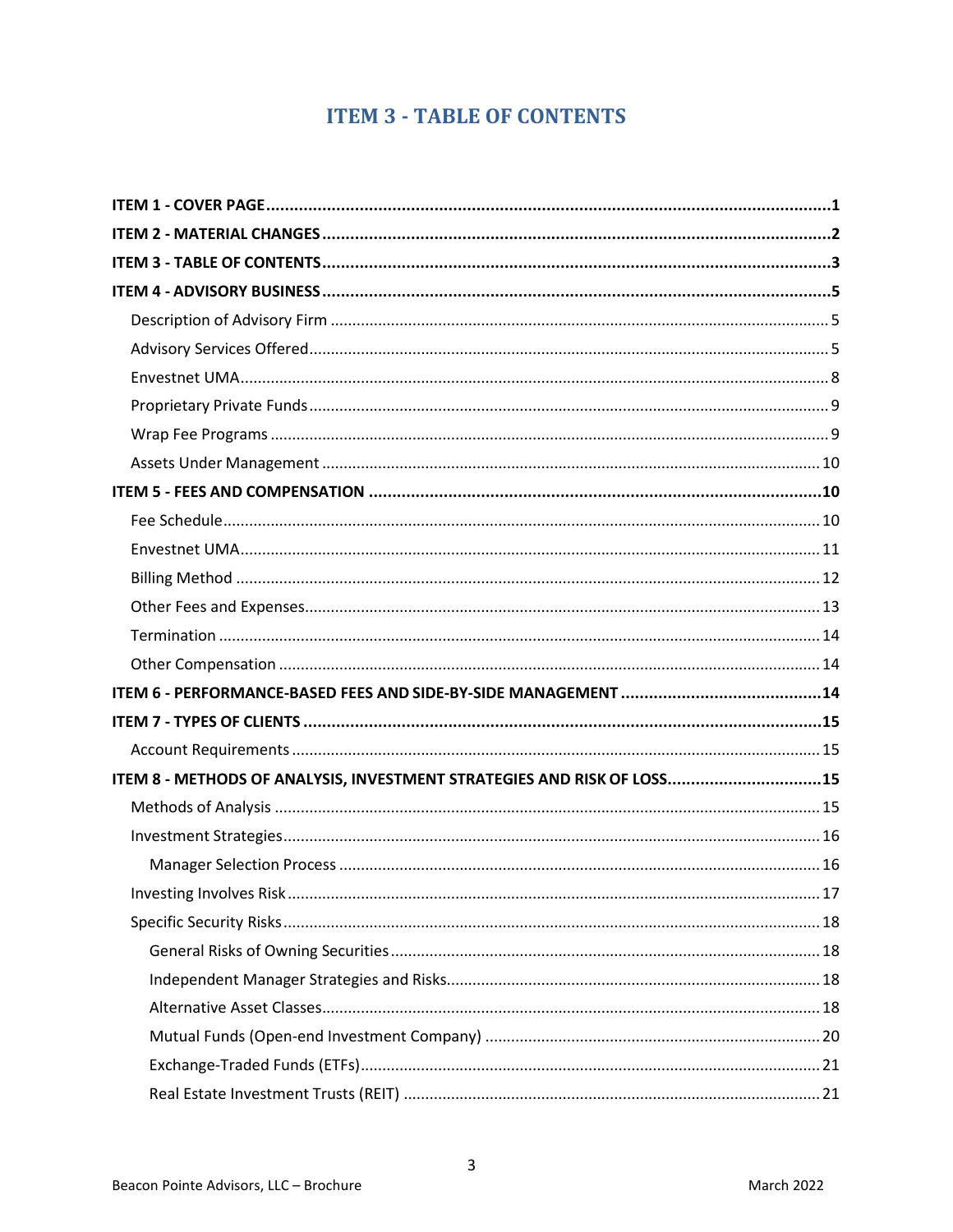| ITEM 11 - CODE OF ETHICS, PARTICIPATION OR INTEREST IN CLIENT TRANSACTIONS AND PERSONAL |    |
|-----------------------------------------------------------------------------------------|----|
|                                                                                         |    |
|                                                                                         |    |
|                                                                                         |    |
|                                                                                         |    |
|                                                                                         |    |
|                                                                                         |    |
|                                                                                         |    |
|                                                                                         |    |
|                                                                                         |    |
|                                                                                         |    |
|                                                                                         |    |
|                                                                                         |    |
|                                                                                         |    |
| Account Reporting.                                                                      | 33 |
|                                                                                         |    |
|                                                                                         |    |
|                                                                                         |    |
|                                                                                         |    |
|                                                                                         |    |
|                                                                                         |    |
|                                                                                         |    |
|                                                                                         |    |
|                                                                                         |    |
|                                                                                         |    |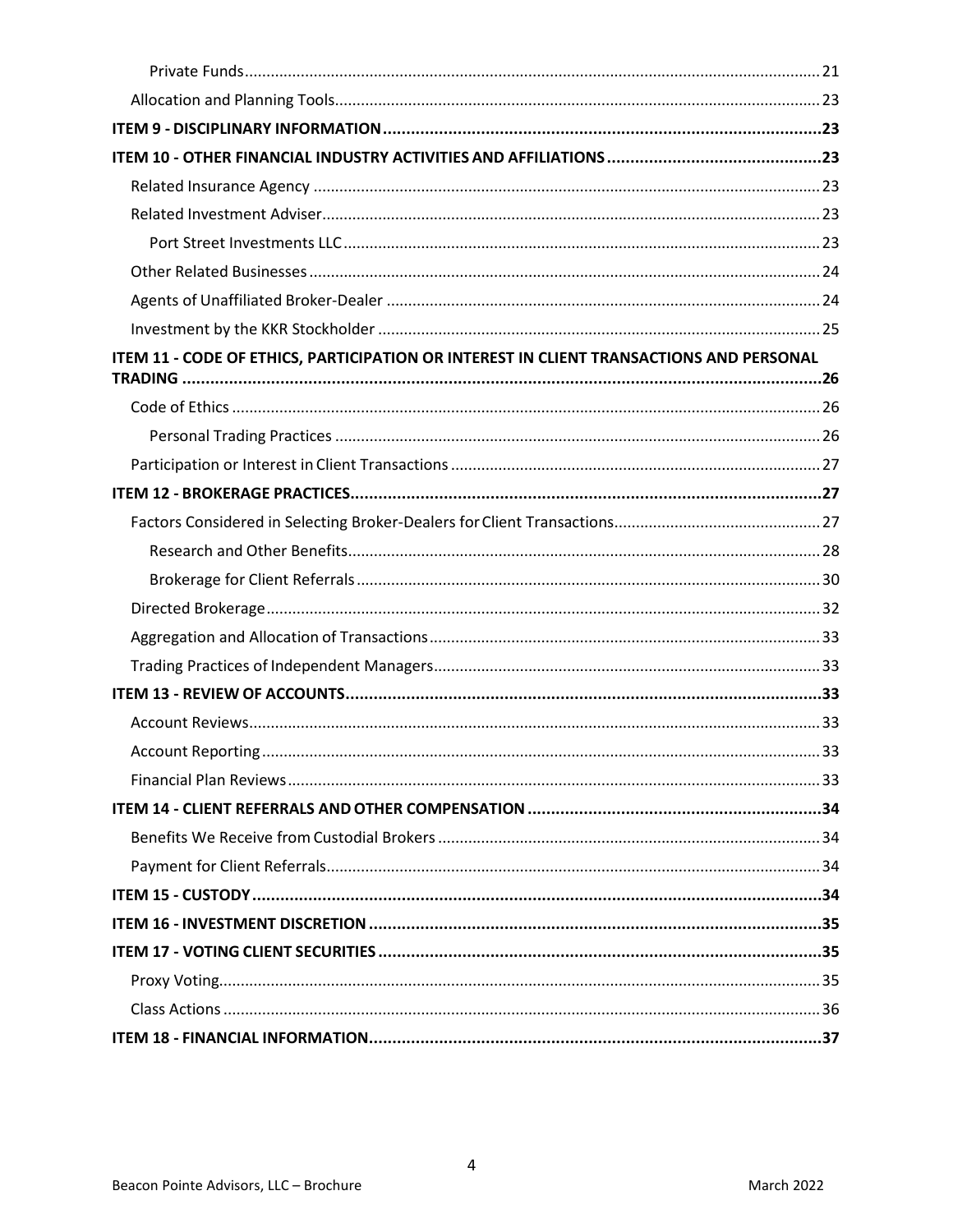### **ITEM 4 - ADVISORY BUSINESS**

### **Description of Advisory Firm**

Beacon Pointe Advisors, LLC ("Beacon Pointe," "we," "our," or "us") is an independently owned limited liability company headquartered in Newport Beach, California. In February 2002, Beacon Pointe Advisors, LLC started operating as an investment advisor registered with the U.S. Securities and Exchange Commission. KKR Polyphony Aggregator L.P. ("**KKR Stockholder**"), an investment vehicle beneficially owned by investment funds and entities managed or sponsored by Kohlberg Kravis Roberts & Co. L.P. owns a stake in Beacon Pointe.

Beacon Pointe's principal business includes providing consulting services and investment advisory services. We focus on asset preservation and growth through the implementation of investment strategies and the selection of third-party investment managers, for which we have developed our own proprietary process.

### **Advisory Services Offered**

Beacon Pointe's service offerings include (1) consulting services on investment and non-investment related matters, (2) participation in the Managed Account Program, and (3) participation in the Automated Investment Program.

#### *Consulting Services*

Beacon Pointe offers the following consulting services, usually on a non-discretionary basis. We offer one or more of these services to a client depending on the client's needs at the time of the initial consultation.

#### *Financial Planning Services*

Beacon Pointe provides a client with a broad range of comprehensive financial analysis including noninvestment related matters. This comprehensive financial planning service includes gathering of information regarding the client's current and historical status in the areas of net worth, income, expenses, taxes, investments, retirement plans and insurance, as well as future goals and objectives. We then develop a written personalized plan, which includes specific recommendations in applicable areas. Areas of focus may include retirement planning, education funding, survivor needs analysis, risk management or wealth transfers planning. Our financial planning services do not include preparation of any kind of income tax, gift, or estate tax returns or preparation of any legal documents, including wills or trusts.

In some instances, Beacon Pointe provides a client with a limited-scope financial planning service that is limited to specific planning topics such as assessing whether a client is on track to meet a defined goal such as funding retirement, college education or to sufficiently provide for survivor's needs.

#### *Investment Policy Development*

Beacon Pointe works with clients to develop an investment policy and corresponding guidelines that are consistent with the client's goals and objectives.

#### *Asset Allocation*

Beacon Pointe assists clients in making asset allocation decisions for their investment portfolios. The goal of asset allocation is to assist clients in finding the asset mix that is most likely to achieve their investment objective within acceptable risk parameters. Clients receive a report illustrating historical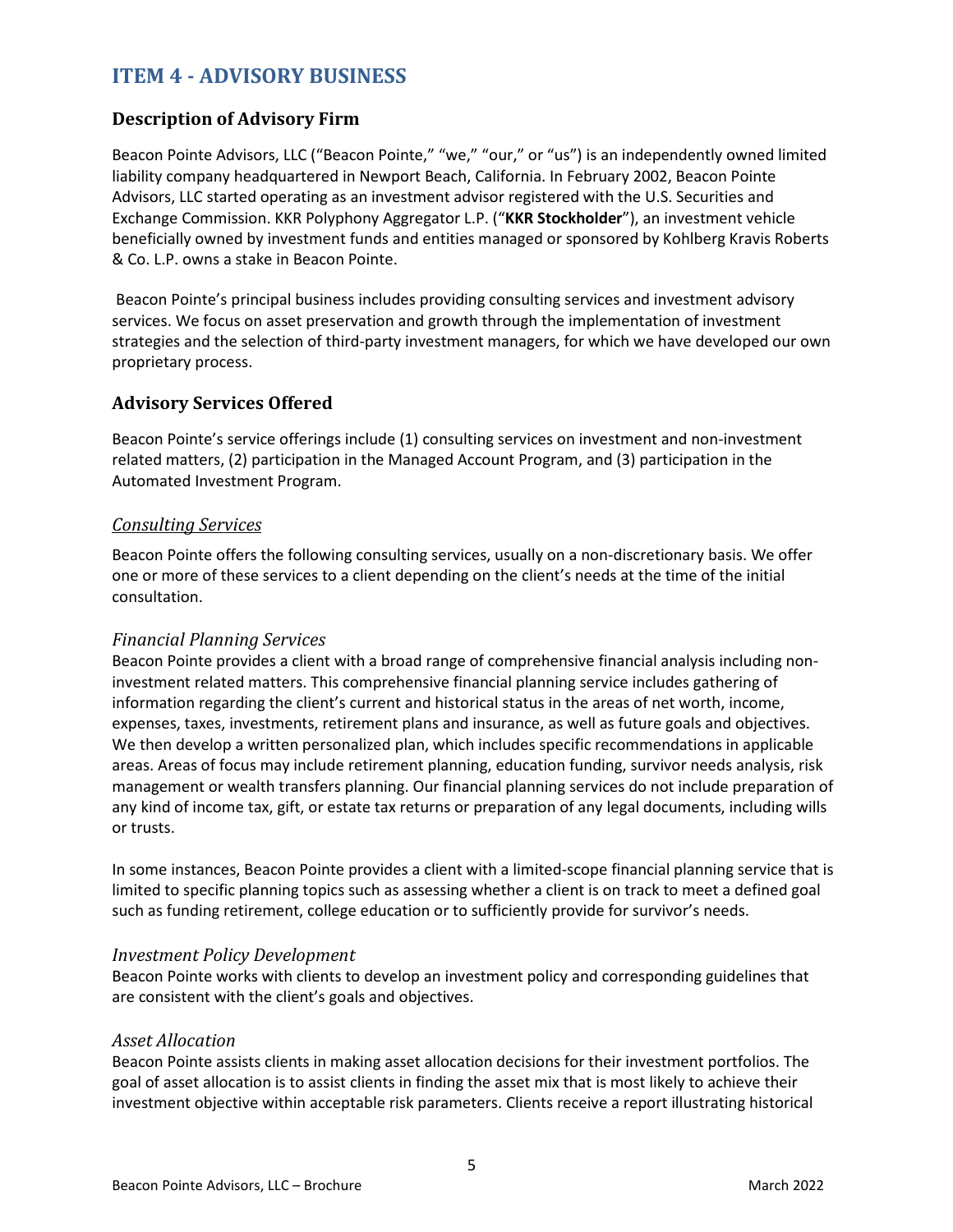data of portfolio combinations compared against the client's existing mix, including, but not limited to, recommendations on a prospective asset allocation combination.

#### *Manager and/or Mutual Fund Search*

Beacon Pointe may recommend multiple investment management firms or mutual funds to individual and/or institutional clients. We segregate and classify managers and/or mutual funds by investment style or class. Beacon Pointe will present the client with a report showing firm ownership, key employees, assets under management, investment process description, portfolio characteristics, portfolio returns, attribution analysis, and fees. Additional factors such as minimum and maximum account size, location of firm, stability of performance, dispersion among published returns, investment philosophy, accounts gained or lost, and other such factors are considered when recommending investment managers and/or mutual funds. We describe our process for selecting managers under *Item 8 – Methods of Analysis, Investment Strategies and Risk of Loss,* below.

#### *Ongoing Monitoring of Managers*

Beacon Pointe will monitor, on an ongoing basis, each manager that we select to manage client's assets and provide periodic reports and/or recommendations to the client.

#### *Performance Evaluation*

We offer performance measurement services to clients on a quarterly basis depending upon the client's preference. Performance reporting varies depending upon client needs, but usually includes timeweighted returns for each portfolio shown against an appropriate benchmark, asset allocation of the client's total account, percentage of the client's assets allocated among various investment managers or securities, cash flow summary, and the standard deviation of returns versus an appropriate benchmark.

#### *Custodial Search*

Beacon Pointe offers to provide clients with recommendations, comparisons, and analysis of various custodial facilities.

Under this service, Beacon Pointe will perform a custodial search – similar to a manager search – and present a group of custodial candidates to our client for review and selection. Beacon Pointe's professionals have extensive experience conducting custodial searches for our clients. Custodial searches typically include the following information:

- History (Ownership of Firm)
- Key Personnel
- System utilized
- Size of Firm
- Average Client Size
- Fees
- Master Trust Capabilities
- Accrual Account Methods
- Conversion Process
- Technology Plans (5 Years)
- On-line Capabilities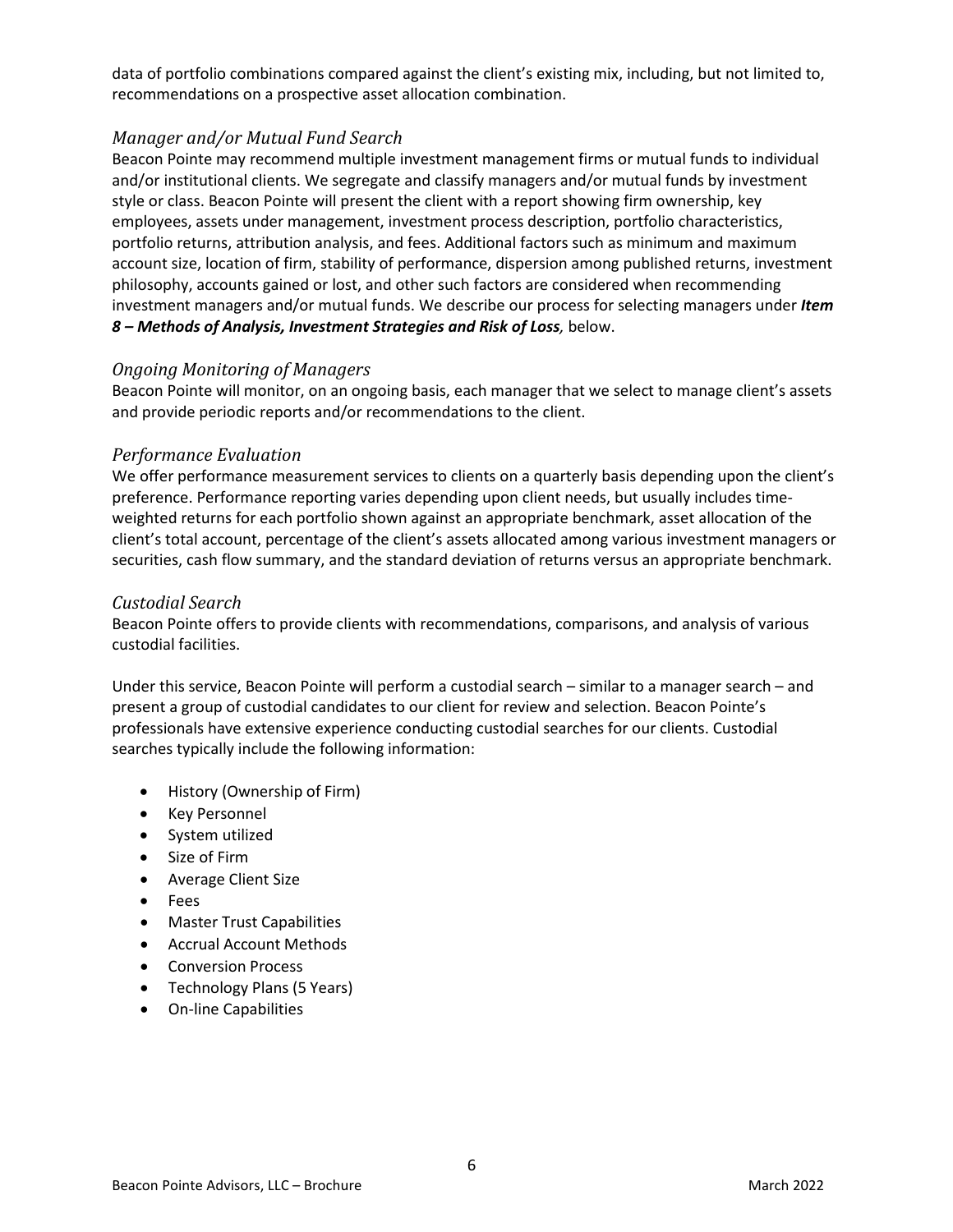### *Retirement Plan Consulting Services*:

#### *401(k) Bundled Provider Search*

Beacon Pointe offers to conduct searches for providers of bundled 401(k) services, including plan administration, trustee, fund management and employee education.

At the client's direction, clients may elect to have their assets managed by either Beacon Pointe or an investment manager separate from Beacon Pointe.

#### *401(k) Consulting*

Beacon Pointe offers investment management services to 401(k) and 403(b) plans, in addition to other services, including fiduciary oversight, plan consulting, fee benchmarking and vendor reviews, participant financial wellness and ERISA plan consulting.

#### *Education Services*

We offer investment-related seminars. The seminars are intended to be educational in nature and to provide seminar participants with information regarding certain investment-related topics. The information contained in the seminar materials is not intended as specific investment advice regarding the individualized needs of particular individuals or accounts.

#### *Outsourced Chief Investment Officer Services (OCIO)*

Beacon Pointe offers OCIO services on a discretionary basis, primarily to institutional clients that seek to delegate the implementation of investment management services. The scope of services Beacon Pointe offers to OCIO clients may include, but is not limited to:

- Investment Policy Development and Review
- Asset Allocation Modeling
- Investment Manager Selection and Monitoring
- Performance Measurement and Portfolio Oversight

We describe the fees charged for our consulting services below under *Item 5 - Fees and Compensation*.

#### *Managed Account Program*

A client can engage Beacon Pointe to implement investment recommendations on a fee basis with Beacon Pointe actively managing client assets under our Managed Account Program. Under the Managed Account Program, Beacon Pointe will:

- 1. Recommend to clients certain unaffiliated third-party investment managers ("Independent Managers") to manage a portion or all of the assets designated by the client in accordance with the terms and conditions of the Managed Account Program
- 2. Provide ongoing monitoring and reviewing of each Independent Manager
- 3. In some cases, manage a portion of the client's assets by primarily allocating the assets among various classes of shares of no-load mutual funds, Exchange Traded Funds (ETFs), real estate investment trusts (REITs), direct equities/bonds or private funds. From time to time Beacon Pointe invests our clients' assets in a mutual fund advised by a related investment adviser. See *Item 11 – Code of Ethics, Participation or Interest in Client Transactions and Personal Trading*  for our policies surrounding this practice.
- 4. Provide financial planning services for certain clients under the Managed Account Program, subject to certain conditions as noted below.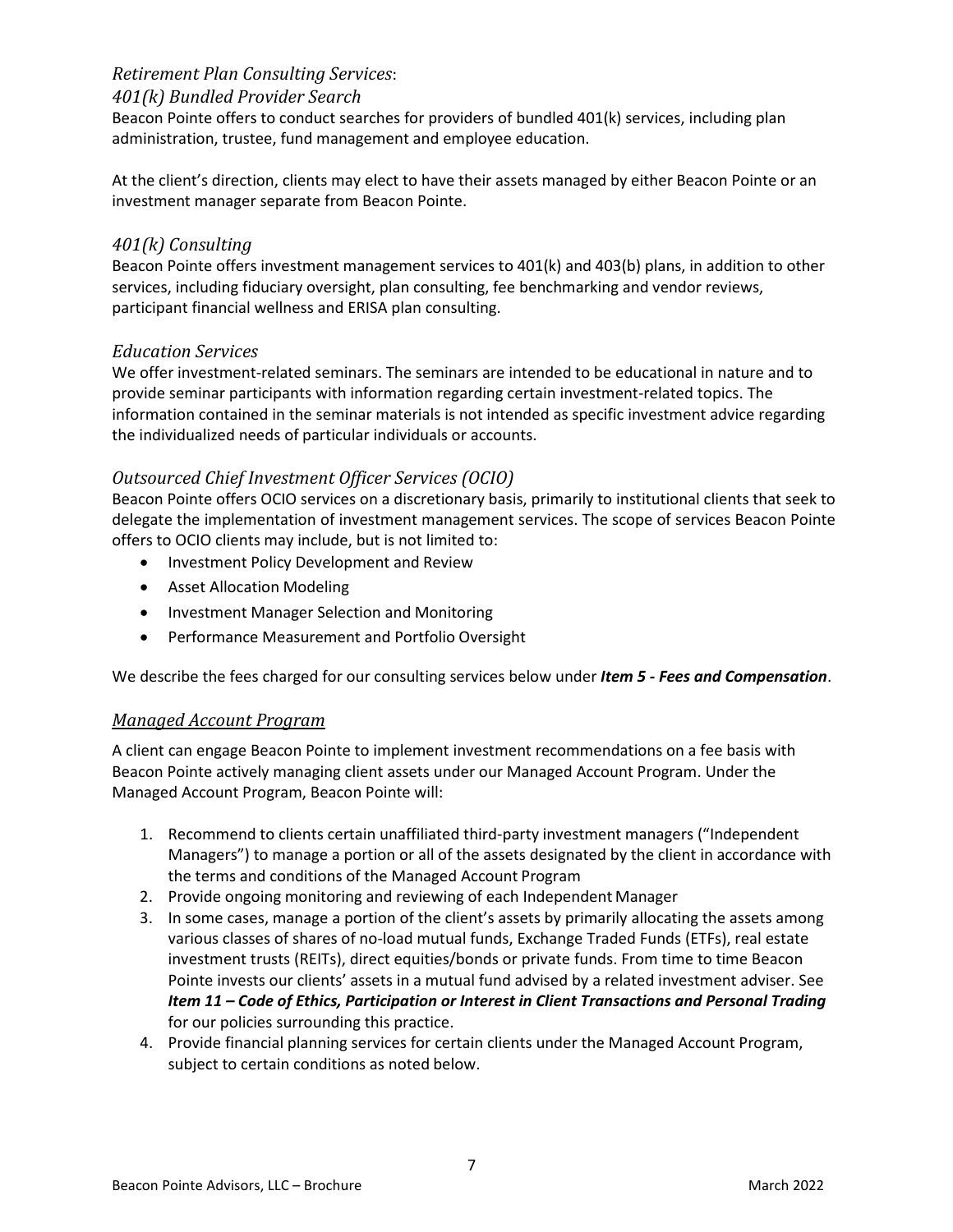We offer these services under the Managed Account Program on a discretionary basis, including the hiring and/or firing of Independent Managers, and in accordance with the client's investment objectives and any reasonable restrictions the client wishes to place on the account. Beacon Pointe reserves the right to not accept and/or terminate management of a client's account if we feel that the client-imposed restrictions would limit or prevent us from meeting or maintaining the client's investment strategy. Clients should notify us promptly in writing if there are any changes in their financial situation, investment objectives, or if they wish to impose or change any restriction(s) on their account.

Under the Managed Account Program, Beacon Pointe primarily invests client accounts by utilizing Independent Managers to manage the various asset classes determined in the client's asset allocation. Generally, client portfolios are managed by the Independent Managers through separate accounts or through mutual funds, depending on the vehicles offered by the Independent Managers and account size or other considerations specific to each client. Beacon Pointe may also directly manage the client's account utilizing mutual funds, ETFs, REITs, and private funds. In addition, client portfolios at times utilize other strategies or contain securities not included on the recommended list in the course of an acquisition or at the direction of the client; typically, these assets will be transitioned over time to the Independent Managers or securities that are recommended by Beacon Pointe. Clients may place reasonable restrictions on the management of their account with the Independent Managers. We describe our process for selecting managers and the material investment risks for our strategies under *Item 8 – Methods of Analysis, Investment Strategies and Risk of Loss,* below.

Beacon Pointe may offer investment advice on any investment held by the client at the start of the advisory relationship. Beacon Pointe occasionally offers advice regarding additional types of investments if they are appropriate to address the individual needs, goals, and objectives of the client or in response to client inquiry.

We discuss our discretionary authority below under *Item 16 - Investment Discretion*.

Private clients participating in the Managed Account Program will be provided with comprehensive financial planning advice, upon client request and subject to the minimum account size or minimum annual Managed Account Program fee in accordance with the managed account program agreement. In order to provide this comprehensive financial planning advice, we gather information regarding the client's current and historical status in the areas of net worth, income, expenses, taxes, investments, retirement plans and insurance, as well as future goals and objectives. We then develop a written personalized plan, which includes specific recommendations in applicable areas. Areas of focus may include retirement planning, education funding, survivor needs analysis, risk management or wealth transfers planning. These financial planning services do not include preparation of any kind of income tax, gift, or estate tax returns nor preparation of any legal documents, including wills or trusts.

We describe the fees charged for the Managed Account Program below under *Item 5 - Fees and Compensation*.

### **Envestnet UMA**

Beacon Pointe works with a third-party service provider, Envestnet, Inc., to help support the operational needs of managing and servicing our Advisory Accounts. Envestnet performs operational functions including but not limited to fee billing, portfolio reporting, account rebalancing, and trade execution, based on instructions provided by Beacon Pointe and/or the Independent Manager(s). When providing these services, Envestnet is acting as an agent of Beacon Pointe. Envestnet charges a tiered platform fee based on assets under management. As assets on the Envestnet platform increase, the fee decreases.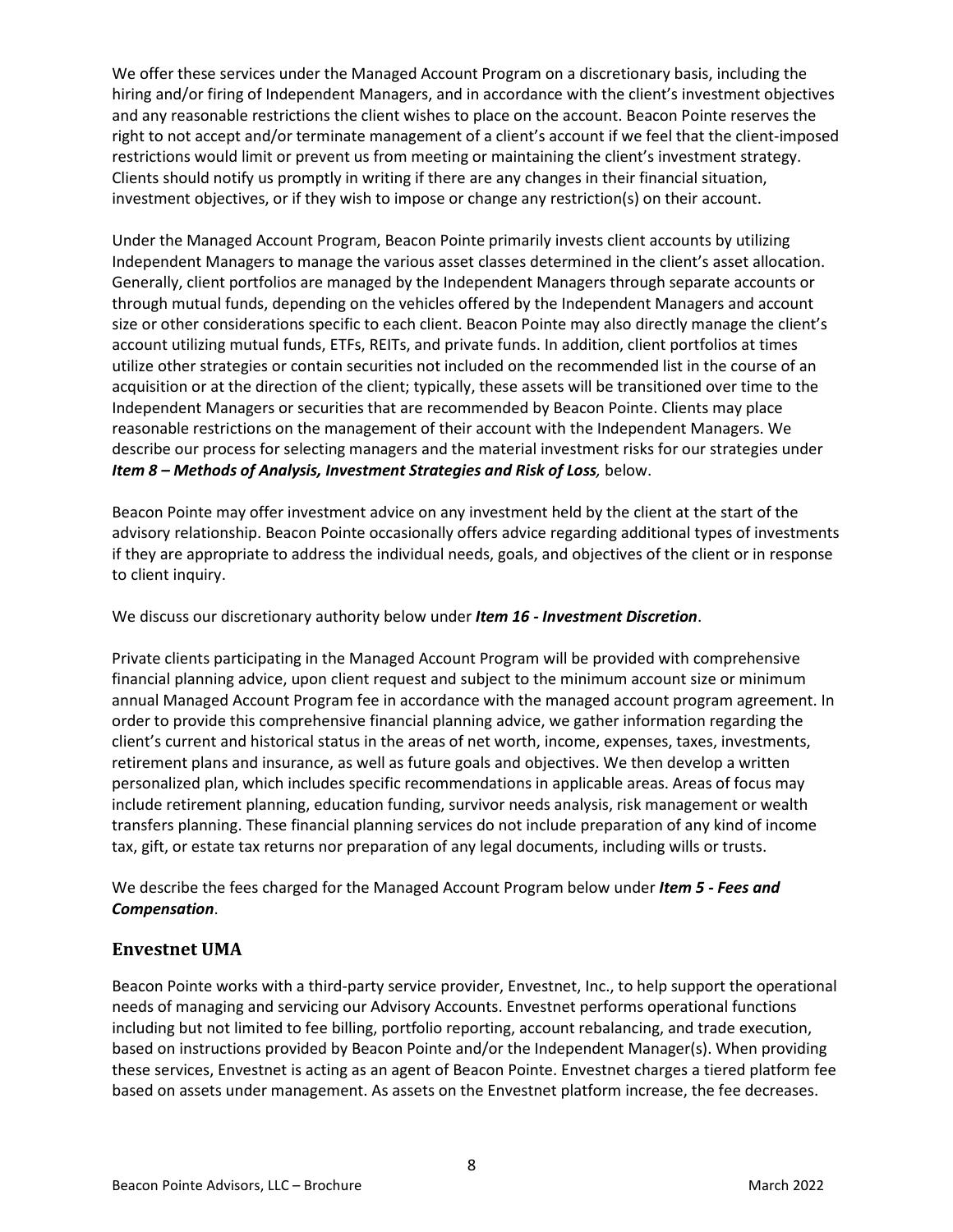There is a minimum annual fee of \$50 per account. The Envestnet fees are separate from, and in addition to, custodial fees and Independent Manager fees.

Additional services are available on the UMA platform for an additional fee at the client's request. Additional services include but are not limited to tax overlay and impact overlay.

We describe the fees charged for the UMA Program below under *Item 5 - Fees and Compensation*.

#### *Wrap Fee Program*

Certain existing clients of Beacon Pointe participate in the Wrap Fee Program. The Wrap Fee Program is not offered to any new or prospective clients of Beacon Pointe and is managed in the same way as the Managed Account Program.

#### *Automated Investment Program*

We offer an Automated Investment Program to individuals, individual retirement accounts, and revocable living trusts. Through the Automated Investment Program, clients are invested in a range of investment strategies we have constructed and manage, each consisting of a portfolio of exchangetraded funds and mutual funds ("Funds") and a cash allocation. The client may instruct us to exclude up to three Funds from the portfolio. The client's portfolio is held in a brokerage account opened by the client at Charles Schwab & Co., Inc. ("Schwab"). We use a software platform provided by an affiliate of Schwab to operate the Automated Investment Program. This platform enables us to make the Automated Investment Program available to clients online and includes a system that automates key parts of our investment process, including trading and account management.

We offer the Automated Investment Program on a discretionary basis. Based on information the client provides to us, we select a portfolio and implement an automated investment engine through which we manage the client's portfolio on an ongoing basis.

We describe the fees charged for the Automated Investment Program below under *Item 5 - Fees and Compensation*.

#### **Proprietary Private Funds**

Beacon Pointe GP, LLC acts as the general partner of two proprietary private funds (the BP Real Estate Opportunities Fund, L.P. and the BP Credit Opportunities Fund, L.P.), and the BP GIM Opportunities Fund, L.P., organized to invest in real estate, credit-oriented, and Environmental, Social, Governance ("ESG") vehicles respectively (the "Private Funds"). The Private Funds are available only to "Accredited Investors," as the term is defined by Rule 501 of the Securities Act of 1933, and only by a private offering memorandum. Additional information on these standards is provided in the offering documents for the Private Funds.

#### **Wrap Fee Programs**

In addition to the Wrap Fee Program described above, which is limited to certain existing clients, Beacon Pointe has a small number of clients in a wrap program. The wrap program is not open to new clients.

#### **Family Office Services**

Family office client engagements are broader in scope than traditional investment management and financial planning engagements. Family office clients typically require additional services that may or may not be directly related to their investable assets. These services include, but are not limited to investment management, financial planning, estate planning, tax planning, insurance reviews,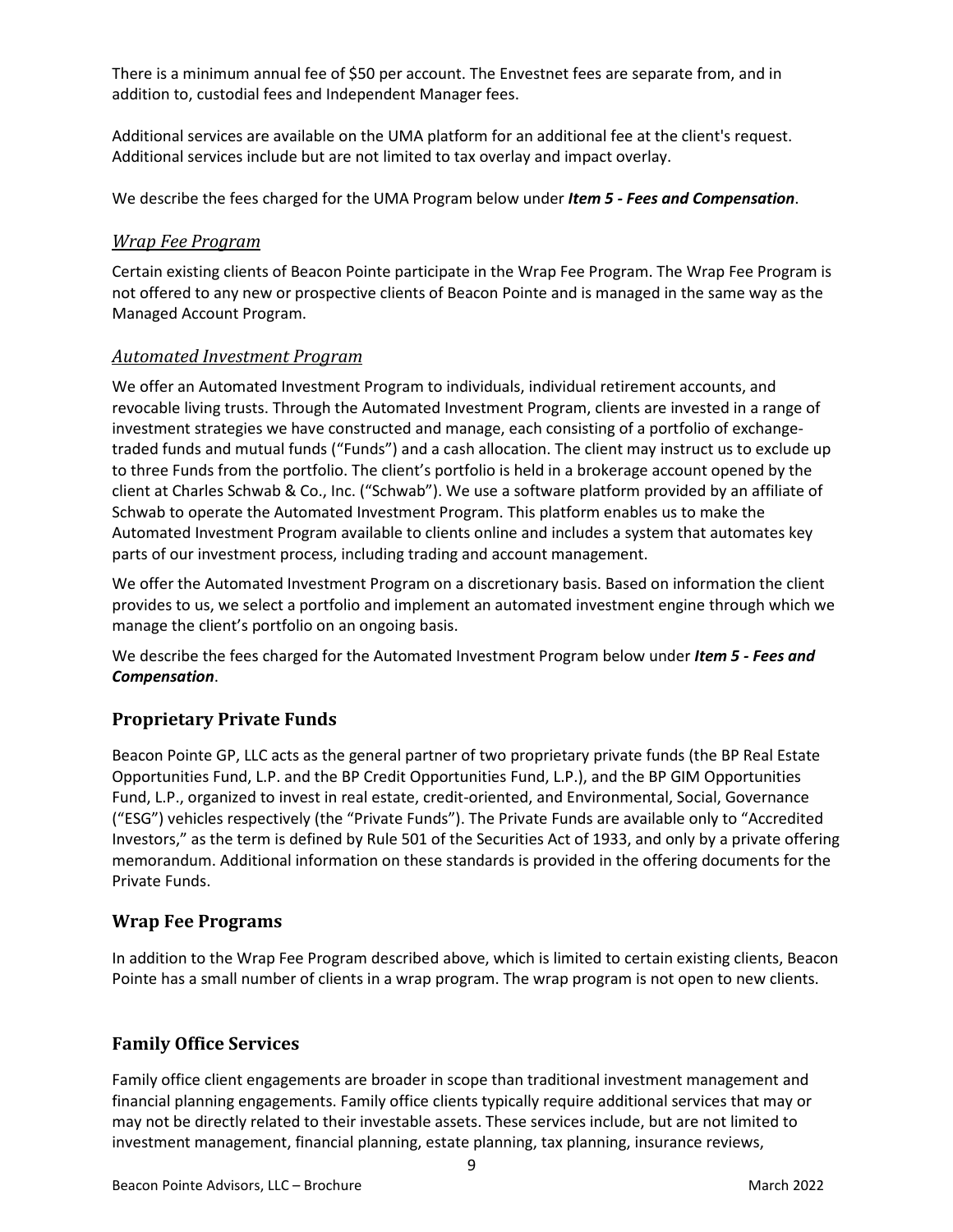administrative support, bookkeeping, and other services. There is typically a minimum of \$10 million in investable assets or an equivalent fee for family office engagements.

#### **Assets Under Management**

Beacon Pointe manages client assets on a continuous and regular basis. As of 12/31/2021, the total amount of assets under our management was:

| <b>Discretionary Assets</b>     | \$20,263,142,349 |
|---------------------------------|------------------|
| <b>Non-Discretionary Assets</b> | \$3,411,399,839  |
| <b>Total Assets</b>             | \$23,674,542,188 |

### **ITEM 5 - FEES AND COMPENSATION**

### **Fee Schedule**

#### *Consulting Services*

Beacon Pointe charges either an annual retainer fee, project fee, or hourly fee, depending on which types of consulting services are being provided. For ongoing consulting services, Beacon Pointe charges an annual retainer fee. A tiered fee schedule is charged to each client based on a percentage of the client's assets under supervision.

For discretionary portfolios, the annual retainer fee generally ranges from 0.20% to 0.50% of assets under supervision.

For non-discretionary portfolios, the annual retainer fee generally ranges from 0.08% to 0. 50% of plan assets or assets under supervision.

Generally, we will charge clients who have assets over \$500 million a fixed fee, which we base on the scope of work. All retainer fees are subject to negotiation and could vary depending on the client's specific circumstances.

Beacon Pointe may enter into an agreement with a client to perform services on a project or one-time basis. In these instances, Beacon Pointe charges a project fee. The minimum project fee per client is generally \$25,000, and consulting project components are also subject to minimum fee and/or minimum term commitments. All fees are subject to negotiation and could vary depending on the client's specific circumstances.

Hourly fees will typically range between \$350 and \$500 per hour, depending on the expertise of the persons providing the services and the nature and complexity of each client's circumstances. The hourly fee and payment terms are negotiable and at our discretion waived. The terms will be stated in the consulting services agreement. Generally, we offer educational seminars on a fixed fee basis. We will quote clients a fixed fee that is based on the estimate of time to complete the seminar multiplied by our hourly rate. This fee may be negotiable depending on the nature and complexity of the seminar.

#### *Financial Planning Services*

Financial planning services are generally paid on a project fee or hourly basis. Fees are determined based on the nature and complexity of the planning services to be provided. Fees are subject to negotiation and could vary depending on the client's specific circumstances. The project fee includes the development and delivery of the plan. Beacon Pointe will also periodically review plans upon request of the client on an hourly basis.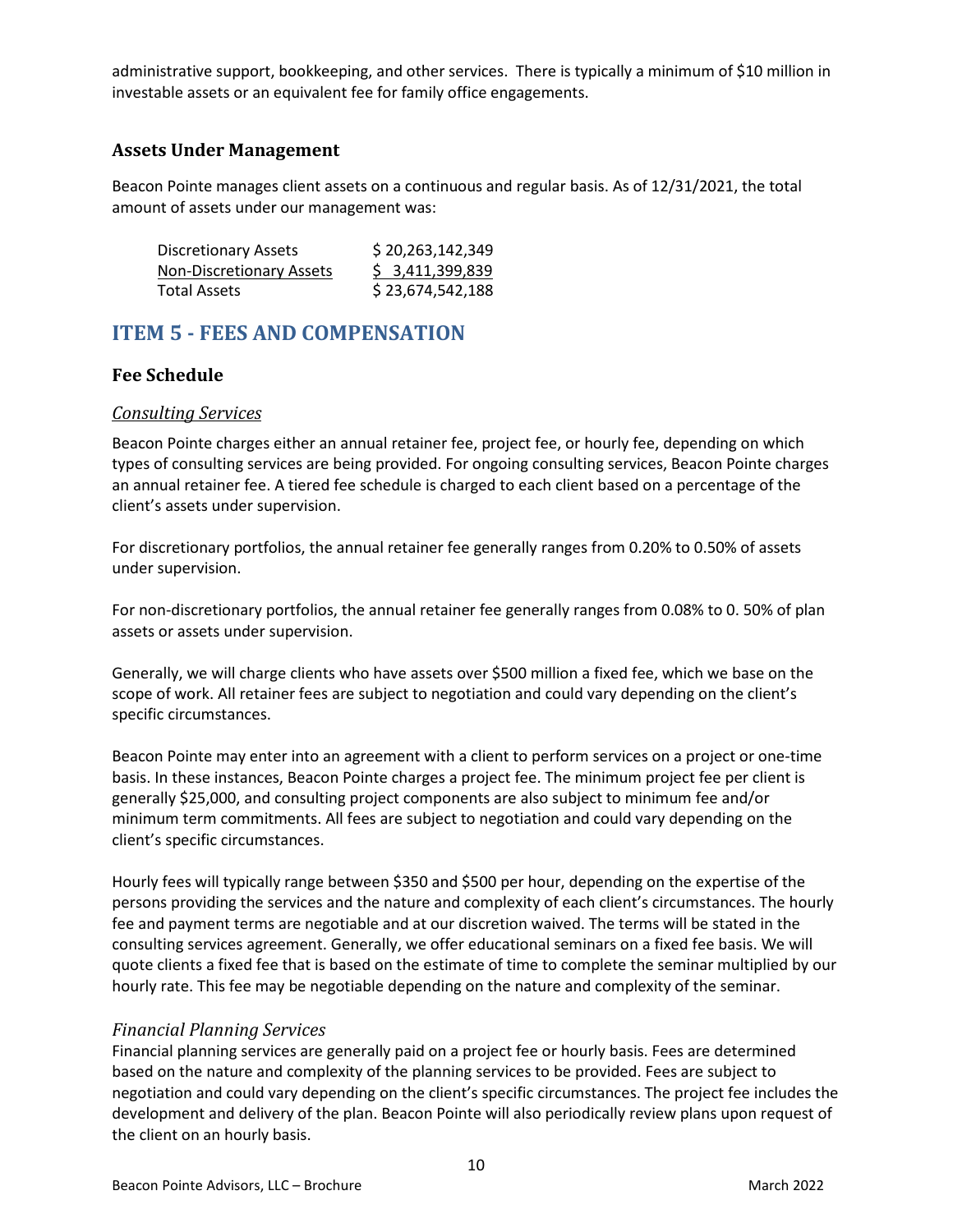### *Retirement Plan Consulting Services*

Beacon Pointe charges advisory fees for retirement plan consulting services. The advisory fees are negotiable and are charged based on a percentage of plan assets under the management, per a tiered fee schedule. Our current advisory fee generally ranges from 0.05% to 0.50% of the plan assets or assets under management.

### *Outsourced Chief Investment Officer Services (OCIO)*

For OCIO services, the annual retainer fee generally ranges from 0.20% to 0.50% of assets under supervision.

### *Managed Account Program*

Beacon Pointe charges advisory fees to clients who are in the Managed Account Program. The advisory fees are negotiable and are charged based on a percentage of the market value of the portfolio under management, per a tiered fee schedule set forth in the managed account program agreement between Beacon Pointe and the client.

The Managed Account Program Fee for institutional clients ranges from 0.30% to a maximum of 1.00% of assets under management.

The Managed Account Program Fee for private clients ranges from 0.50% to a maximum of 1.25% of assets under management.

Generally, Beacon Pointe requires clients to maintain a minimum account size of \$1 million but reserves the right to reduce or waive the account minimum requirements at our discretion. Some accounts are under different fee schedules; the maximum fee rate is 2.00%. The advisory fees noted above do not include the investment management fees charged by Independent Managers. In some cases, the fees charged by the Independent Manager may be greater than those charged by Beacon Pointe. Solely with respect to certain private fund investments made in the past, clients have negotiated to pay a percentage of profits from such investments in lieu of a management fee.

### **Envestnet UMA**

Beacon Pointe charges advisory fees to clients who are in the Envestnet UMA program. The advisory fees are negotiable and charged based on a percentage of the market value of the portfolio under management, per a tiered fee schedule set forth in the agreement between Beacon Pointe and the client.

Envestnet charges a tiered platform fee ranging from 0.02% to a maximum of 0.04% per account per year. As assets on the Envestnet platform increase, the program fee decreases. However, there is a minimum annual fee of \$50 per account.

The Envestnet fees noted above do not include the investment management fees charged by Independent Managers.

### *Wrap Fee Program*

Beacon Pointe charges advisory fees to clients who are in the Wrap Fee Program. The advisory fees are negotiable and are charged based on a percentage of the market value of the portfolio under management, per a tiered fee schedule set forth in the agreement between Beacon Pointe and the client. The Wrap Fee Program fee ranges from 0.50% to a maximum of 1.15% of assets under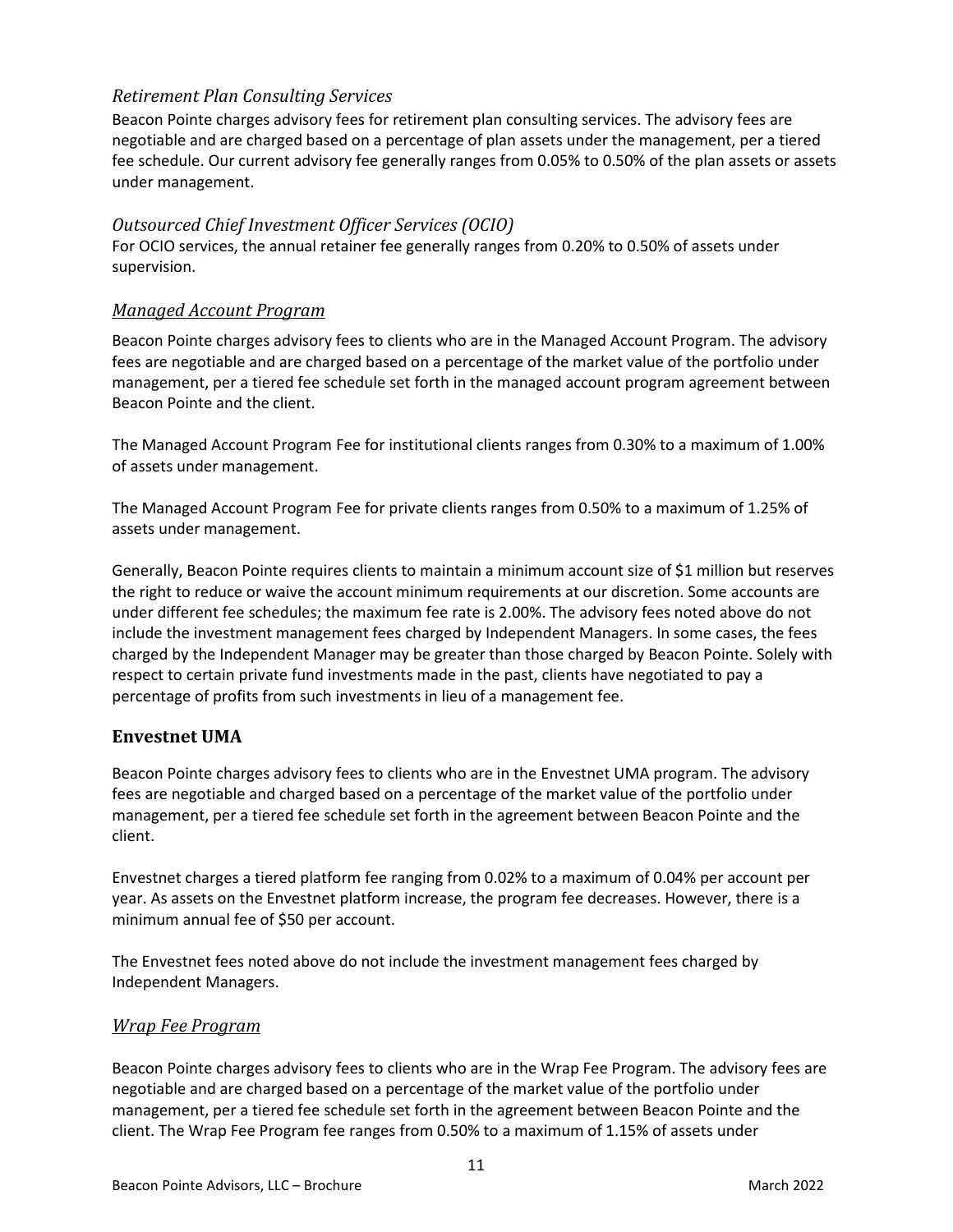#### management.

Client participation in the Wrap Fee Program will generally cost less than the same services would for an account participating in the Managed Account Program outside of the Wrap Fee Program, although the amount of savings will depend on the volume of trading in the client's account, advisory fees for unbundled services, and the custodian transaction and execution fees charged for a non-wrap fee program account. Under the terms of the Wrap Fee Program, Beacon Pointe will pay trading and execution costs imposed by the custodian for transactions in the client's account directly managed by Beacon Pointe. This arrangement may present a potential conflict of interest for us, as we have a financial disincentive to engage in active trading. However, transaction fees are not a material consideration for Beacon Pointe in deciding whether to engage in any trading or the level of trading activity through the custodian.

Generally, Beacon Pointe requires Wrap Fee Program clients to maintain a minimum account size of \$1 million but reserves the right to reduce or waive the account minimum requirements at our discretion. Some accounts are under different fee schedules; the maximum fee rate is 1.65%.

#### *Automated Investment Program*

Beacon Pointe charges advisory fees to clients who are in the Automated Investment Program at a rate of 0.50%. Clients do not pay brokerage commissions or other fees to Schwab as part of the Automated Investment Program. Schwab does receive other revenues, however, including interest earned on the cash allocation in the client's portfolio, management fees received by Schwab affiliates from Schwab Funds selected for investment in the client's portfolio, and market remuneration Schwab earns when routing Fund trade orders for execution.

#### *Proprietary Private Funds*

The general partner for each of the Private Funds is Beacon Pointe GP, LLC. The general partner is entitled to receive a 1.00% annual management fee from each of the Private Funds; however, this fee is waived for limited partners who are also clients of Beacon Pointe. Management fees are based on the sum of the uncalled capital plus the invested capital of the limited partners. Fees are assessed quarterly in advance and prorated, as applicable. Each of the Private Funds will pay for all ordinary and extraordinary fees, costs and expenses incurred by it or on its behalf. Additional information regarding fund fees and expenses are further outlined in the offering documents for the Private Funds.

### **Billing Method**

#### *Consulting Services*

Clients with project-based consulting services under a retainer will generally be billed quarterly in advance based on one fourth of the annual fee. Project fees are payable upon submission of the final bill once the project is completed. The fee and payment terms for hourly engagements are negotiable.

#### *Financial Planning Services*

Financial planning services are generally paid on an hourly or fixed fee basis. Total hourly fees or stated fixed fee are due and payable at the time of execution of the consulting agreement. All consultations/plans shall be rendered within six months of the execution of the consulting agreement.

#### *Retirement Plan Consulting Services*

Retirement plan services are generally paid in equal quarterly installments, payable in arrears on the  $15<sup>th</sup>$  business day of each calendar quarter during the term of the agreement.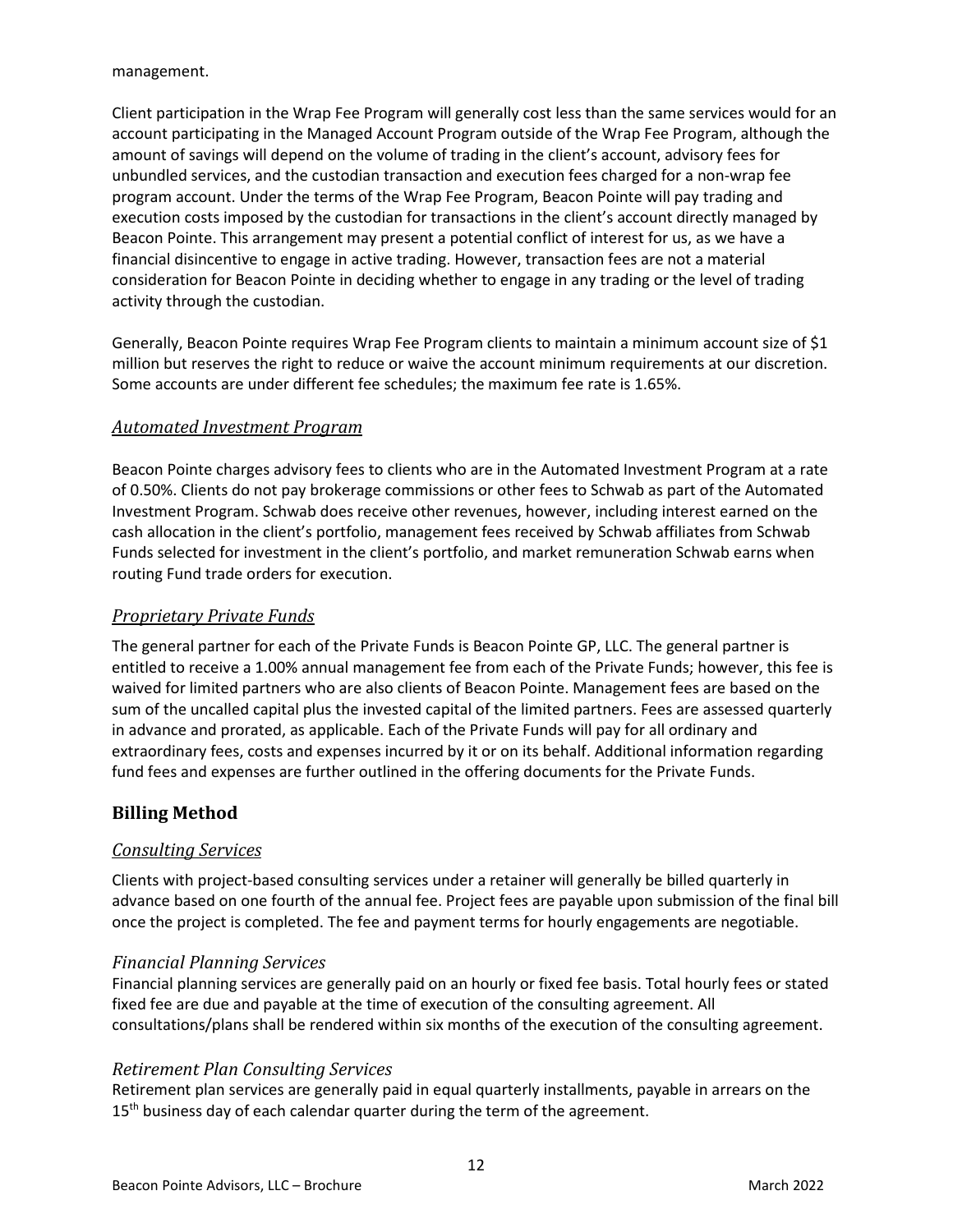### *Managed Account Program, Envestnet UMA Program, Wrap Fee Program, and Automated Investment Program*

Beacon Pointe's advisory fees are generally payable quarterly in advance or in arrears, depending on the client agreement. We charge one fourth of the annual fee each quarter based on the market value of the client's portfolio as of the last day of the calendar quarter. Some custodians we work with, such as SEI, fees are paid quarterly in arrears based on the average daily balances in a client's account.

If a client contributes capital to the account, including the initial capital, on a date other than the last day of a calendar quarter, we will charge the account a prorated portion of the fees for that calendar quarter for that contribution based on the number of days remaining in that calendar quarter. Similarly, if a client withdraws a portion of the assets from the account on any date other than the last day of a calendar quarter, we will prorate the fees previously paid for that calendar quarter based on the number of days elapsed in that quarter before the withdrawal and we will refund the unearned portion to the client's account. Fees for the initial quarter under management are pro-rated and charged in arrears with the next quarter's advance payment.

Beacon Pointe aggregates related client accounts for purposes of calculating the advisory fees applicable to each client. Beacon Pointe also reserves the right to reduce or waive our fees for employee or family accounts and certain client accounts.

With client authorization, Beacon Pointe will automatically withdraw Beacon Pointe's advisory fee from the client's account held by an independent custodian. Typically, the custodian withdraws advisory fees from the client's account during the first month of each quarter based on Beacon Pointe's instruction. All clients will receive brokerage statements from the custodian no less frequently than quarterly. The custodian statement will show the deduction of the advisory fee. We will make rare exceptions to this policy and bill clients directly. In these rare cases, Beacon Pointe will send an invoice to the client who chooses not to have advisory fees withdrawn directly from their custodian account. The invoice is payable upon receipt and will include the fee calculation and amount due.

### **Other Fees and Expenses**

Beacon Pointe's fees do not include custodian fees, or the fees charged by Independent Managers. Clients should review the Independent Manager's ADV 2 Brochure regarding fee schedules, other fees charged by Independent Managers and applicable billing methods. Except for the Wrap Fee Program and Automated Investment Program (as described above), clients pay all brokerage commissions, stock transfer fees, and/or other similar charges incurred in connection with transactions in the accounts managed by Beacon Pointe from the assets in the account, which are in addition to the fees the client pays to Beacon Pointe. See *Item 12 - Brokerage Practices* below for more information. Clients in the Managed Account Program, Envestnet UMA Program, and Wrap Fee Program also pay management fees of Independent Managers, as well as all brokerage commissions, stock transfer fees, and/or other similar charges incurred in connection with transactions in the accounts managed by the Independent Managers.

In addition, any mutual fund shares held in a client's account may be subject to deferred sales charges, 12b-1 fees, and other fund-related expenses. The fund's prospectus fully describes the fees and expenses. All fees paid to Beacon Pointe for advisory services are separate and distinct from the fees and expenses charged by mutual funds. Mutual funds pay advisory fees to their managers, which are indirectly charged to all holders of the mutual fund shares. Consequently, clients with mutual funds in their portfolios are effectively paying both Beacon Pointe and the mutual fund manager for the management of their assets.

### **Termination**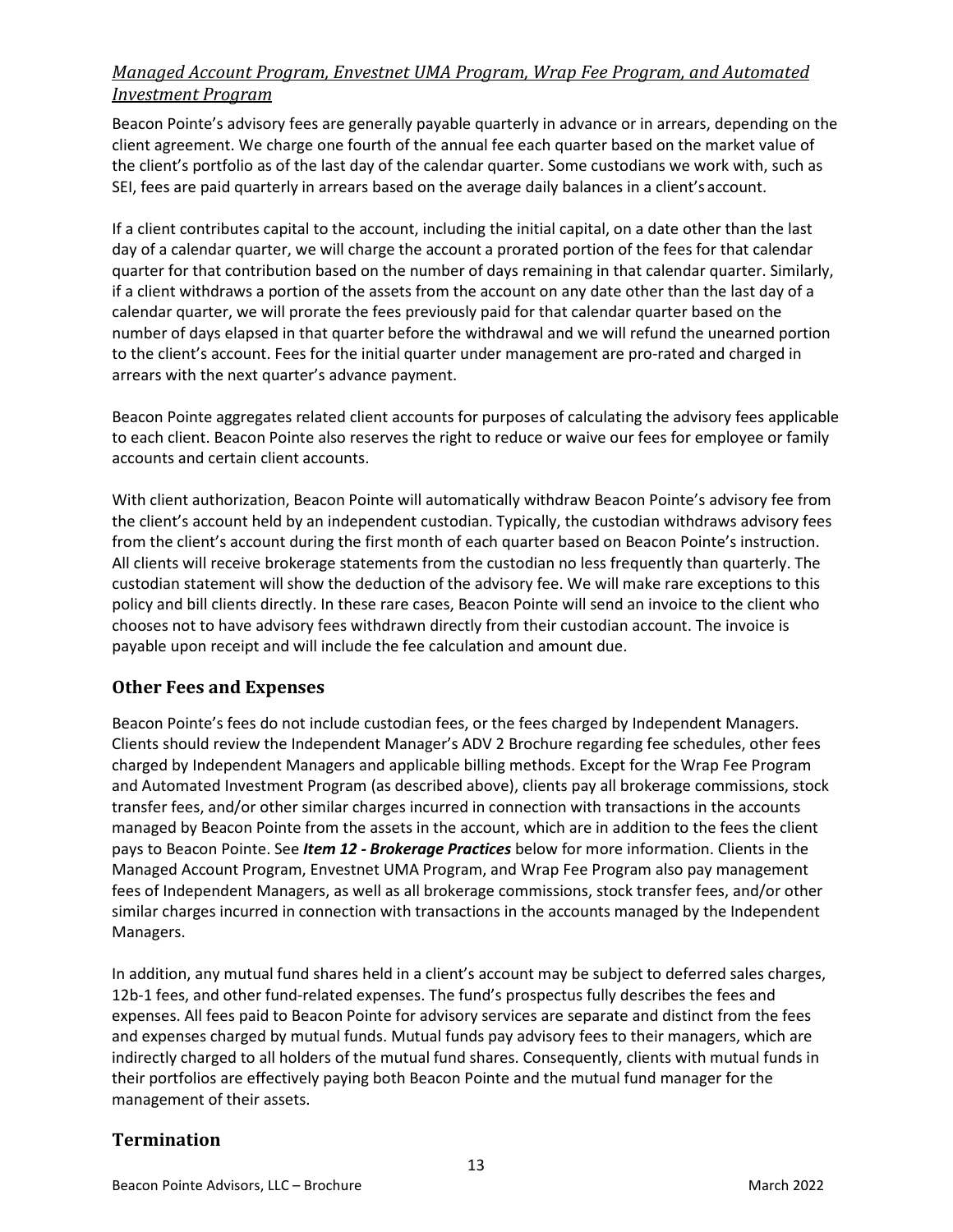### *Consulting Services*

Either party may terminate the consulting agreement upon thirty (30) days written notice to the other party, however the 30-day notice may be waived at Beacon Pointe's sole discretion.

Upon notice of termination, Beacon Pointe will calculate fees due for services provided through the date of termination. Any fees that we have earned for the services provided will be due upon termination. If the client paid fees in advance that were more than the amount due for services, Beacon Pointe will refund any unearned fees to the client. We will prorate the refund based on the effective date of termination.

### *Managed Account Program, Envestnet UMA Program, Wrap Fee Program, and Automated Investment Program*

Either party may terminate the managed account program agreement upon thirty (30) days written notice to the other party.

Beacon Pointe will refund any prepaid, unearned advisory fees based on the effective date of termination. Upon termination of the agreement, we will send the client a prorated refund of unearned advisory fees using the following formula: *(Fees Paid) x (Days Remaining in Quarter) / (Total Number of Days in Quarter).*

### **Other Compensation**

Beacon Pointe does not accept compensation for the sale of securities or other investment products, including asset-based sales charges or service fees from the sale of mutual funds.

Beacon Pointe may recommend that clients invest in mutual funds managed by a related adviser. While Beacon Pointe does not directly receive additional compensation resulting from the use of products managed by related firms, our related adviser receives management fees from the mutual fund. Additionally, Beacon Pointe receives fees through its affiliated general partner of the Private Funds, even though the fee is waived for clients of Beacon Pointe, Beacon Pointe has an interest in recommending the Private Funds for reasons of larger size, better deals, costs savings, etc. We describe our policies in recommending related products in *Item 11 – Code of Ethics, Participation or Interest in Client Transactions and Personal Trading*. For more information on our relationships with related advisers, see *Item 10 – Other Financial Industry Activities and Affiliations*, below.

### **ITEM 6 - PERFORMANCE-BASED FEES AND SIDE-BY-SIDE MANAGEMENT**

Solely with respect to certain private fund investments made in the past, clients have negotiated to pay a percentage of profits from such investments in lieu of a management fee. Beacon Pointe does not otherwise charge performance-based fees or other fees based on a share of capital gains on or capital appreciation of the assets of a client.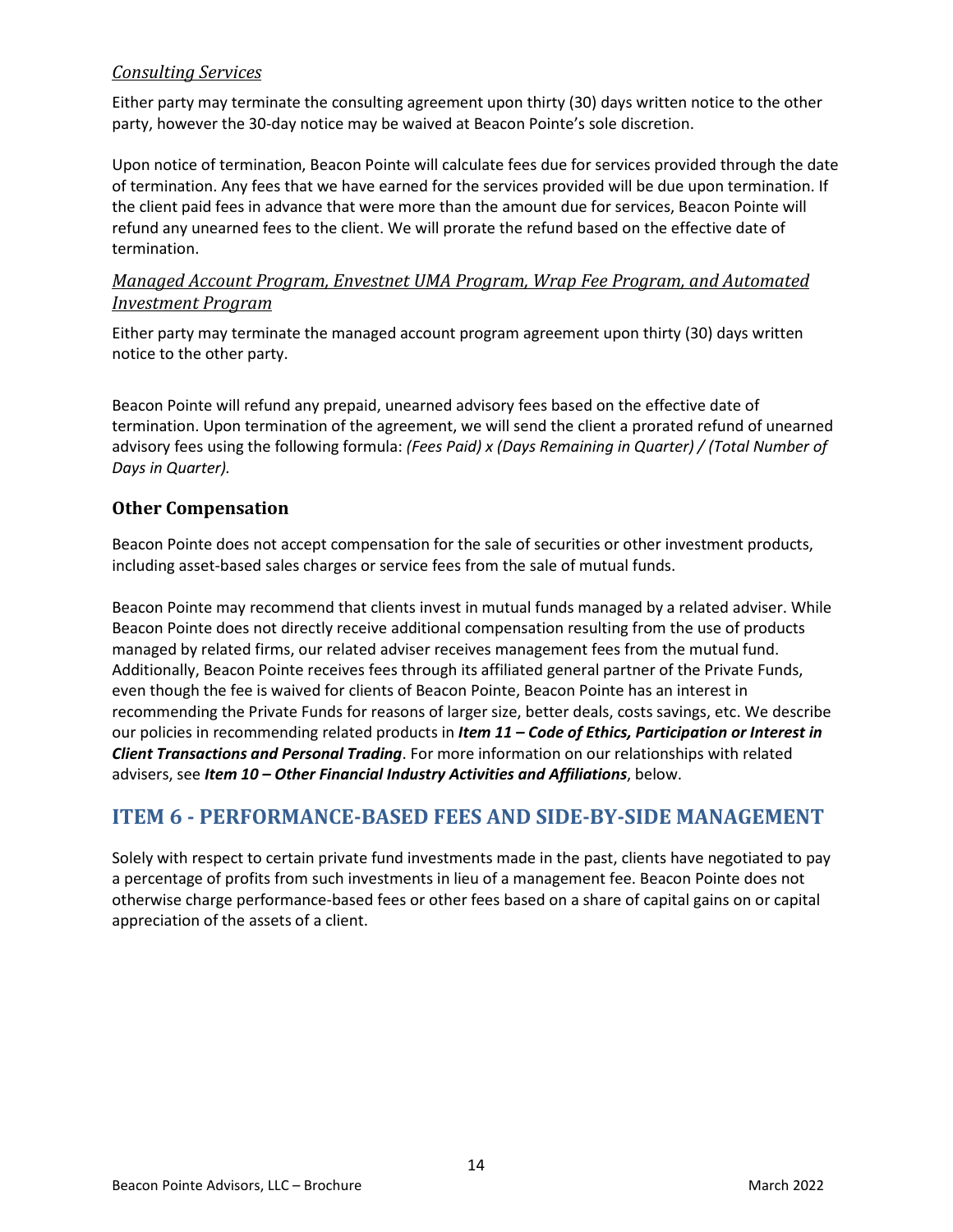### **ITEM 7 - TYPES OF CLIENTS**

Beacon Pointe offers discretionary and non-discretionary investment and non-investment related consulting services and investment advisory services to institutional and individual clients. Institutional clients include trusts, estates, charitable organizations, corporations, pension and profit-sharing plans, state or municipal organizations, other business entities, and the Private Funds.

#### **Account Requirements**

Generally, Beacon Pointe requires clients in the Managed Account Program to maintain a minimum account size of \$1 million. Significant fund withdrawals will result in a request for additional fund deposits, if necessary, to continue with management of accounts. We generally combine family accounts to meet the account size minimum. Beacon Pointe reserves the right to reduce or waive the account minimum requirements at our discretion.

### **ITEM 8 - METHODS OF ANALYSIS, INVESTMENT STRATEGIES AND RISK OF LOSS**

The descriptions in this *Item 8* pertain only to the Managed Account Program, Envestnet UMA Program, and Wrap Fee Program. Beacon Pointe uses similar methods of analysis and investment strategies in designing and updating the Automated Investment Program, but these are strictly limited to the Funds available on, and the algorithm used by, the Automated Investment Program.

#### **Methods of Analysis**

In beginning a new client relationship, Beacon Pointe seeks to fully understand each client's needs, circumstances, priorities, and goals. For institutional clients, we work with clients to articulate an investment policy that reflects the client's current objectives and levels of risk tolerance and incorporates any restrictions the client wishes to impose on the account.

With the approved investment policy in place, Beacon Pointe utilizes modeling techniques to determine an optimal target allocation for the client's assets. For this process, Beacon Pointe uses both asset allocation-modeling programs as well as our own analysis to develop what we believe is a meaningful plan for our clients, including target asset class mixes.

The "core" asset classes we follow and typically include in our recommended investment portfolios include the following:

- US Equity
- Non-US Equity (Developed Markets)
- Non-US Equity (Emerging Markets)
- US Fixed Income
- Global Fixed Income
- Private Real Estate
- Private Equity
- Private Credit
- Hedge Funds
- Hedged Equity
- Real Assets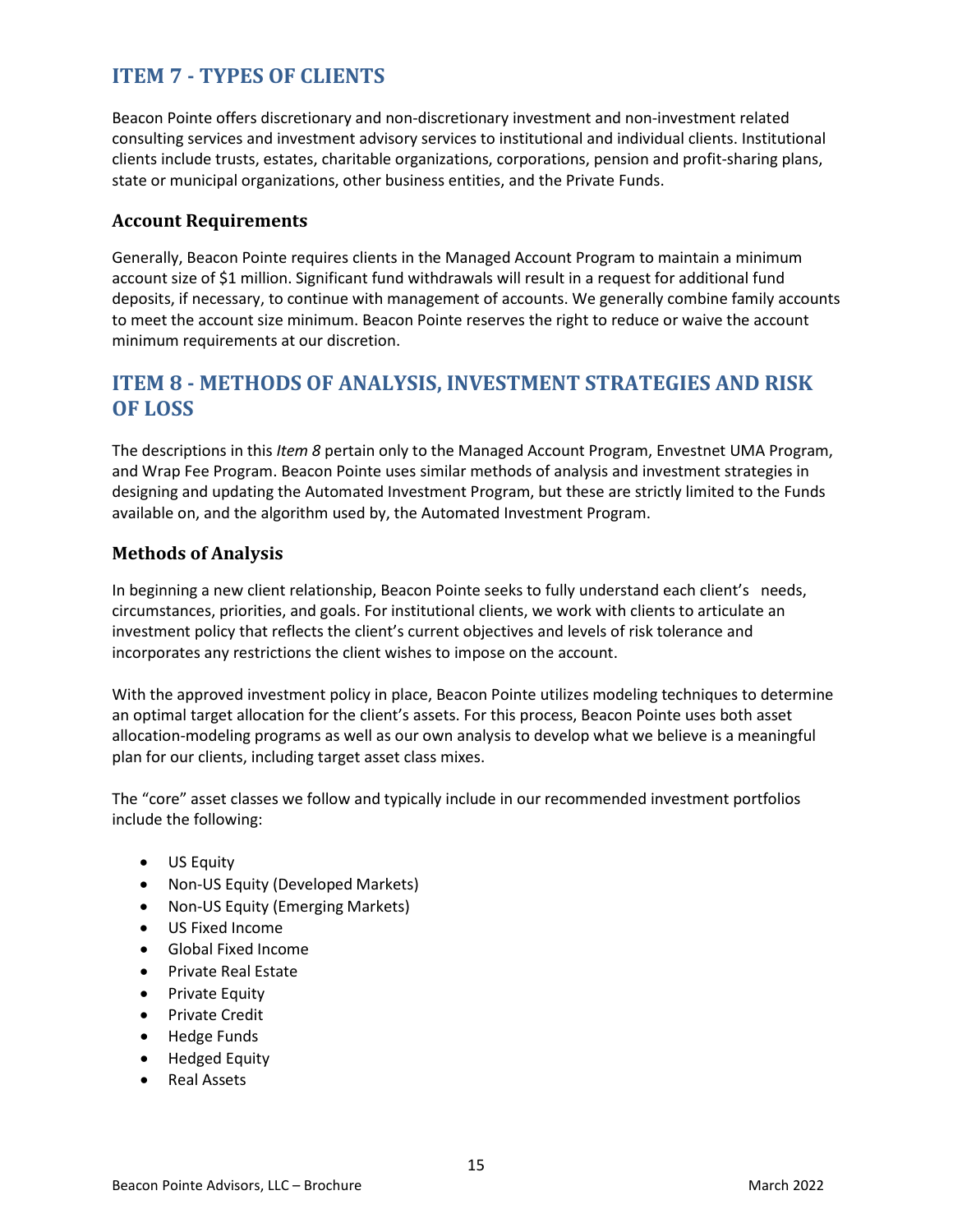We track different categories and investment styles within each category (i.e., value, growth, small versus large, etc.)

Based on each client's customized asset allocation plan, we search what we believe are the most talented investment managers in each asset class to implement the investment strategy, based on Beacon Pointe's due diligence. The client's investments will draw from our Focus List, which comprises of a select group of firms that meet or exceed our strict performance and qualitative criteria (see our *Manager Selection Process*, below).

### **Investment Strategies**

Beacon Pointe is a firm believer in risk control through proper portfolio diversification. Diversification, or allocating client portfolios across a broad range of asset classes and investment managers, is generally considered an essential component of the effective success of an investment portfolio. Proper diversification minimizes or reduces the volatility and risk associated with a client's investments. The key is to shape a balanced portfolio of managers under the overall strategy, in line with specified targets and goals of the assets, rather than considering investments individually. We at Beacon Pointe are strong advocates of multiple asset class investing and adhering to investment policies and strategies. Proper asset allocation diversification produces a portfolio with more appealing risk/return characteristics than investing in one single asset class or with one investment manager.

Beacon Pointe utilizes both active and passive management. For active management our research process seeks managers who can outperform their respective (index) benchmarks on a risk-adjusted basis, net of fees, over long periods of time.

#### *Manager Selection Process*

Beacon Pointe has a "Focus List" and for us to select a manager for this list, they must successfully complete Beacon Pointe's proprietary due diligence process.

- **Manager Sourcing**  from referrals, industry contacts, manager databases, and directed outreach. We gather basic information from public databases and incorporate data into our internal database of investment manager information.
- **Quantitative Analysis**  we assess manager performance with an emphasis on long-term consistency, risk-adjusted returns, up and down-market capture and peer group ranks. Beacon Pointe requires firms to adhere to the Global Investment Performance Standards and undergo third party verification.
- **Qualitative Analysis**  we meet with members of the investment team, conduct interviews with analysts, and review the firm's ownership and compensation structure, investment philosophy, portfolio construction process, risk controls, research and back-office resources, and trading capabilities.
- **Portfolio Analysis**  we conduct holdings-based style analysis and historical attribution analysis. Our assessment includes discussions regarding specific portfolio holdings, and in some cases on-site visits where we may request full access to the investment manager firm's records, valuation models, personnel, and research reports. Most due diligence is conducted virtually with video and phone conferences.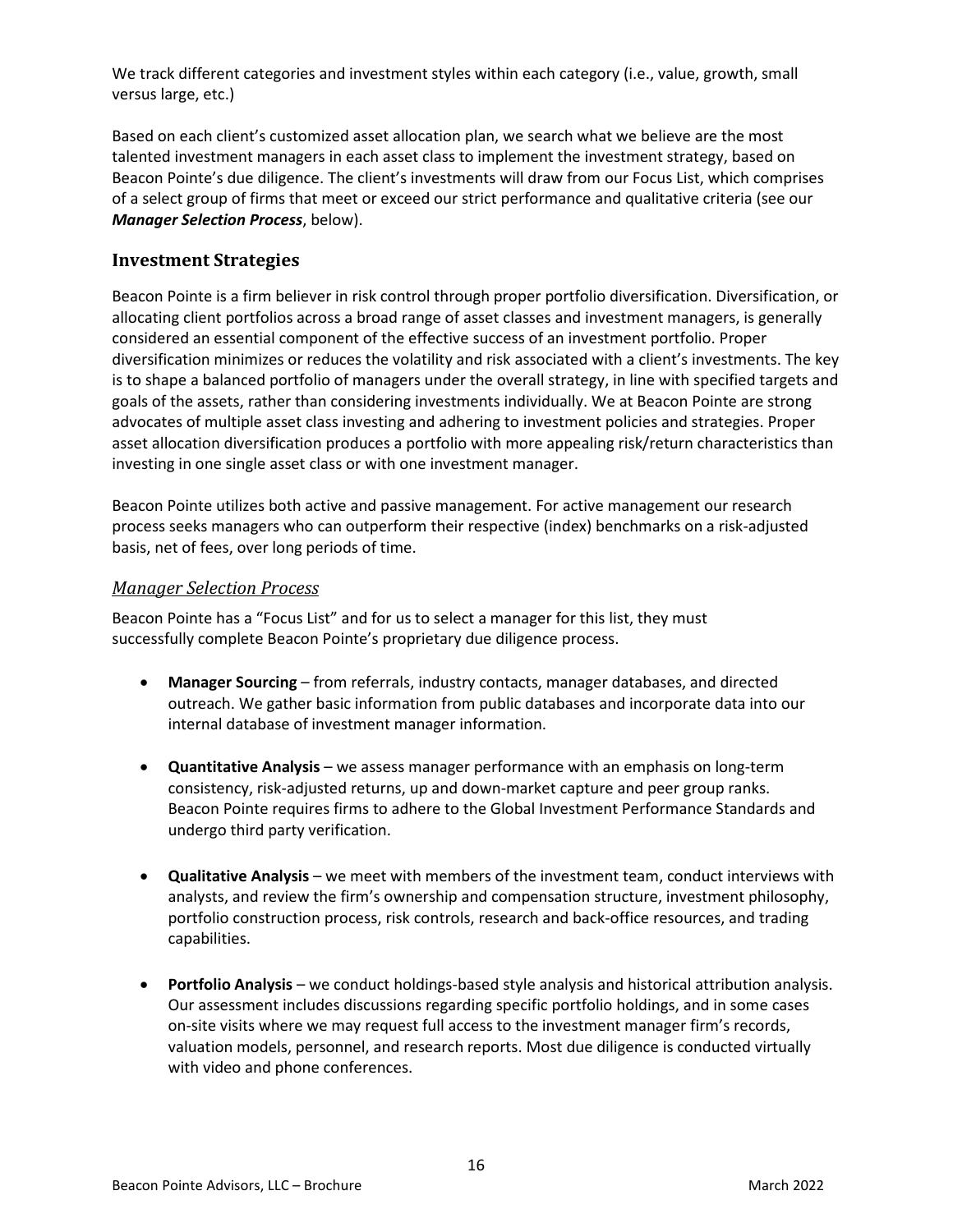- **Product Evaluation**  we review the manager's ADV 2 Brochure, negotiate management fees and account minimums, and perform final scoring andresearch.
- **Beacon Pointe Investment Committee Decision**  a careful review by key investment personnel determines if the manager qualifies for our Focus List or is moved to our 'Manager Bench' for later consideration.

### **Investing Involves Risk**

All Beacon Pointe clients should understand that investing in securities involves the risk of loss, and clients should be prepared to bear that risk. Prior to entering into an agreement with Beacon Pointe, the client should carefully consider all the following:

- The clients should commit to management only those assets that the client believes will not be needed for current purposes and that can be invested on a long-term basis, usually a minimum of five to seven years,
- That volatility from investing in the stock market can occur, and
- Over time the value of the client's assets will fluctuate and at any time may be worth more or less than the amount invested.

#### **Specific Security Risks**

#### *General Risks of Owning Securities*

The prices of securities held in client accounts and the income they generate may decline in response to certain events taking place around the world. These include events directly involving the issuers of the securities held as underlying assets of the mutual funds in a client's account, conditions affecting the general economy, and overall market changes. Other contributing factors include local, regional, or global political, social, or economic instability and governmental or governmental agency responses to economic conditions. Finally, currency, interest rate, and commodity price fluctuations can also affect security prices and income.

#### *Independent Manager Strategies and Risks*

The Independent Managers Beacon Pointe recommends utilize their own investment process and methods of analysis. The strategies and securities these managers invest in may have different or additional risks than those described in this brochure. For example, while Beacon Pointe does not implement investment advice using margin transactions, some Independent Managers appointed for the client utilize margin transactions in the discretionary management of client cash and securities. Use of margin can increase volatility and magnify any investment losses in a client's account. Similarly, options are utilized in certain strategies. Options are complex financial instruments and not suitable for all investors. Investing in options carries unique risks that can result in the loss of all invested principal. Clients can find more information about the strategies and related risks of the Independent Managers in *Item 8 – Methods of Analysis, Investment Strategies and Risk of Loss in each manager's Form ADV* disclosure brochure.

#### *Alternative Asset Classes*

Beacon Pointe believes that alternatives play an integral part in portfolios. Adding alternatives can enhance an overall portfolio's risk and return characteristics. Alternatives, however, are not appropriate for all clients and portfolios. Time horizon, risk objectives, liquidity, and taxes are all factors that need to be considered.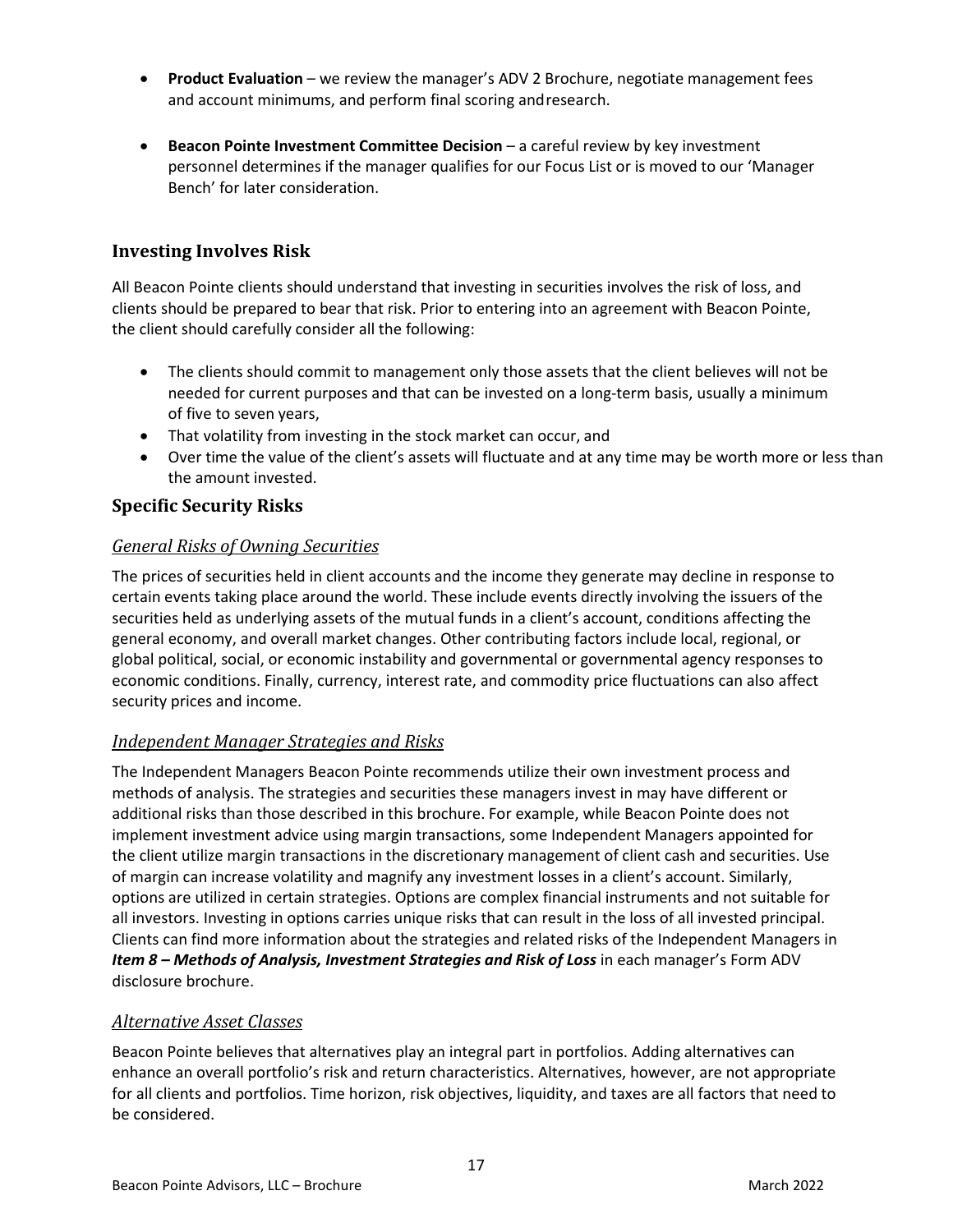For those clients and portfolios, we have deemed appropriate to include alternatives, we recommend the following alternative asset classes – real-assets, private real estate, private equity, private credit, hedged equity, and hedge funds.

Hedge funds and private equities can appear opaque as there are no high-quality established databases in existence like the public sector. This makes it more difficult to assess who is doing well and, more importantly, who is doing poorly. This obscurity makes it more essential to understand the firms with whom you are doing business and affirms the importance of a solid qualitative as well as quantitative assessment.

Unlike other alternative investments, the majority of hedge funds do not invest in private securities. Instead, they apply alternative strategies to the traditional public equity and fixed income markets. The benefits hedge funds can add to a portfolio include their return potential, their lower volatility, and their relatively low correlation with equities and other market-driven investments.

Our approach to utilizing hedge funds in client portfolios begins with sufficient client disclosure to determine an investor's suitability for hedge funds. We conduct a detailed inquiry into a client's hedge fund investment experience, risk parameters and return objectives, together with an understanding of the client's non-hedge fund investments. We designed this process to develop a realistic assessment of objectives and create a customized investment plan.

For traditional asset classes like stocks and bonds, an abundance of historical data is available to analyze the risk and return tradeoffs of different portfolio mixes. With this data, most fund sponsors set asset allocation policies using efficient frontier analyses. However, in the alternative investment area, historical information is very limited. While longer return series exist for some alternative strategies (such as venture capital), we feel that the data is of questionable usefulness. Using venture capital as an example, performance is very dependent on the timing of specific investments. In addition, since most venture capital investments are accounted for at cost, the asset category has an artificially low volatility of returns. A common failing of asset allocation models is their inability to distinguish if low volatility is inherent to the asset class, or if it is because the asset is infrequently valued (e.g., not exchange traded).

Historical data on specific hedge funds is also limited. Not only do very few funds have historical track records longer than five years, but most databases view hedge funds as a homogeneous group rather than being separated according to investment strategy. This is similar to lumping all mutual funds together regardless of investment approach, creating a data series called "mutual funds," and using it to set asset allocation policies. For these reasons, we believe modeling alternative investments the same way as traditional asset classes can be misleading.

There are also unique manager selection issues in the alternative investment area. Although there is no shortage of managers from which to choose, few have historical track records longer than a few years. Even among more seasoned managers, it is difficult to compare performance on an "apples to apples" basis. Since the investment vehicles are generally unregulated partnerships, the methodologies used to calculate performance vary from manager to manager. Common performance reporting problems include:

- Calculating "creative" internal rates of return (IRR);
- Presenting results before the deduction of substantial fees;
- Carrying "unrealized" investments at cost for long periods;
- Ignoring the opportunity cost of holding cash while waiting for the managers to call forcapital.

Because of the lack of standards in reporting performance, a meaningful comparison of managers may only be possible if returns are recalculated using consistent assumptions and practices.

Our research professionals ask the following questions, among others, when evaluating alternative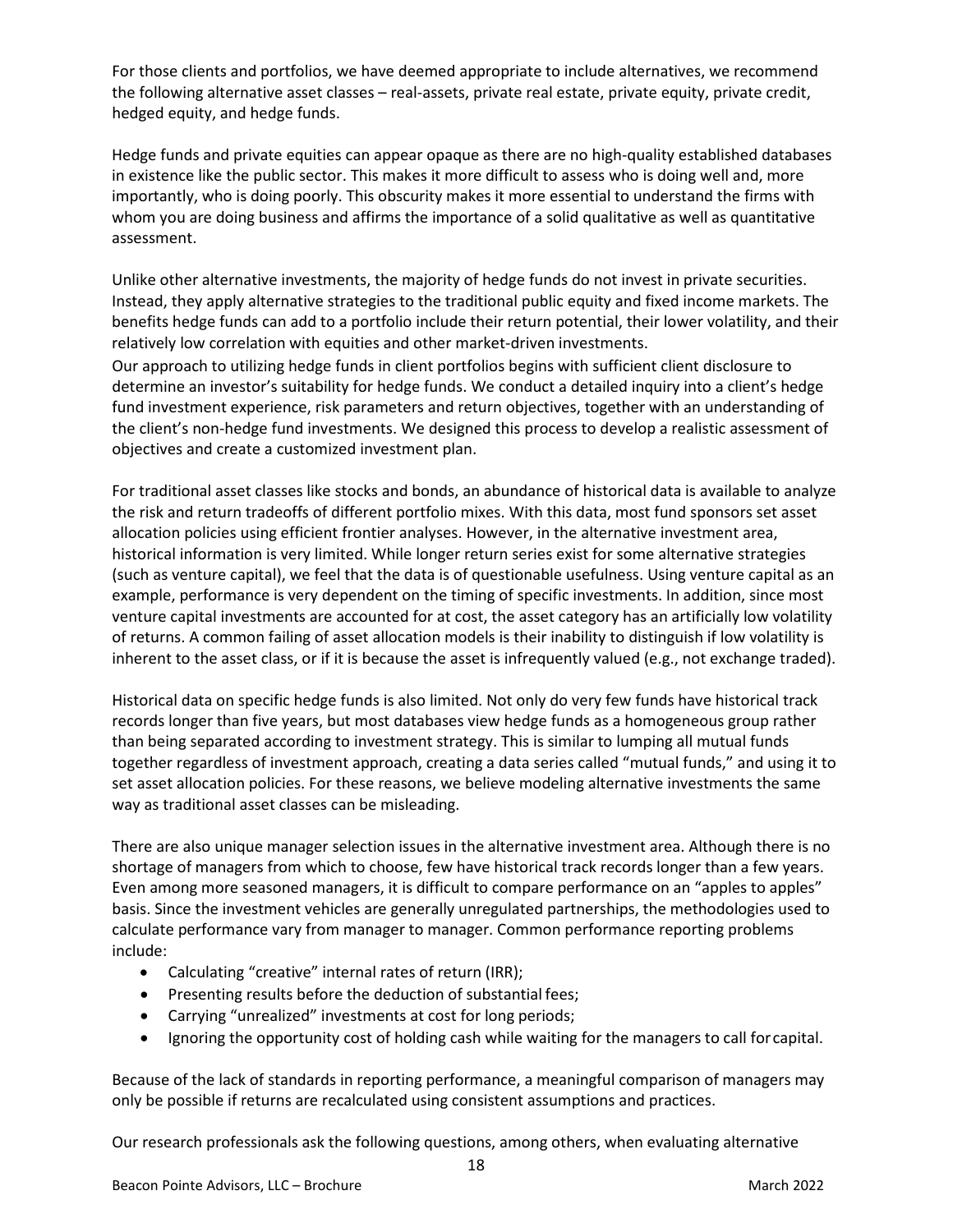managers:

- Illiquidity How often and under what circumstances can the client withdraw invested capital?
- Lack of transparency Is the client comfortable investing with a manager who does not reveal their holdings or activities?
- Incentives Are there incentives for the manager to take undue risk given the performancebased fee structure?

Beacon Pointe may from time to time recommend the use of structured notes issued by unaffiliated domestic and international banks. Structured notes are not bank deposits and are not insured by the Federal Deposit Insurance Corporation or any other governmental agency. The terms and risks of each structured note vary materially depending on the nature and volatility of the referenced asset, the creditworthiness of the issuer, and the maturity of the instrument, among other factors. The general risks associated with this type of investment include, but are not limited to, *non-payment risk* (payment of interest and return of principal may be reduced, in whole or in part, due to underperformance of the referenced asset); *counter-party risk* (for reasons such as bankruptcy, the issuer of the structured note may fail to pay all or a portion of the principal and interest due on the structured note); and *underperformance risk* (depending on market conditions, the structured note may underperform alternative allocations to traditional bonds, the referenced asset, or a combination of such investments). Structured notes are significantly riskier than conventional debt instruments. There is a risk of loss of some or all of the principal at maturity.

Alternative investments cover a broad array of investments with different risks and potential returns. We have found that these strategies afford our clients the benefits of improved diversification and risk versus reward.

### *Mutual Funds (Open-end Investment Company)*

A mutual fund is a company that pools money from many investors and invests the money in stocks, bonds, short-term money-market instruments, other securities or assets, or some combination of these investments. The portfolio of the fund consists of the combined holdings it owns. Each share represents an investor's proportionate ownership of the fund's holdings and the income those holdings generate. The price that investors pay for mutual fund shares is the fund's per share net asset value (NAV) plus any shareholder fees that the fund imposes at the time of purchase (such as sales loads).

The benefits of investing through mutual funds include professional management, diversification, affordability, and liquidity. Mutual funds also have features that some investors might view as disadvantages:

#### Costs Despite Negative Returns

Mutual funds pay operating and other expenses from fund assets regardless of how the fund performs, which are indirectly charged to all holders of the mutual fund shares. Depending on the timing of their investment, investors may also have to pay taxes on any capital gains distribution they receive. This includes instances where the fund went on to perform poorly after purchasing shares.

#### Lack of Control

Investors typically cannot ascertain the exact make-up of a fund's portfolio at any given time, nor can they directly influence which securities the fund manager buys and sells or the timing of those trades.

#### Price Uncertainty

With an individual stock, investors can obtain real-time (or close to real-time) pricing information with relative ease by checking financial websites or by calling a broker or investment adviser. Investors can also monitor how a stock's price changes from hour to hour—or even second to second. By contrast, with a mutual fund, the price at which an investor purchases or redeems shares will typically depend on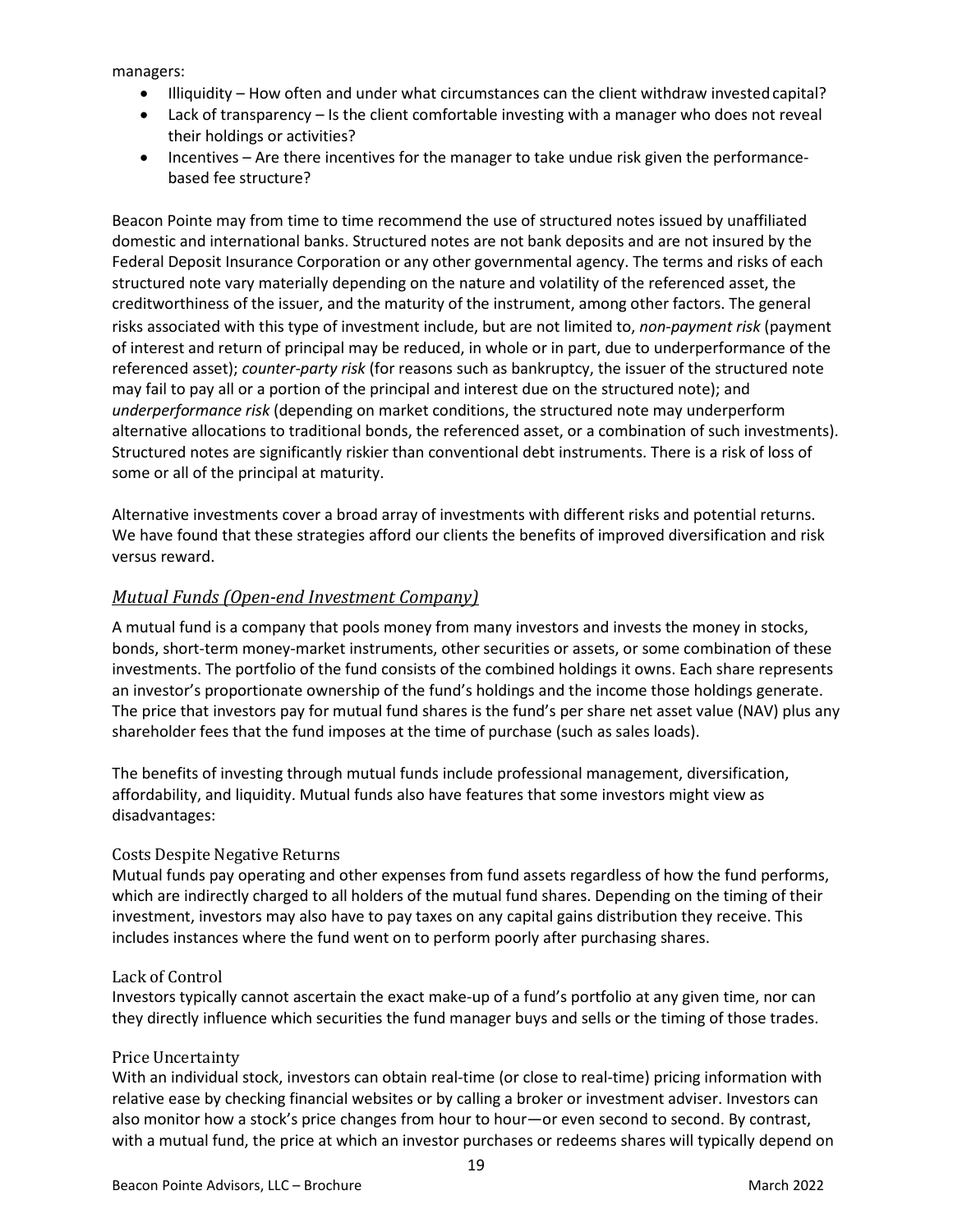the fund's NAV, which the fund might not calculate until many hours after the investor placed the order. In general, mutual funds must calculate their NAV at least once every business day, typically after the major U.S. exchanges close.

### *Exchange-Traded Funds (ETFs)*

An ETF is a type of Investment Company (usually, an open-end fund or unit investment trust) containing a basket of stocks. Typically, the objective of an ETF is to achieve returns similar to a particular market index, including sector indexes. An ETF is similar to an index fund in that it will primarily invest in securities of companies that are included in a selected market. Unlike traditional mutual funds, which can only be redeemed at the end of a trading day, ETFs trade throughout the day on an exchange. Like stock mutual funds, the prices of the underlying securities and the overall market can affect ETF prices. Similarly, factors affecting a particular industry segment can affect ETF prices that track that particular sector.

### *Real Estate Investment Trusts (REIT)*

Securities issued by real estate investment trusts (REITs) primarily invest in real estate or real estaterelated loans. Equity REITs own real estate properties, while mortgage REITs hold construction, development and/or long-term mortgage loans. Changes in the value of the underlying property of the trusts, the creditworthiness of the issuer, property taxes, interest rates, tax laws, and regulatory requirements, such as those relating to the environment all can affect the values and liquidity of REITs. Both types of REITs are dependent upon management skill, the cash flows generated by their holdings, the real estate market in general, and the possibility of failing to qualify for any applicable pass-through tax treatment or failing to maintain any applicable exemptive status afforded under relevant laws.

### *Private Funds*

A private fund is an investment vehicle that pools capital from a number of investors and invests in securities and other instruments. In almost all cases, a private fund is a private investment vehicle that is typically not registered under federal or state securities laws. So that private funds do not have to register under these laws, issuers make the funds available only to certain sophisticated or accredited investors and cannot be offered or sold to the general public. Private funds are generally smaller than mutual funds because they are often limited to a small number of investors and have a more limited number of eligible investors. Many but not all private funds use leverage as part of their investment strategies. Private funds management fees typically include a base management fee along with a performance component. In many cases, the fund's managers become "partners" with their clients by making personal investments of their own assets in the fund. Most private funds offer their securities by providing an offering memorandum or private placement memorandum, known as "PPM" for short. The PPM covers important information for investors and investors should review this document carefully and should consider conducting additional due diligence before investing in the private fund. The primary risks of private funds include the following:

- 1. Private funds do not sell publicly and are therefore illiquid. An investor may not be able to exit a private fund or sell its interests in the fund before the fund closes.
- 2. Private funds are subject to various other risks, including risks associated with the types of securities in which the private fund invests.

#### *Real Estate Private Fund*

A real estate private fund is a professionally managed portfolio of one or more real estate holdings. During periods of inflation and economic growth, real estate will usually post strong returns, while the opposite occurs in periods of recession. The real estate sector goes through periods of expansion and contraction, like all other sectors of the economy. Although real estate funds are usually either growth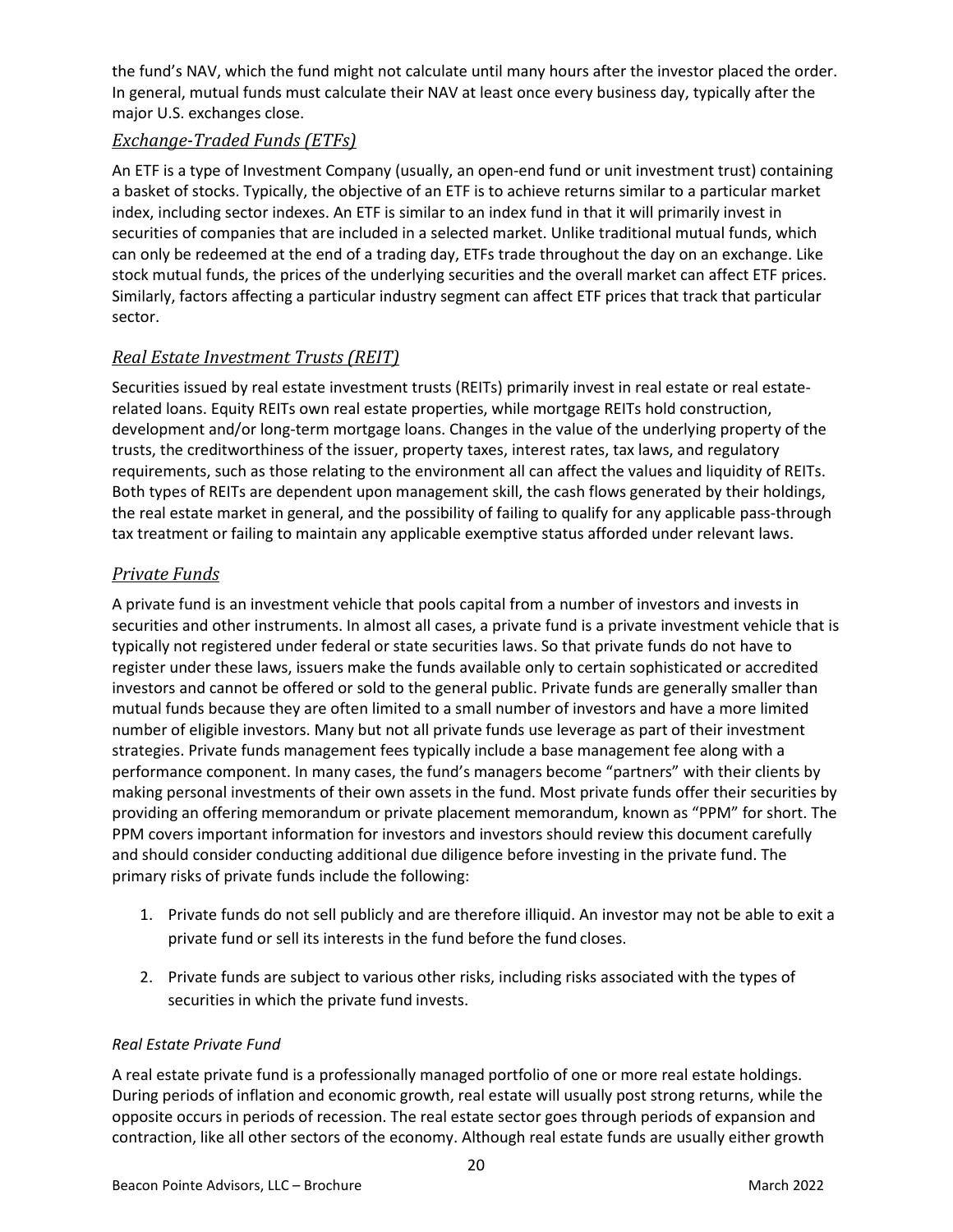or income oriented, investors can generally expect to receive both periodic cash distributions and capital gains from the sale of appreciated properties within the portfolio. Investments in individual properties may also be able to defer capital gains through special rules.

As with all other sector funds, real estate funds tend to be more volatile than broader-based growth or income funds. As with any other sector, investors can generally expect losses in these funds when the real estate market collapses and should keep a long-term perspective when allocating funds to this sector.

Real estate funds face several kinds of risk that are inherent in this sector of the market. Liquidity risk, market risk, and interest rate risk are just some of the factors that can influence possible gain or loss that passes on to the investor. Liquidity and market risk will tend to have a greater effect on funds that are more growth-oriented, as the sale of appreciated properties depends upon market demand. Conversely, interest rate risk impacts the value of cash distributions that income-oriented funds pay out.

Real estate funds allow small investors to participate in the profits from large-scale commercial real estate enterprises, such as corporate office parks and skyscrapers. They also provide the usual benefits of mutual funds, such as professional management and diversification. This last characteristic is important for these funds, as most investors do not have a sufficient asset base to participate in commercial real estate in any direct sense, unlike stocks, which investors can purchase as individual shares at a more reasonable cost.

A real estate fund pools resources to invest in real estate properties. The fund generally seeks returns in two ways: net cash flow from renting the properties, and appreciation of the property's market value. Investments held by a real estate investment fund are illiquid. The investor's ability to sell or dispose of its interest in a real estate fund prior to the fund's termination will likely be very limited. Unlike exchange-traded stocks and bonds, the valuation of a real estate fund's portfolio will generally be far more subjective.

The ongoing costs of managing real estate investments, as well as the costs in acquiring and disposing of portfolio positions, will likely be higher than for other asset classes. The manager of a real estate fund typically seeks capital commitments up front and makes capital calls during the life of the fund. The average life span of a real estate fund generally ranges between 5 and 10 years.

Investment styles and objectives of private real estate funds include the following:

- 1. Property specific vs. Pools Some real estate funds invest in a pre-determined slate of properties described in the offering memorandum, which permits for little divergence over the life of the fund. Other real estate funds leave significant discretion to the manager to identify, and invest the fund's assets in, a number of properties that fit the fund's disclosed investment guidelines.
- 2. Sector-Specific vs. Diversified Some real estate funds focus on certain sectors, such as residential, industrial/office, retail, or lodging/resort, while others invest in a diversified portfolio including several sectors.
- 3. Geographic Focused or Diversified Some real estate funds focus on certain geographic areas and other funds diversify across geographic regions. Like stock funds, real estate funds can invest domestically, overseas or both.

Investment Objective – Some funds focus on operating properties already generating income; appreciation potential for such funds is typically modest. Some funds seek returns from both income and capital appreciation and may seek to acquire underdeveloped or undervalued properties. Some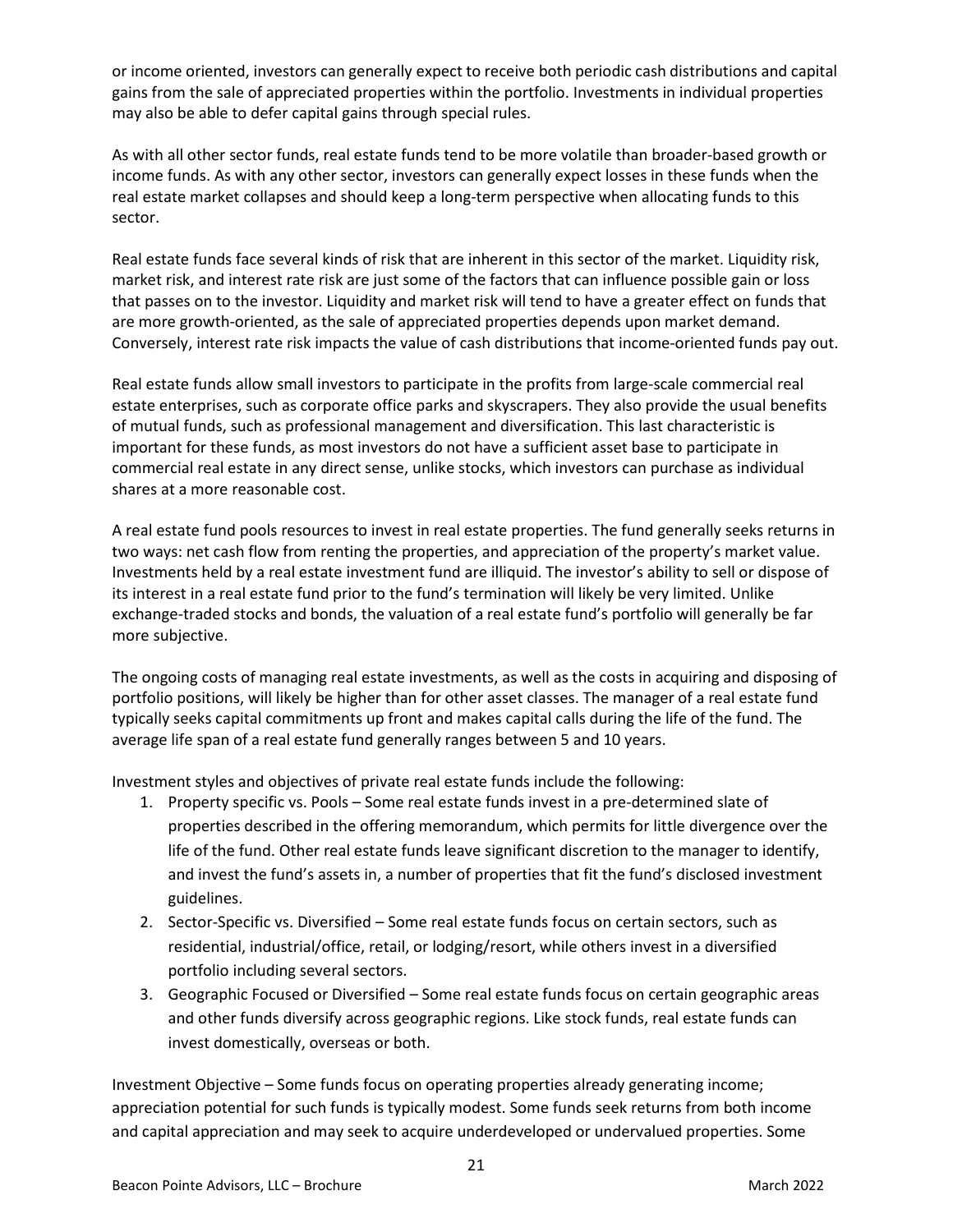funds seek superior returns through capital appreciation and involve greater risk. They may engage in more aggressive strategies, which may involve international or emerging market real estate, nontraditional properties, and higher leverage.

#### *Derivatives*

Derivatives, including forward currency contracts, futures, options and commodity-linked derivatives and swaps, may be riskier than other types of investments because they may be more sensitive to changes in economic and market conditions, and could result in losses that significantly exceed the investor's original investment in the derivative. Many derivatives create leverage thereby causing a portfolio to be more volatile than it would have been if it had not been exposed to such derivatives. Derivatives also expose a portfolio to counterparty risk (the risk that the derivative counterparty will not fulfill its contractual obligations), including the credit risk of the derivative counterparty.

### **Allocation and Planning Tools**

The modeling tools Beacon Pointe uses to create financial plans and asset allocations for clients rely on various assumptions, such as estimates of inflation, risk, economic conditions, and rates of return on security asset classes. All return assumptions use asset class returns, not returns of actual investments, and do not include fees or expenses that clients would pay if they invested in specific products.

Modeling software is only a tool used to help guide Beacon Pointe and the client in developing an appropriate plan, and we cannot guarantee that clients will achieve the results shown in the plan. Results will vary based on the information provided by the client regarding the client's assets, risk tolerance, and personal information. Changes to the program's underlying assumptions or differences in actual personal, economic, or market outcomes may result in materially different results for the client. Clients should carefully consider the assumptions and limitations of the software as disclosed on the analysis reports and should discuss the results of the plan with a qualified investment professional before making any changes in their investment or allocation program.

### **ITEM 9 - DISCIPLINARY INFORMATION**

Beacon Pointe and our personnel seek to maintain the highest level of business professionalism, integrity, and ethics. Beacon Pointe does not have any disciplinary information to disclose.

### **ITEM 10 - OTHER FINANCIAL INDUSTRY ACTIVITIES AND AFFILIATIONS**

### **Related Insurance Agency**

Beacon Pointe is a related person of Beacon Pointe Insurance Services, LLC ("BPIS"), a California licensed insurance agency. Beacon Pointe and BPIS are under joint ownership and control. Certain personnel of Beacon Pointe are also licensed insurance agents of BPIS and sell insurance products to advisory clients and then receive commissions on the sale of insurance products. The insurance commissions are separate from and in addition to any advisory fees that a client pays to Beacon Pointe for investment advisory services. A conflict of interest may arise as potential BPIS insurance sales might create an incentive to recommend products based on compensation our personnel may earn. Clients are under no obligation to act on our personnel's insurance recommendations or to effect the transactions through BPIS or our personnel if they decide to follow the recommendations. In all cases, we fully disclose insurance commissions to the client.

### **Related Investment Adviser**

#### *Port Street Investments LLC*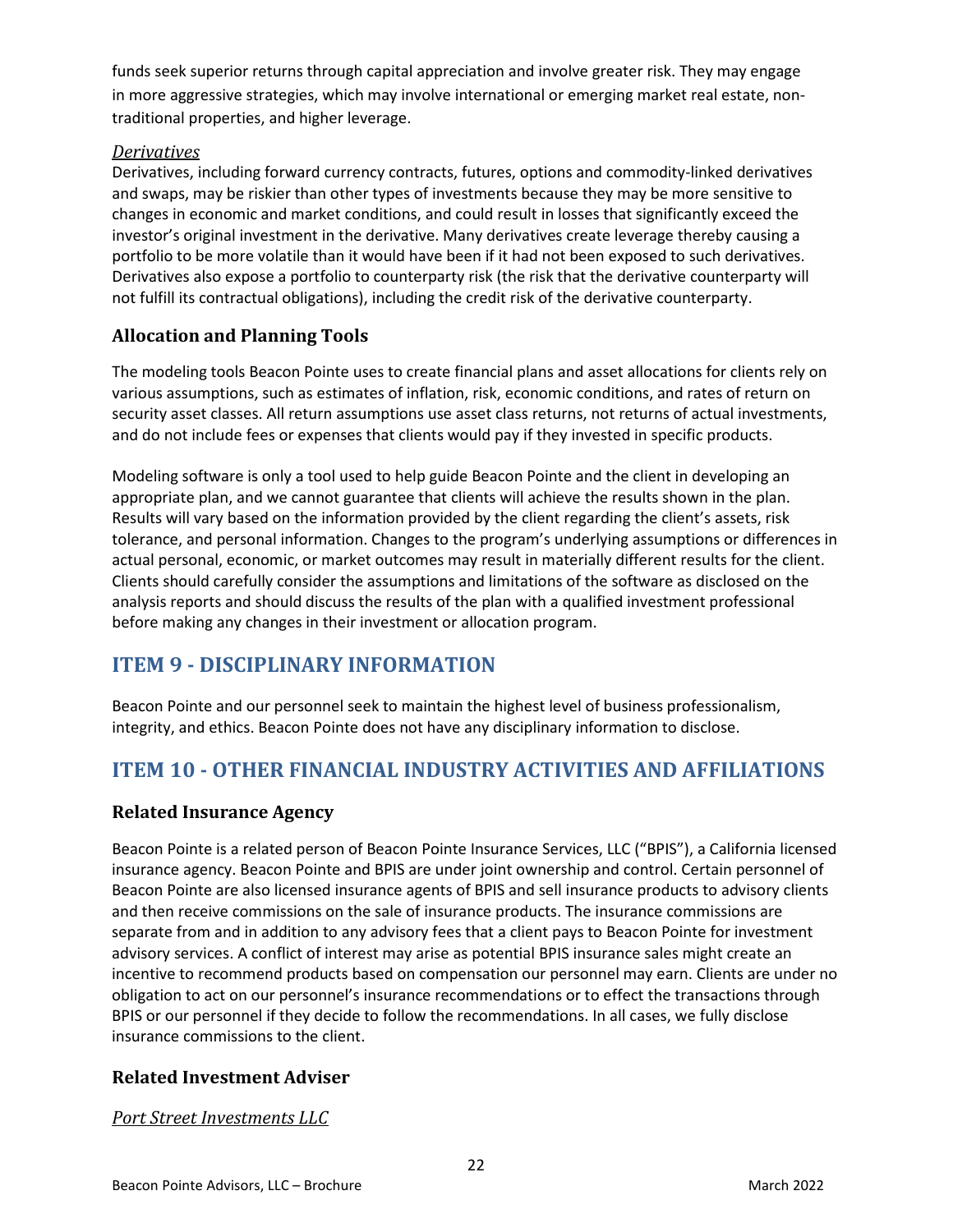Beacon Pointe is a related person of Port Street Investments, LLC ("PSI"), an SEC registered investment adviser that acts as investment adviser to a registered investment company (mutual fund). Beacon Pointe Holdings, LLC is the majority shareholder of PSI. In some cases, Beacon Pointe recommends that our clients invest in a fund advised by PSI. PSI receives investment management fees from the funds it manages. Due to the common ownership between Beacon Pointe and PSI, we have a conflict of interest in recommending mutual funds managed by this related firm. See *Item 11 – Code of Ethics,* Participation or Interest in Client Transactions and Personal Trading for our policies addressing these conflicts of interest.

A Partner/Managing Director of Beacon Pointe serves as a trustee for the Managed Portfolio Series Trust (the "Trust"), of which Port Street Investments, LLC is a mutual within the trust. This employee is recused from voting on any Port Street related items under his duties as a trustee for the Trust.

### **Other Related Businesses**

Beacon Pointe has a related entity, Beacon Pointe GP, LLC, which acts as the general partner of the Private Funds. The Private Funds are not publicly offered or traded and are only available to "Accredited Investors" as the term is defined by Rule 501 of the Securities Act of 1933. The confidential offering memorandum and subscription agreement (the "Offering Documents") provide additional information on these standards. Prospective investors in the Private Funds receive the Offering Documents. Beacon Pointe or its related entity receives fees in connection with management services rendered to the Private Funds and therefore has an interest in recommending the Private Funds to Beacon Pointe's clients.

Some offices of Beacon Pointe provide tax preparation and accounting services. These offices may recommend these services to advisory clients when appropriate. Accounting and tax preparation services are separate and distinct from the advisory services offered and are provided for separate and typical compensation. Clients are under no obligation to use our firm for accounting and/or tax preparation services.

Other entities related to Beacon Pointe through common ownership: Beacon Pointe Captive Insurance and Beacon Pointe Investment Holdings, LLC. These entities do not currently offer products or services to Beacon Pointe's clients.

#### **Limited Use Broker-Dealer**

Beacon Pointe controls an affiliated registered broker-dealer, BPA LUBD, LLC. Currently the broker-dealer has no assets or clients.

### **Agents of Unaffiliated Broker-Dealer**

Certain of Beacon Pointe's personnel are also licensed as registered representatives with Purshe Kaplan Sterling Investments ("PKS"), a broker-dealer member of FINRA/SIPC. Beacon Pointe is not affiliated with PKS. In their individual capacity as registered representatives, these individuals receive trailing compensation from prior sales of securities and may also receive usual and customary commissions for sales of securities through PKS. Receipt of commissions for securities sales is a conflict of interest as it gives these registered representatives an incentive to recommend investment products based on the additional compensation received. Beacon Pointe's advisory clients are not charged both advisory fees and transaction related fees on investment products that these registered representatives recommend. When client portfolios hold securities for which related registered representatives receive commissions and/or trailing 12b-1 fees Beacon Pointe does not charge advisory fees on those securities.

Certain representatives of Beacon Pointe Advisors, LLC are also Registered Representatives offering securities through APW Capital, Inc. a broker-dealer member of FINRA/SIPC. Beacon Pointe is not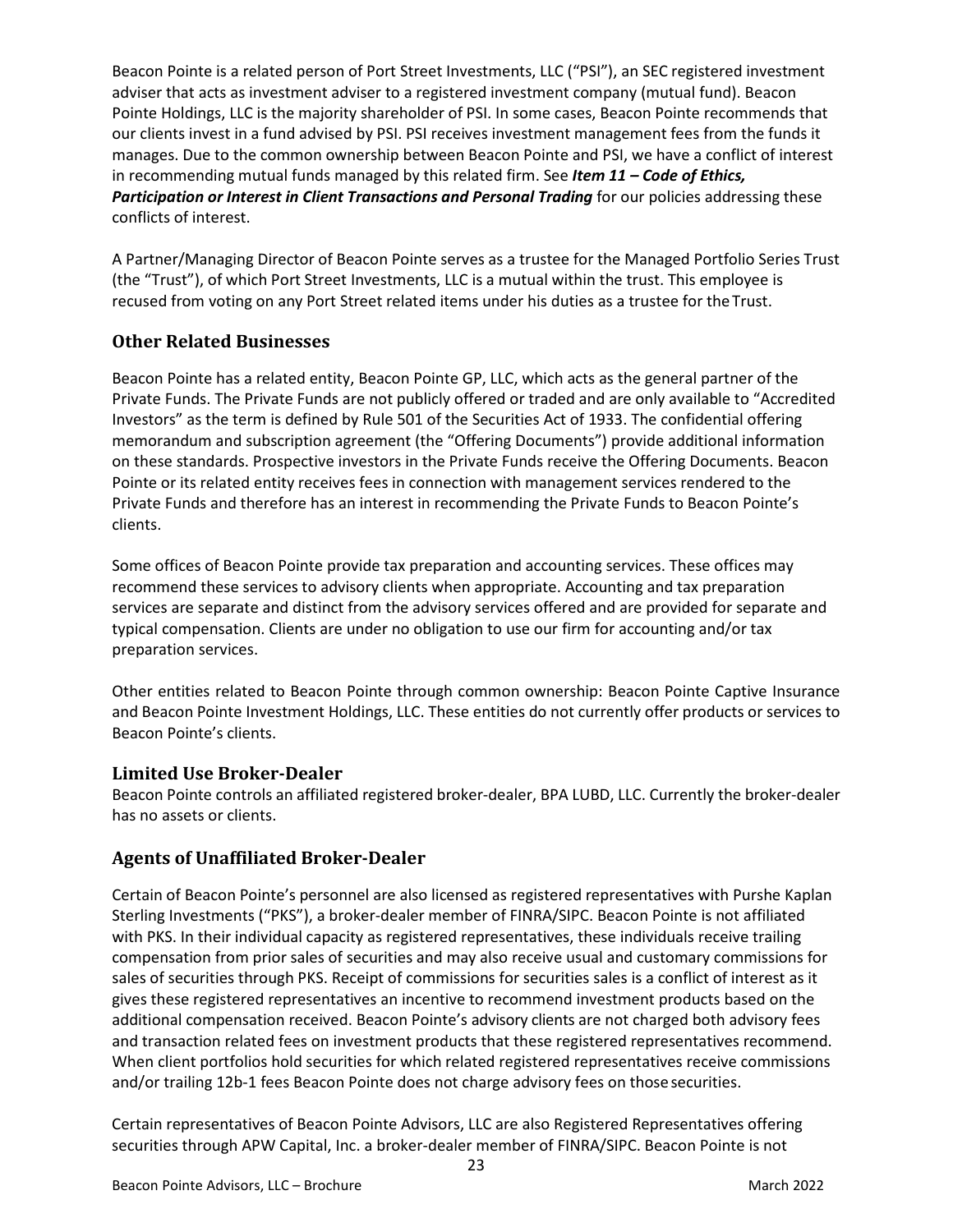affiliated with APW Capital. In their individual capacity as registered representatives, these individuals receive trailing compensation from prior sales of securities and may also receive usual and customary commissions for sales of securities through APW Capital. Receipt of commissions for securities sales is a conflict of interest as it gives these registered representatives an incentive to recommend investment products based on the additional compensation received. Beacon Pointe's advisory clients are not charged both advisory fees and transaction related fees on investment products that these registered representatives recommend.

### **Investment by the KKR Stockholder**

The KKR Stockholder has purchased a stake in Beacon Pointe. The KKR Stockholder, which is owned by investment funds and other entities managed or sponsored by Kohlberg Kravis Roberts & Co. L.P. for the benefit of its third-party investors, holds its stake in Beacon Pointe for investment purposes. Beacon Pointe is not a direct or indirect subsidiary of KKR & Co. Inc. or of Kohlberg Kravis Roberts & Co. L.P. (together with their affiliates, including the KKR Stockholder and the funds and other entities that own it, the "KKR Group"). The KKR Group does not participate in or manage the day-to-day management or operations of Beacon Pointe. Beacon Pointe acts autonomously and separately from the KKR Group, subject to and in compliance with its own separate compliance policies and procedures (including an information barrier that separates the investment activities of the KKR Group and Beacon Pointe), and Beacon Pointe has agreed to indemnify the KKR Group for certain matters arising from its business and operations.

Moreover, no member of the KKR Group: (i) is directly or indirectly a sponsor of or investment adviser to any Beacon Pointe client (including any Beacon Pointe sponsored private funds); and (ii) has or will have any obligations (contractual, fiduciary or otherwise) to Beacon Pointe's clients, operations or investments. The KKR Group expressly disclaims any and all liability for or obligations with respect to Beacon Pointe's clients, operations or investments.

KKR & Co. Inc. and its subsidiaries (the "KKR Corporate Group") sponsors investment funds that invest in private equity, credit and real assets and has strategic partners that manage hedge funds. The KKR Corporate Group also sponsors and manages investment funds and other vehicles that facilitate coinvestment along-side proprietary investments or in specific or multiple portfolio companies and other assets invested in by investment funds managed by KKR. The KKR Corporate Group also includes KKR Capital Markets LLC and MCS Capital Markets LLC, each of which is a U.S. registered broker-dealer, and certain non-US entities authorized to conduct broker-dealer activities.

Although Beacon Pointe and the KKR Group operate independently, their affiliation may in certain circumstances create conflicts of interest or the appearance of conflicts of interest. The KKR Corporate Group will continue to engage in its other investment and financial activities (for its own account and the account of others) and is permitted from time to time to enter into transactions with, or otherwise deal with, Beacon Pointe, its clients or with companies in which Beacon Pointe clients invest, and take actions (or omit to take actions) in connection with any such transactions or other dealings that are contrary to (or otherwise conflict with) a Beacon Pointe client's interests. The KKR Corporate Group is also permitted from time to time to provide services to Beacon Pointe, its clients and companies in which Beacon Pointe clients invest, and in such cases generally will be paid fees (which may include warrants or other securities) for such services, and no Beacon Pointe client will receive the benefit of such fees. In addition, Beacon Pointe clients may make investments in companies in which the KKR Group has also invested (and such investments by the KKR Group may be in the same or different levels of the capital structure) and in connection with such investments, the KKR Group may take actions (or omit to take actions) that are contrary to (otherwise conflict with) Beacon Pointe clients' interests. The KKR Group is expected to pursue a broad range of investment strategies and invest in a broad range of securities and instruments and other assets globally. From time to time, investment opportunities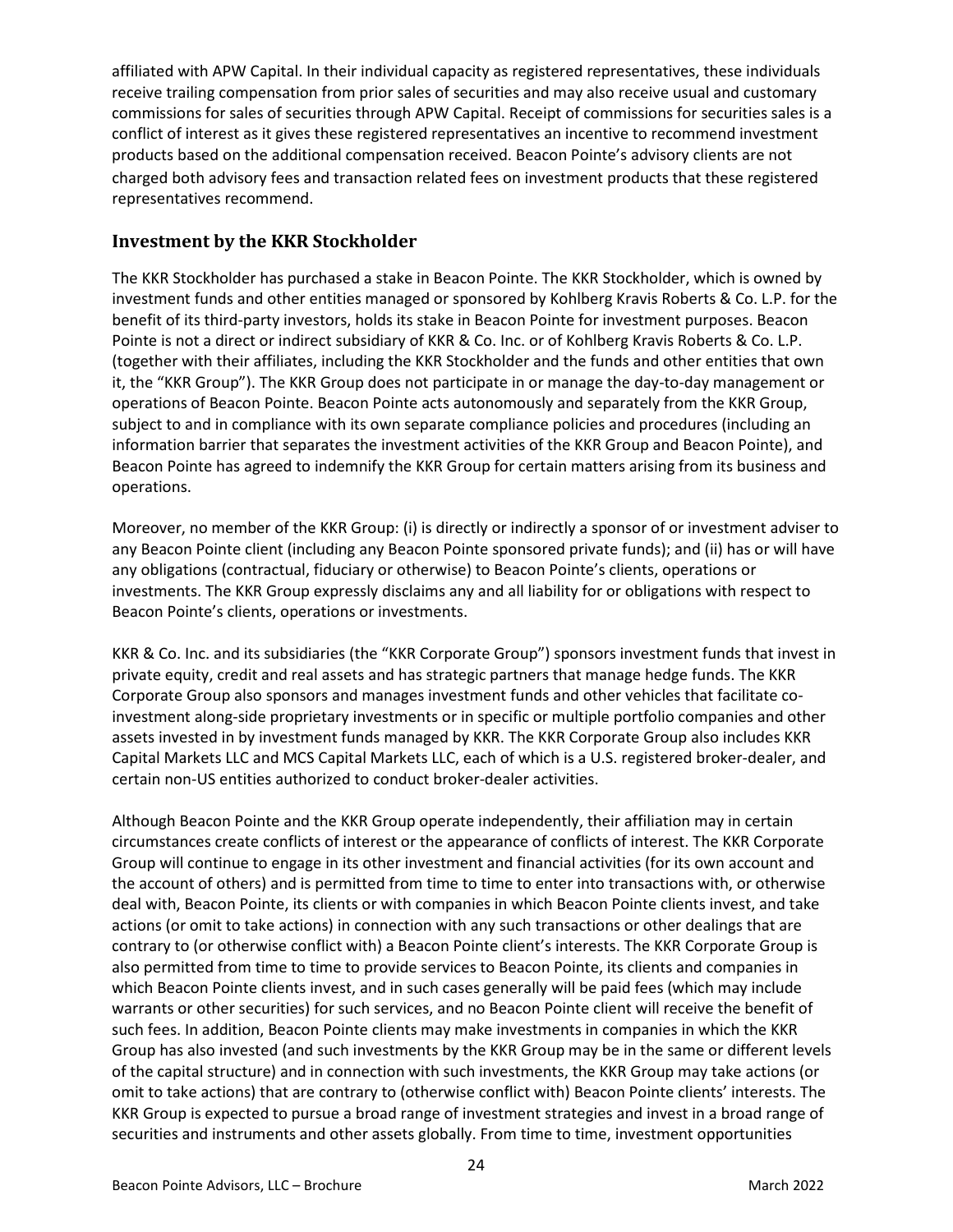pursued by KKR Group may overlap or compete with the investment opportunities pursued by Beacon Pointe. As noted above, because the businesses of the KKR Group and Beacon Pointe will be operated separately and independently from each other, the KKR Group will not be prohibited from pursuing its own investment opportunities and may do so without regard to considerations for Beacon Pointe's clients.

### **ITEM 11 - CODE OF ETHICS, PARTICIPATION OR INTEREST IN CLIENT TRANSACTIONS AND PERSONAL TRADING**

### **Code of Ethics**

Beacon Pointe believes that we owe clients the highest level of trust and fair dealing. As part of our fiduciary duty, we place the interests of our clients ahead of the interests of the firm and our personnel. Beacon Pointe's personnel are required to conduct themselves with integrity at all times and follow the principles and policies detailed in our Code of Ethics.

Beacon Pointe's Code of Ethics attempts to address specific conflicts of interest that either we have identified or that could likely arise. Beacon Pointe's personnel are required to follow clear guidelines from the Code of Ethics in areas such as gifts and entertainment, other business activities, and adherence to applicable federal securities laws. Additionally, individuals who make securities recommendations to clients, or who have access to nonpublic information regarding any clients' purchase or sale of securities, are subject to personal trading policies governed by the Code of Ethics (see below).

Beacon Pointe will provide a complete copy of the Code of Ethics to any client or prospective client upon request.

### *Personal Trading Practices*

Beacon Pointe and our personnel can purchase or sell securities for ourselves, regardless of whether the transaction would be appropriate for the client account. Beacon Pointe and our personnel can purchase or sell securities for ourselves that we also recommend to clients. This includes related securities (e.g., warrants, options, or futures). This presents a conflict of interest as we may have an incentive to take investment opportunities from clients for our own benefit, favor our personal trades over client transactions when allocating trades, or use the information about the transactions we intend to make for clients to our personal benefit by trading ahead of clients.

Our policies to address these conflicts include the following:

- Personal securities transactions will never adversely affect clients. Beacon Pointe will monitor trading activity of our personnel to confirm that the interests of clients come first, and that the trading activity complies with applicable securities laws. All securities transactions and holdings in any account of our personnel, including accounts for which the individual is considered a beneficial owner, are subject to review by Beacon Pointe.
- Day trading (buying and selling in the same security on the same business day) of any security is strictly prohibited.
- Conflicts of interest also can arise when Beacon Pointe's personnel become aware of Limited Offerings or IPOs, including private placements or offerings of interests in limited partnerships or any thinly traded securities, whether public or private. Given the inherent potential for conflict, Limited Offerings and IPOs demand extreme care. Beacon Pointe's personnel are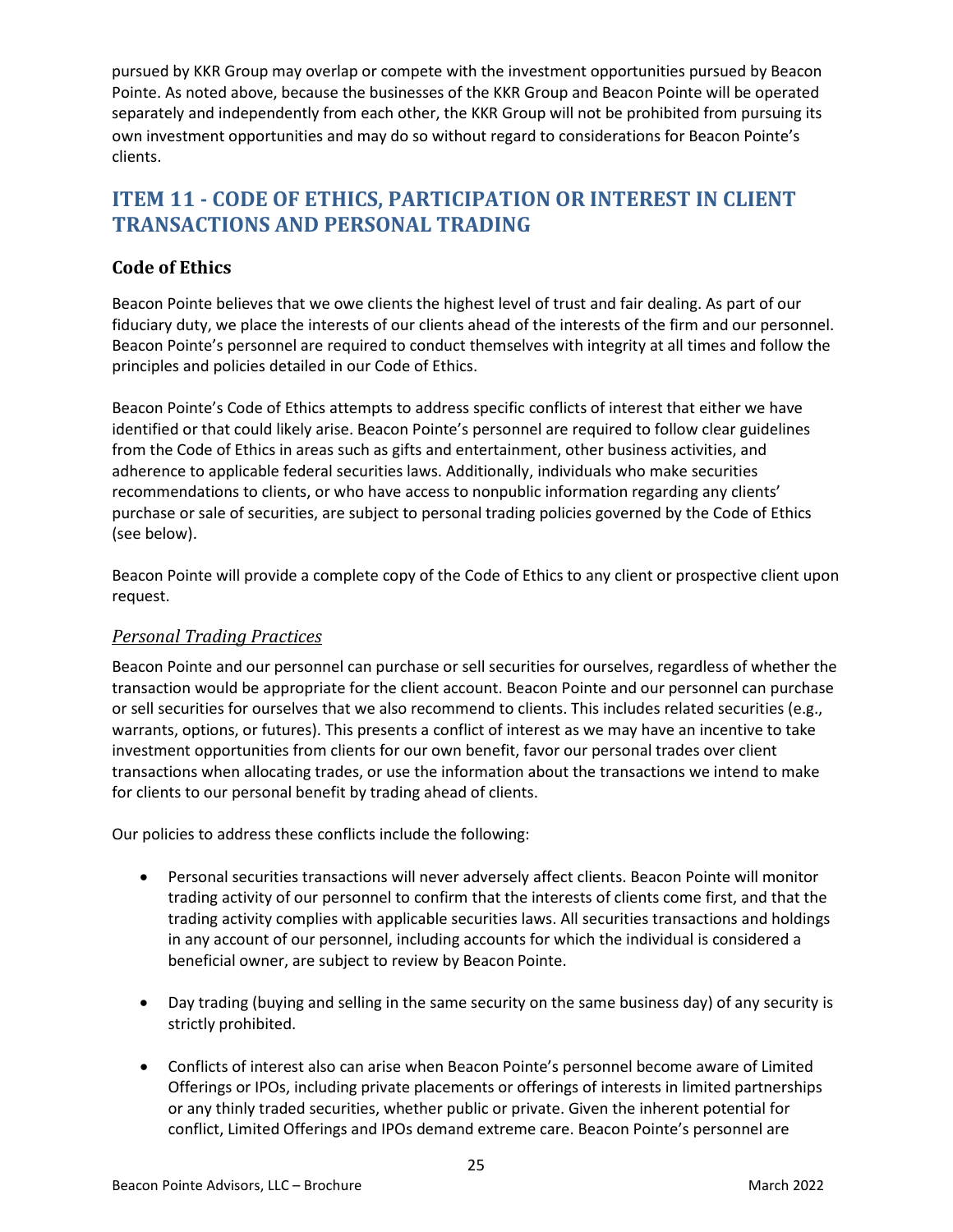required to obtain pre-approval from the Chief Compliance Officer before trading in these types of securities.

• For the clients for which Beacon Pointe assigns a sub-adviser, Beacon Pointe's personnel does not have access to the transactions in client accounts until after the trades have been placed. Therefore, we cannot take advantage of client trades in accounts managed by sub-advisers.

### **Participation or Interest in Client Transactions**

Beacon Pointe may recommend the Private Funds, which are managed by Beacon Pointe GP, LLC, a related entity, to clients for whom Beacon Pointe believes the investment is suitable. Beacon Pointe only recommends a Private Fund to clients who satisfy the requisite income and/or net worth requirements and for whom Beacon Pointe believes the investment is appropriate based on the client's ability to accept the risk. Clients will receive the confidential offering memorandum and disclosure of known risks before investing. A conflict exists because Beacon Pointe stands to benefit from additional investments in the Private Funds. To address this conflict, when Beacon Pointe recommends a Private Fund to an advisory client and such client invests in the Private Fund, that client's Private Fund management fees will be waived.

Additionally, Beacon Pointe may recommend that its clients invest in a mutual fund advised by PSI, a related investment adviser. Due to the common ownership between Beacon Pointe and PSI, Beacon Pointe has a conflict of interest in recommending mutual funds managed by this related firm. In the event that Beacon Pointe utilizes mutual funds or investment products managed by related firms, clients will not be charged Beacon Pointe's investment management asset-based fees on the portion of the client's assets invested in the fund.

### **ITEM 12 - BROKERAGE PRACTICES**

For client accounts in the Managed Account Program, we generally recommend that clients maintain their assets through either Charles Schwab & Co., Inc. ("Schwab"), member FINRA/SIPC, TD Ameritrade Institutional ("TDA Institutional"), a division of TD Ameritrade, Inc. ("TD Ameritrade"), member FINRA/SIPC, Fidelity Investments Institutional Operations Company, Inc. ("Fidelity"), member FINRA/SIPC, or SEI Private Trust Company ("SEI"). Schwab, TD Ameritrade, Fidelity and SEI are unaffiliated SEC-registered broker-dealers and FINRA (Financial Industry Regulatory Authority) member firms and are qualified custodians. They offer services to independently registered investment advisors, which include custody of securities, trade execution, and clearance and settlement of transactions. We are independently owned and operated, and unaffiliated with Schwab, TD Ameritrade, Fidelity, or SEI.

Client accounts enrolled in the Wrap Fee Program and Automated Investment Program are maintained through Schwab, Fidelity or TD Ameritrade.

Under certain rare circumstances, Beacon Pointe will make exceptions to the recommended custodians and broker dealers and permit clients to select their own.

### **Factors Considered in Selecting Broker-Dealers for Client Transactions**

We seek to recommend a custodian/broker who will hold client assets and execute transactions on terms that are, overall, most advantageous when compared to other available providers and their services. We consider a wide range of factors, including, among others, their respective financial strength, reputation, execution, pricing, commissions for transactions, research, and service. Prior to engaging Beacon Pointe to provide asset management services under either the Managed Account Program, Envestnet UMA Program, Wrap Fee Program, or the Automated Investment Program, the client will be required to enter into a formal agreement with Beacon Pointe setting forth the terms and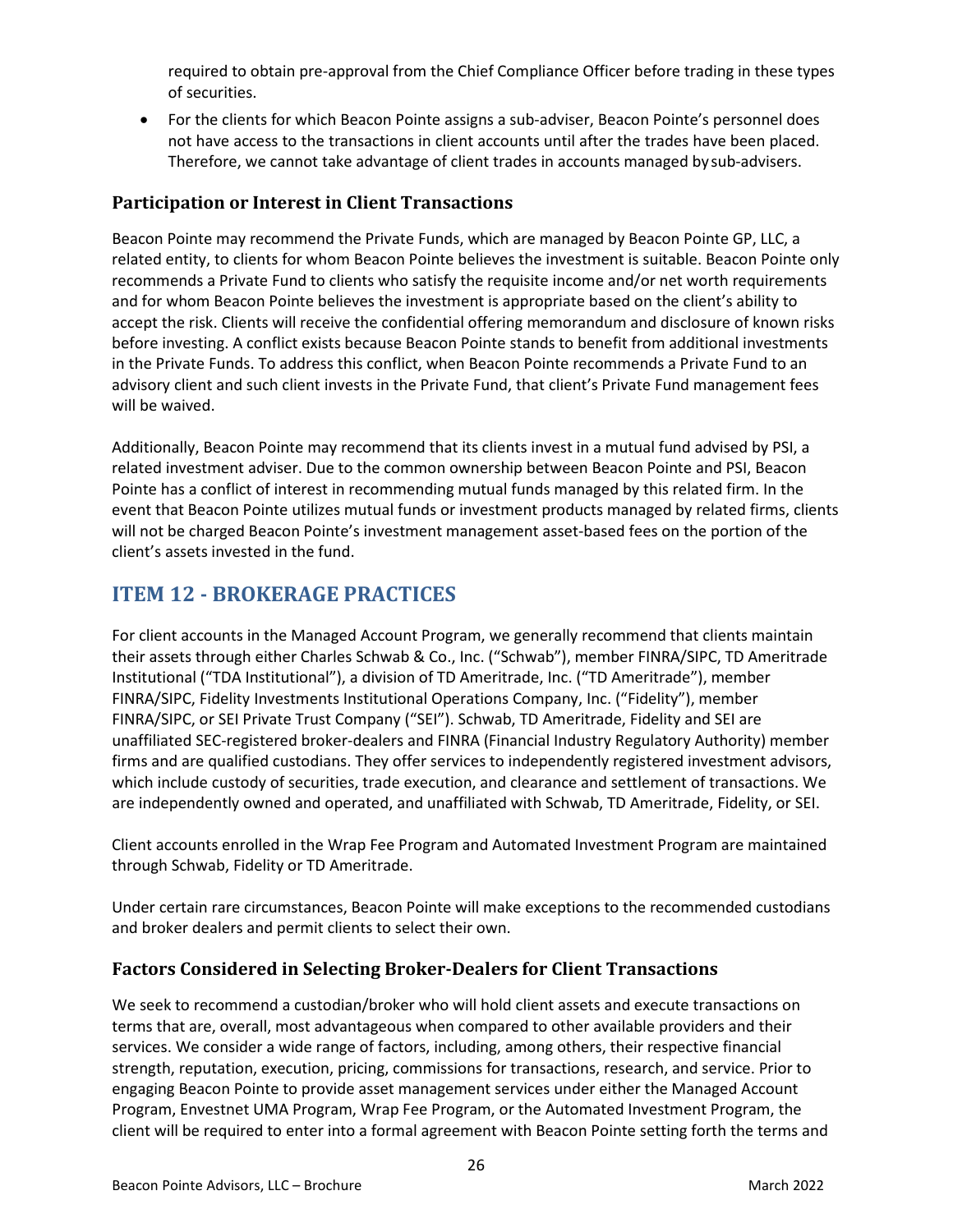conditions under which Beacon Pointe shall manage the client's assets. The client will also execute a brokerage/custodial/clearing agreement between the client and custodian.

Under certain circumstances for Managed Account Program clients, Beacon Pointe will have discretionary authority to determine the securities to buy and/or sell and the amount of such securities. In those circumstances, such securities will primarily be limited to various classes of shares of no-load mutual funds, and Exchange Traded Funds (ETFs). Beacon Pointe will generally execute such purchases or sales with Schwab, TD Ameritrade, or Fidelity. For Wrap Fee Program clients, Beacon Pointe will also have discretionary authority, but all purchases and sales will be executed with Schwab, Fidelity, and TD Ameritrade. For Automated Investment Program clients, Beacon Pointe will also have discretionary authority, but such authority will be limited to the Funds available under the Automated Investment Program, and all purchases and sales will be executed with Schwab.

### *Research and Other Benefits*

Beacon Pointe participates in the TDA Institutional and Schwab Advisor Services™ (formerly called Schwab Institutional®) programs. TD Ameritrade and Schwab both offer services to independent investment advisors that include custody of securities, trade execution, clearance, and settlement of transactions. Beacon Pointe receives some benefits from TD Ameritrade and Schwab through its participation in these programs. The additional economic benefits ("Additional Services") received by Beacon Pointe or our personnel through participation in the program do not depend on the amount of brokerage transactions directed to Schwab or TD Ameritrade.

The Additional Services that we receive from Schwab and/ or TD Ameritrade may or may not be offered to any other independent investment Advisors participating in the program. The Additional Services provided allow us to better monitor and service client accounts maintained at the respective brokerdealer/custodian. Beacon Pointe does not consider this a primary factor when determining whether to recommend that a client utilize or select the services of a certain broker-dealer/custodian. There is no direct link between our participation in these programs and the investment advice we give to our clients, although we receive economic benefits through our participation in the program that are typically not available to Schwab and/or TD Ameritrade retail investors. Schwab and/ or TD Ameritrade provide the Additional Services to Beacon Pointe in their sole discretion and at their own expense, and Beacon Pointe does not pay any fees to Schwab and/ or TD Ameritrade for the Additional Services.

Beacon Pointe's receipt of Additional Services raises conflicts of interest. Schwab's offer of assistance toward our technology related expenses is based on the expectation that Beacon Pointe will maintain a certain level of client assets under custody at Schwab. Schwab has offered to pay \$125,000 annually towards our technology related expenses, for the length of our relationship with Schwab, as long as we maintain a minimum of \$3 billion of client assets in accounts with Schwab in perpetuity. Schwab's offer is not limited to a specific time frame, and Schwab may modify or terminate the agreement in its sole discretion. Beacon Pointe's receipt of Additional Services does not diminish our duty to act in the best interests of our clients, including seeking best execution of trades for client accounts.

Beacon Pointe recommends TD Ameritrade or Schwab (collectively "Custodial Brokers") to clients for custody and brokerage services. The Custodial Broker's brokerage services include the execution of securities transactions, custody, research, and access to mutual funds and other investments that are otherwise generally available only to institutional investors or would require a significantly higher minimum initial investment.

The Custodial Brokers also make available various support services. Some of those services help us manage or administer our clients' accounts; others help us manage and grow our business.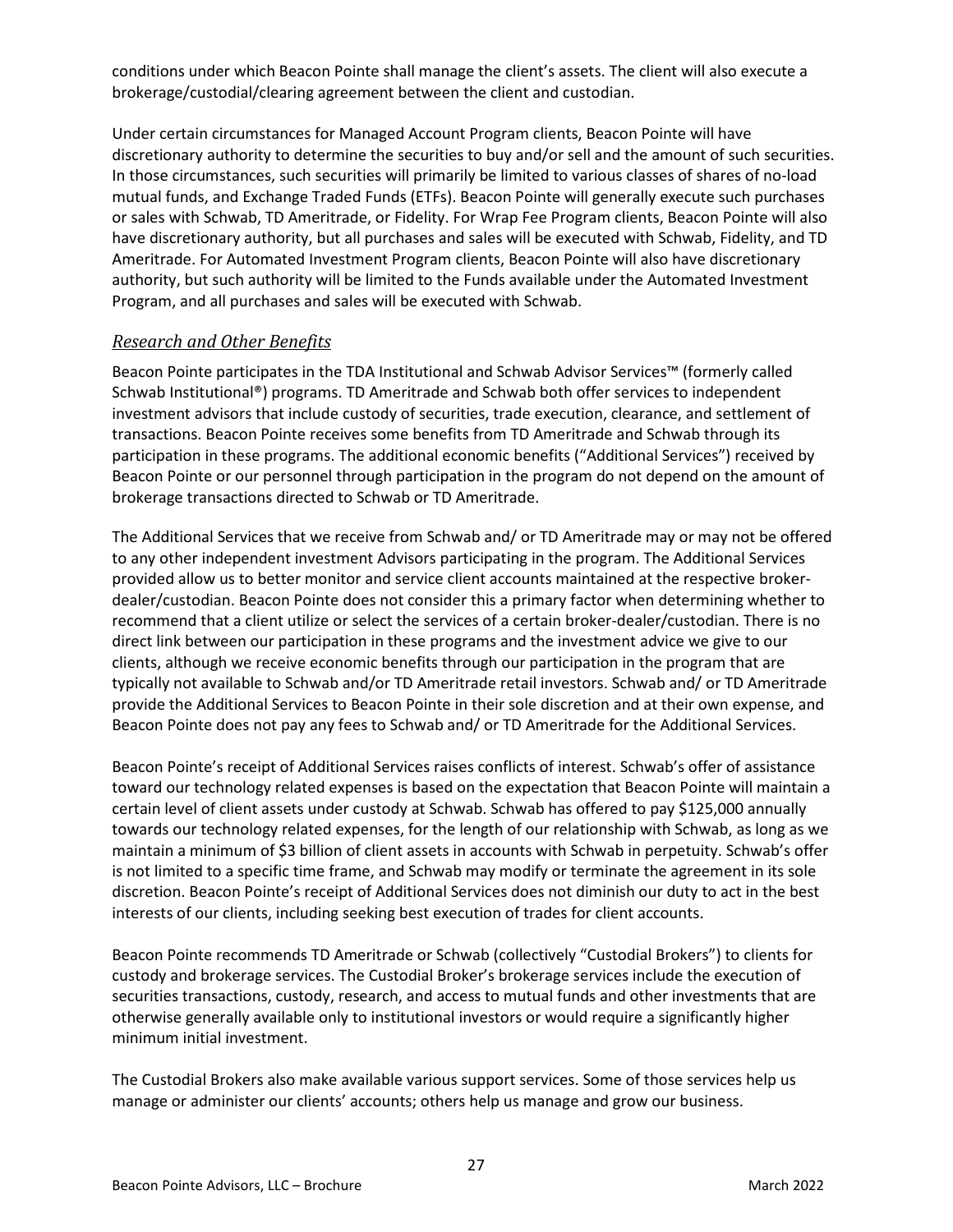Custodial Brokers generally do not charge separately for custody services. However, the Custodial Brokers do receive compensation by charging commissions or other fees on trades that they execute or that settle into clients' Custodial Brokers accounts. With respect to Schwab, these services generally are available to independent investment advisors on an unsolicited basis, at no charge to them so long as a total of at least \$10 million of Beacon Pointe's clients' assets are maintained in accounts at Schwab. This commitment benefits our clients because the overall commission rates clients pay are lower than they would be otherwise. The services and benefits received from TD Ameritrade are not contingent upon Beacon Pointe committing to TD Ameritrade any specific amount of business (assets in custody or trading commissions).

We do not pay a licensing fee to Schwab for use of the Automated Investment Program software platform so long as we maintain at least \$100 million of Beacon Pointe's clients' assets in the program. If we do not meet this condition, then Beacon Pointe must pay Schwab an annual licensing fee of 0.10% on the value of client assets in the program. This fee arrangement gives us an incentive to recommend that clients invest in the Automated Investment Program. Beacon Pointe does not consider this fee arrangement to be a factor, however, when determining whether to recommend that a client enroll in the Automated Investment Program.

In addition to commissions, Custodial Brokers charge a flat dollar amount as a "prime broker" or "trade away" fee for each trade that we have executed by a different broker-dealer but where the securities bought or the funds from the securities sold are deposited (settled) into a client's brokerage account. These fees are in addition to the commissions or other compensation the client pays the executing broker-dealer. Because of this, in order to minimize trading costs, we have Custodial Brokers execute most trades for client accounts.

Custodial Brokers also make available to us other products and services that benefit us but may not directly benefit our clients or their accounts. These products and services assist us in managing and administering our clients' accounts. They include investment research, both the Custodial Broker's own research and that of third parties. We use this research to service all or a substantial number of our clients' accounts, including accounts not maintained at the Custodial Brokers. In addition to investment research, Custodial Brokers also make available software and other technology that:

- 1. Provide access to client account data (such as duplicate trade confirmations and account statements);
- 2. Access to an electronic communications network for client order entry and account information;
- 3. Facilitate trade execution and allocate aggregated trade orders for multiple client accounts
- 4. Provide pricing and other market data;
- 5. Facilitate payment of our fees from our clients' accounts; and
- 6. Assist with back-office functions, recordkeeping, and client reporting.

The Custodial Brokers also offers other services intended to help us manage and further develop our business enterprise. These services may include:

- 1. Educational conferences and events;
- 2. Consulting on technology, compliance, legal, and business needs;
- 3. Publications and conferences on practice management and business succession; and
- 4. Access to employee benefits providers, human capital consultants, and insurance providers.

Custodial Brokers provide some of these services themselves. In other cases, they will arrange for thirdparty vendors to provide the services to us. The Custodial Brokers also discount or waive their fees for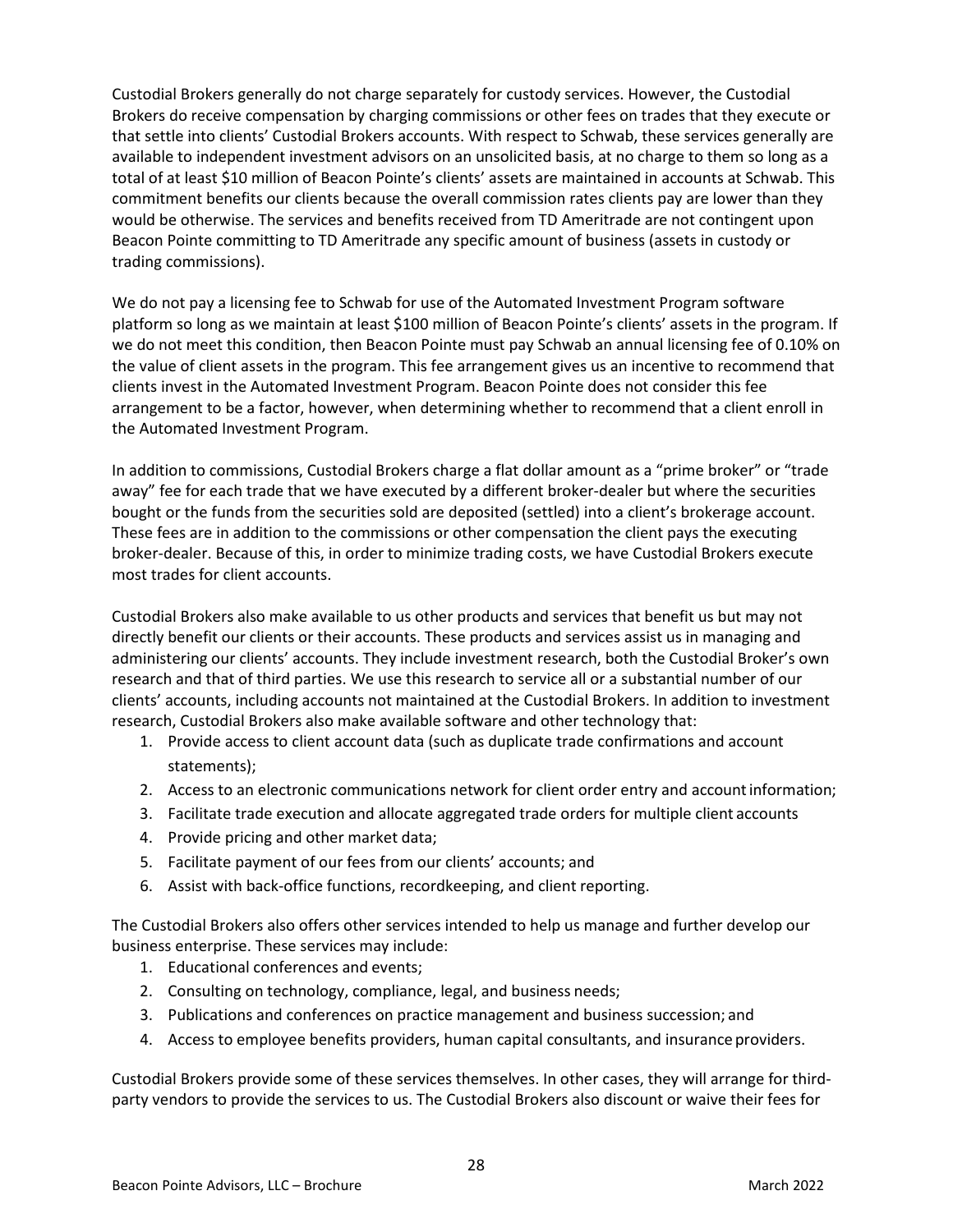some of these services or pay all or a part of a third party's fees. The Custodial Brokers also provide us with other benefits, such as occasional business entertainment of our personnel. By receiving additional services, Beacon Pointe will receive certain additional economic benefits, which may or may not be offered to any other independent advisor. In evaluating whether to recommend that clients custody their assets at a specific Custodial Broker, we may take into account the availability of some of the foregoing products and services and other arrangements as part of the total mix of factors we consider and not solely the nature, cost or quality of custody and brokerage services provided by Custodial Brokers, which creates a conflict of interest.

Clients should refer to the Independent Manager's ADV 2 Brochure for information regarding soft dollar benefits that Independent Managers may receive.

#### *Brokerage for Client Referrals*

#### *Schwab Advisor Network*

Beacon Pointe receives client referrals from Charles Schwab & Co., Inc. ("Schwab") through our participation in the Schwab Advisor Network® ("the Service"). Schwab designed the Service to help investors find an independent investment advisor. Schwab is a broker-dealer independent of, and unaffiliated with, Beacon Pointe. Schwab does not supervise us and has no responsibility for our management of clients' portfolios or other advice or services we provide. Beacon Pointe pays Schwab fees to receive client referrals through the Service. Our participation in the Service raises conflicts of interest, as described below.

#### Participation Fee

Beacon Pointe pays Schwab a Participation Fee on all referred clients' accounts custodied at Schwab and a Non-Schwab Custody Fee on all accounts maintained at, or transferred to, another custodian. The Participation Fee we pay is a percentage of the fees the client pays to us, or a percentage of the value of the assets in the client's account subject to a minimum Participation Fee. Beacon Pointe pays Schwab the Participation Fee as long as the referred client's account remains in custody at Schwab. Schwab bills us the Participation Fee quarterly and Schwab may increase, decrease, or waive the fee from time to time. Beacon Pointe pays the Participation Fee and not the client. We have agreed not to charge clients referred through the Service fees or costs greater than the fees or costs we normally charge to clients with similar portfolios who were not referred through the Service.

#### Non-Schwab Custody Fee

Beacon Pointe generally pays Schwab a Non-Schwab Custody Fee if Schwab does not maintain custody of a referred client's account, or if we transfer assets in the account away from Schwab. This Fee does not apply if the client was solely responsible for the decision not to maintain custody at Schwab. The Non-Schwab Custody Fee is a one-time payment equal to a percentage of the assets placed with a custodian other than Schwab. The Non-Schwab Custody Fee is higher than the Participation Fees we would generally pay in a single year. This means we have an incentive to recommend that referred clients maintain custody of their accounts at Schwab.

Schwab bases the Participation Fee and Non-Schwab Custody Fee on assets in accounts of our clients referred by Schwab and those referred clients' family members living in the same household. This means that we have incentive to encourage household members of clients referred through the Service to maintain custody of their accounts and execute transactions at Schwab and to instruct Schwab to debit our fees directly from their accounts.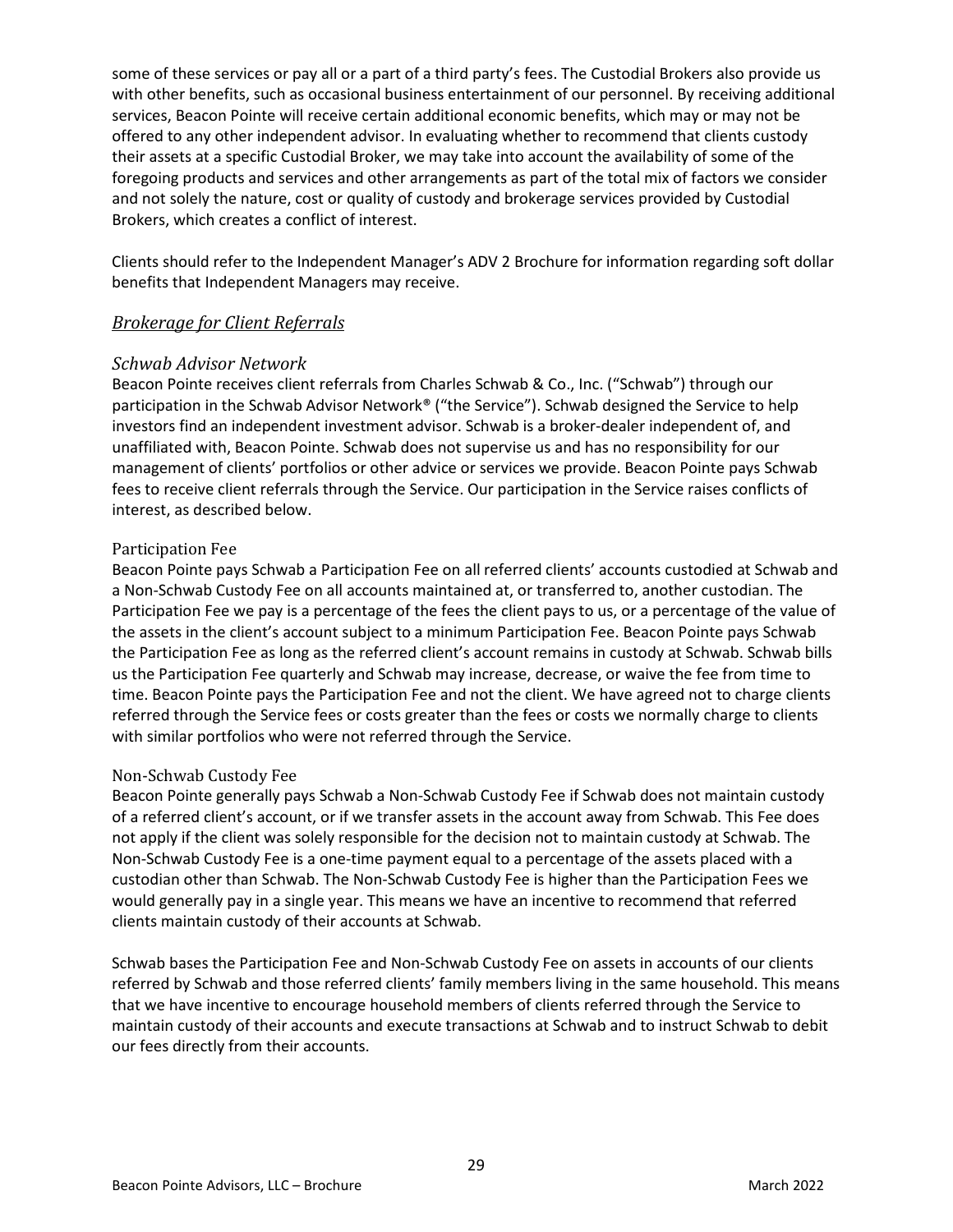### *TD Ameritrade AdvisorDirect*

Beacon Pointe receives client referrals from TD Ameritrade, Inc. ("TD Ameritrade") through its participation in TD Ameritrade AdvisorDirect program. In addition to meeting the minimum eligibility criteria for participation in AdvisorDirect, Beacon Pointe may have been selected to participate in AdvisorDirect based on the amount and profitability to TD Ameritrade of the assets in, and trades placed for, client accounts maintained with TD Ameritrade. TD Ameritrade is a discount broker-dealer independent of, and unaffiliated with, Beacon Pointe and there is no employee or agency relationship between them. TD Ameritrade has established the referral program as a means of referring its brokerage customers and other investors seeking fee-based personal investment management services or financial planning services to independent investment advisors. TD Ameritrade does not supervise Beacon Pointe and has no responsibility for Beacon Pointe's management of client portfolios or Beacon Pointe's other advice or services. Beacon Pointe pays TD Ameritrade an ongoing fee ("Referral Fee") for each successful client referral. For referrals initiated prior to April 10, 2017, this fee is usually a percentage (not to exceed 25%) of the advisory fee that the client pays to Beacon Pointe. For referrals initiated on or after April 10, 2017, this fee is a percentage of the referred client assets (not to exceed 0.25%). Beacon Pointe will also pay TD Ameritrade the Referral Fee on any advisory fees received by Beacon Pointe from any of a referred client's immediate family members, including a spouse, child or any other family member who resides with the referred client and hires Beacon Pointe on the recommendation of such referred client. Beacon Pointe will not charge clients referred through AdvisorDirect any fees or costs higher than our standard fee schedule offered to its clients or otherwise pass Referral Fees paid to TD Ameritrade to our clients. For information regarding additional or other fees paid directly or indirectly to TD Ameritrade, please refer to the TD Ameritrade AdvisorDirect Disclosure and Acknowledgement Form.

Beacon Pointe's participation in AdvisorDirect raises conflicts of interest. TD Ameritrade will refer clients through AdvisorDirect to investment advisors that encourage their clients to custody their assets at TD Ameritrade and whose client accounts are profitable to TD Ameritrade. Consequently, in order to obtain client referrals from TD Ameritrade, Beacon Pointe has an incentive to recommend to clients that the assets under management by Beacon Pointe be held in custody with TD Ameritrade and to place transactions for client accounts with TD Ameritrade. In addition, Beacon Pointe has agreed not to solicit clients referred through AdvisorDirect to transfer their accounts from TD Ameritrade or to establish brokerage or custody accounts at other custodians, except when fiduciary duties require doing so. Beacon Pointe's participation in AdvisorDirect does not diminish our duty to act in the best interests of our clients and seek best execution of trades for client accounts.

#### *Fidelity Wealth Advisor Solutions®*

Beacon Pointe participates in the Fidelity Wealth Advisor Solutions Program (the "WAS Program"), through which Beacon Pointe receives referrals from Fidelity Personal and Workplace Advisors, LLC ("FPWA"), a registered investment adviser and Fidelity Investments company. Beacon Pointe is independent and not affiliated with FPWA or any Fidelity Investments company. FPWA does not supervise or control Beacon Pointe, and FPWA has no responsibility or oversight for Beacon Pointe's provision of investment management or other advisory services.

Under the WAS Program, FPWA acts as a solicitor for Beacon Pointe, and Beacon Pointe pays referral fees to FPWA for each referral received based on Beacon Pointe's assets under management attributable to each client referred by FPWA or members of each client's household. The WAS Program is designed to help investors find an independent investment advisor, and any referral from FPWA to Beacon Pointe does not constitute a recommendation or endorsement by FPWA of Beacon Pointe's particular investment management services or strategies. More specifically, Beacon Pointe pays the following amounts to FPWA for referrals: for referrals made prior to April 1, 2017, an annual percentage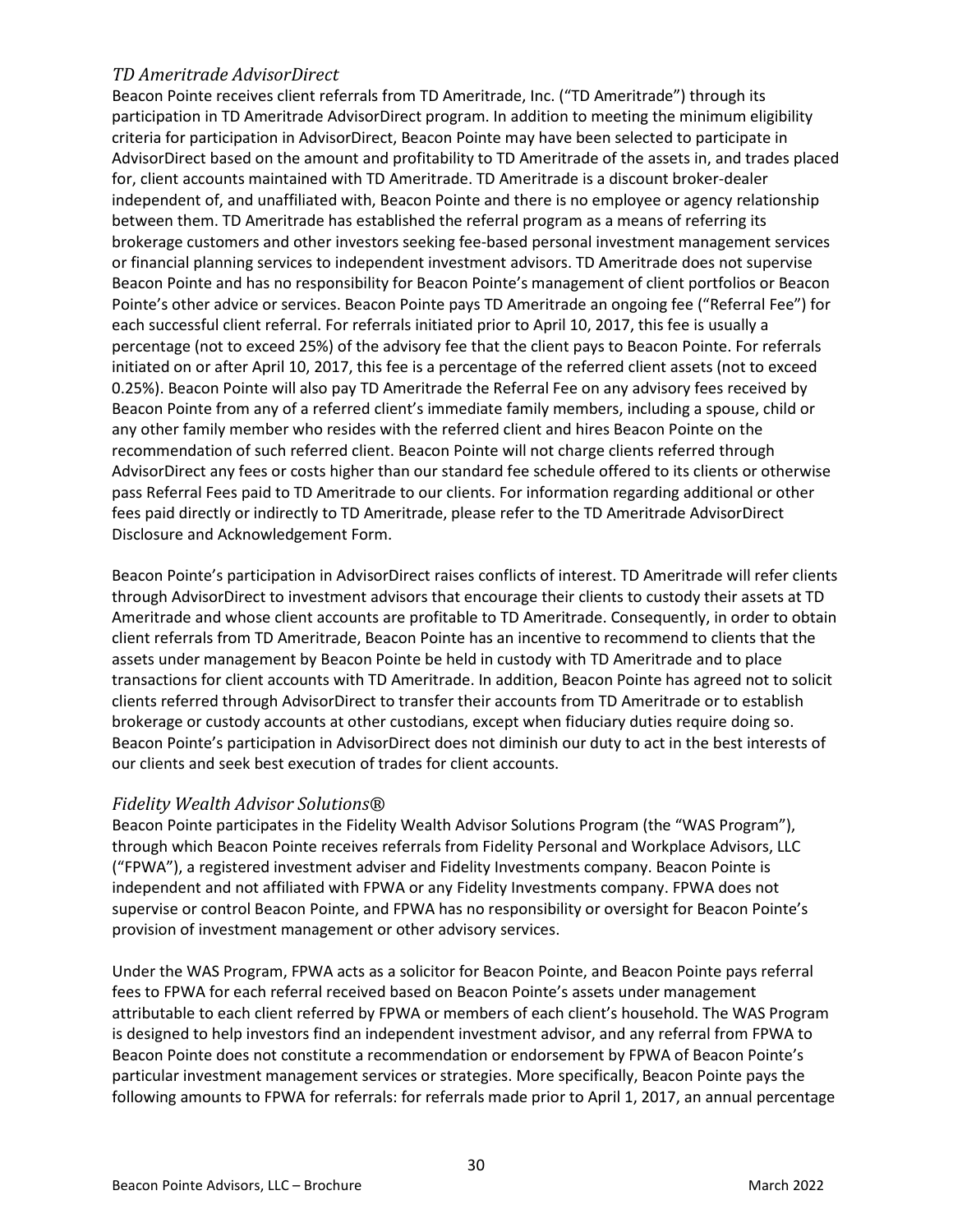of 0.20% of any and all assets in client accounts; for referrals made after April 1, 2017, the sum of (i) an annual percentage of 0.10% of any and all assets in client accounts where such assets are identified as "fixed income" assets by FPWA and (ii) an annual percentage of 0.25% of all other assets held in client accounts. For referrals made prior to April 1, 2017, these fees are payable for a maximum of seven years. Fees with respect to referrals made after that date are not subject to the seven-year limitation. In addition, Beacon Pointe has agreed to pay FPWA a minimum annual fee amount in connection with our participation in the WAS Program. These referral fees are paid by Beacon Pointe and not the client.

To receive referrals from the WAS Program, Beacon Pointe must meet certain minimum participation criteria, but we may have been selected for participation in the WAS Program as a result of our other business relationships with FPWA and its affiliates, including Fidelity Brokerage Services, LLC ("FBS"). As a result of our participation in the WAS Program, Beacon Pointe has a conflict of interest with respect to our decision to use certain affiliates of FPWA, including FBS, for execution, custody and clearing for certain client accounts, and Beacon Pointe has an incentive to suggest the use of FBS and its affiliates to our advisory clients, whether or not those clients were referred to Beacon Pointe as part of the WAS Program. Under an agreement with FPWA, Beacon Pointe has agreed that we will not charge clients more than the standard range of advisory fees disclosed in our Form ADV 2A Brochure to cover solicitation fees paid to FPWA as part of the WAS Program. Pursuant to these arrangements, Beacon Pointe has agreed not to solicit clients to transfer their brokerage accounts from affiliates of FPWA or establish brokerage accounts at other custodians for referred clients other than when our fiduciary duties would so require, and Beacon Pointe has agreed to pay FPWA a one-time fee equal to 0.75% of the assets in a client account that is transferred from FPWA's affiliates to another custodian; therefore, Beacon Pointe has an incentive to suggest that referred clients and their household members maintain custody of their accounts with affiliates of FPWA. However, participation in the WAS Program does not limit Beacon Point's duty to select brokers on the basis of best execution.

### **Directed Brokerage**

Beacon Pointe generally recommends that Schwab, TD Ameritrade, Fidelity, or SEI serve as the brokerdealer/custodian for fee-based clients' accounts under the Managed Account Program. Schwab, TD Ameritrade, and Fidelity serve as the broker-dealer/custodian for accounts under the Wrap Fee Program. Under limited circumstances, Beacon Pointe will permit clients to appoint which broker-dealer to execute securities transactions for client accounts in which Beacon Pointe has discretionary authority ("Directed Brokerage"). If the client elects to direct brokerage transactions to a particular broker-dealer, Beacon Pointe will not negotiate specific brokerage commission rates with the broker on the client's behalf, and Beacon Pointe may not be able to obtain the best execution for that client. Further, a client that directs brokerage may pay higher commissions than otherwise charged by another broker or dealer.

When clients elect to have their assets managed by an investment manager separate from Beacon Pointe, clients may instruct the investment manager to direct trades through third party commission recapture programs.

Beacon Pointe does not recommend initial public offerings ("IPOs") to clients. However, Beacon Pointe may, when consistent with a client's investment objectives and restrictions, and when specifically requested by a client, seek to purchase on behalf of the client the requested security in an IPO for the client's account. We require that the client initiate such requests. Beacon Pointe will not seek to obtain shares for clients who do not initiate such a request. If a client seeks to purchase an IPO Beacon Pointe will not give advice on that purchase and if a client purchases an IPO Beacon Pointe will not manage that security.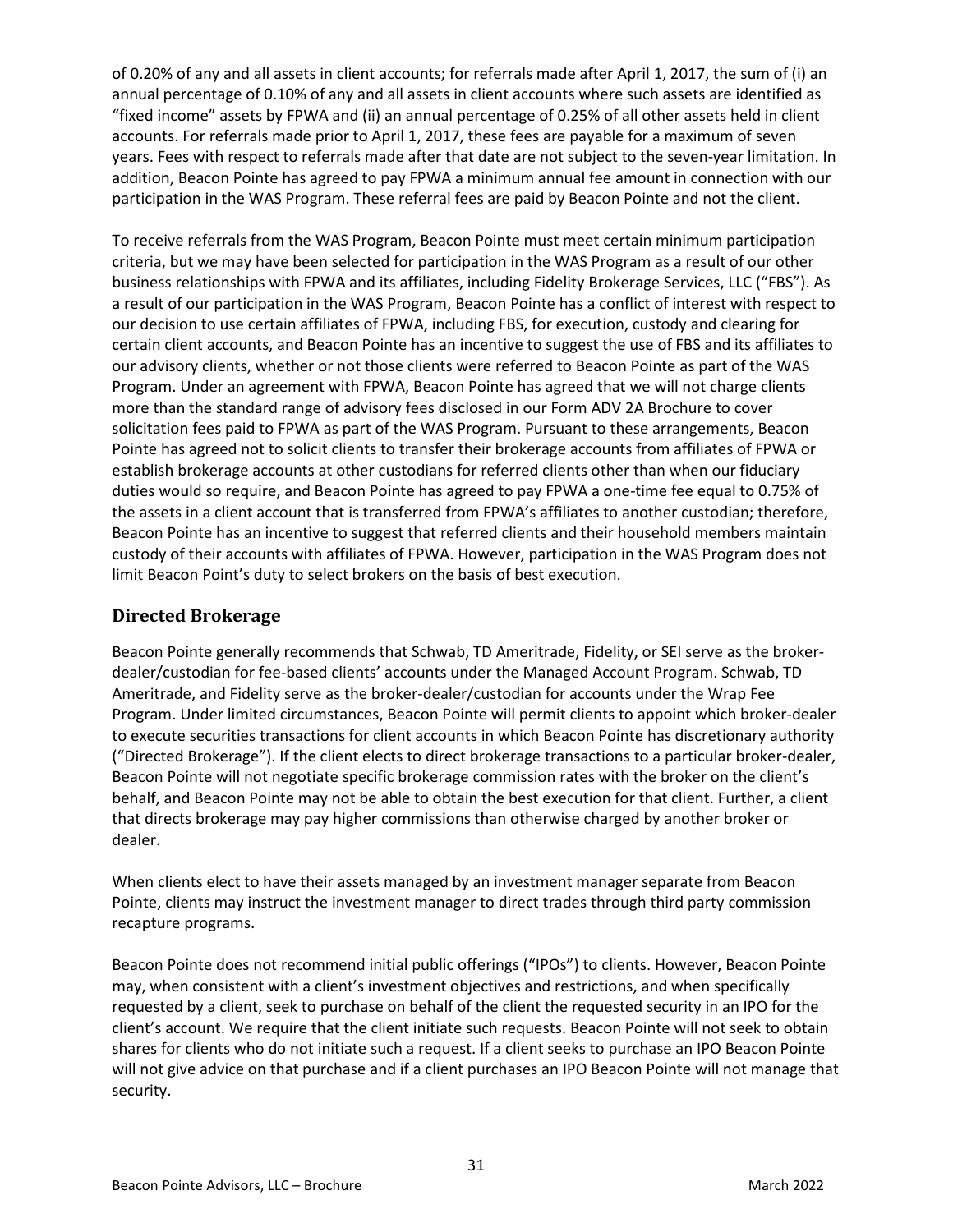### **Aggregation and Allocation of Transactions**

When Beacon Pointe enters transactions for each client with unique trading/investment strategies, the trades are not aggregate (combine) client orders. Aggregating trades may benefit clients by purchasing or selling in larger blocks to take advantage of better pricing or lower trading costs. We do not feel that clients are at a disadvantage because we do not aggregate client orders. Beacon Pointe primarily uses mutual funds to manage client accounts. Mutual funds are priced once daily. As the daily price is the same for each investor, we have no opportunity to obtain better pricing through aggregating even if we place trades of the same fund for multiple clients within a single order. Additionally, the brokerdealer/custodians charge each account an individual transaction fee regardless of whether we aggregate or not. This prevents us from lowering trading costs through aggregation. Beacon Pointe will aggregate trades to the best of its ability whenever possible with clients in the same or similar strategies. In these situations, client will be aggregated and traded as a block, or a single trade. Trades will be allocated on a pro-rata basis.

### **Trading Practices of Independent Managers**

Accounts managed within the Managed Account Program and Wrap Fee Program will be managed by independent managers who may have different policies than those adopted by Beacon Pointe when managing client accounts. Beacon Pointe recommends that clients in the program review the independent managers' ADV 2 Brochures.

### **ITEM 13 - REVIEW OF ACCOUNTS**

### **Account Reviews**

For accounts under the Managed Account Program and Wrap Fee Program, and for consulting accounts where Beacon Pointe provides ongoing investment supervision, the primary consultant/advisor assigned to the account reviews accounts quarterly. Account reviews typically consider account performance, asset allocation, and overall portfolio construction.

Clients are encouraged to meet with Beacon Pointe on at least an annual basis to review any changes to investment objectives, account performance, and financial planning issues.

### **Account Reporting**

All Managed Account Program and Wrap Fee Program clients receive monthly reports from their custodian(s) regarding their assets showing the portfolio inventory and transactions during that period. Typically, Beacon Pointe will provide or otherwise make available quarterly reports to clients showing investment results, including time-weighted returns and performance against the applicable benchmarks. Consulting clients where Beacon Pointe provides ongoing investment supervision generally receive quarterly reports that contain at least the same information as Managed Account Program reports.

### **Financial Plan Reviews**

A Managing Director, Financial Planner or the primary consultant/advisor assigned to the account is responsible for creating and reviewing clients' financial plans, as applicable. Beacon Pointe reviews financial plans on an as needed basis upon request of the client.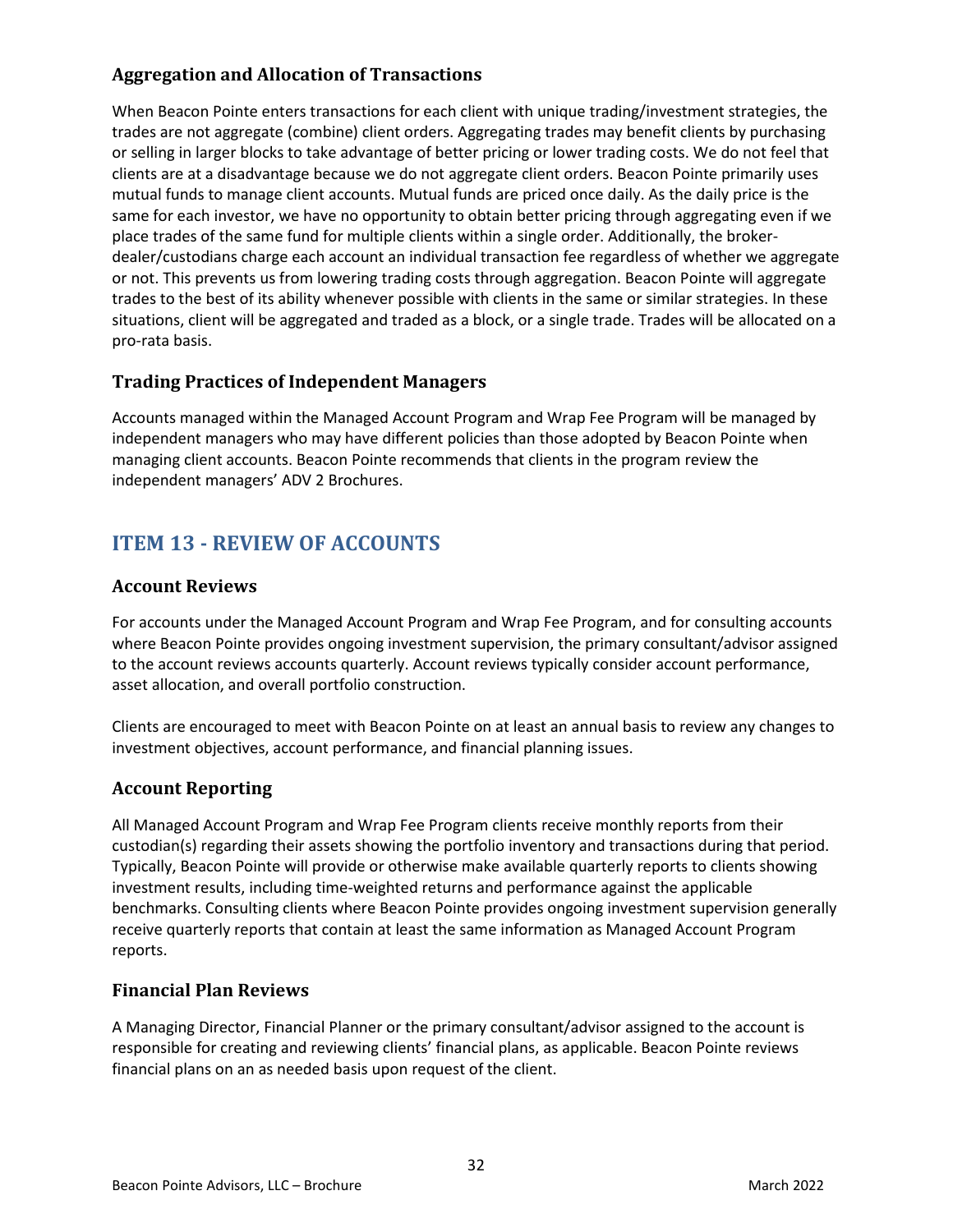### **ITEM 14 - CLIENT REFERRALS AND OTHER COMPENSATION**

### **Benefits We Receive from Custodial Brokers**

We receive an economic benefit from Schwab and TD Ameritrade in the form of the support products and services they make available to us and other independent investment advisors whose clients maintain their accounts in their custody. These products and services, how they benefit us, and the related conflicts of interest are described above (see *Item 12 – Brokerage Practices*). The availability of custodial brokers' products and services to use is not based on us giving particular investment advice, such as buying particular securities for our clients.

### **Payment for Client Referrals**

If an unaffiliated or an affiliated solicitor introduces a client to Beacon Pointe, we generally pay that solicitor a referral fee in accordance with the requirements of Rule 206(4)-3 of the Investment Advisers Act of 1940, and any corresponding state securities law requirements. If an unaffiliated solicitor introduces a client to Beacon Pointe, that solicitor will disclose the nature of the solicitor relationship with Beacon Pointe at the time of the solicitation. In addition, the solicitor will provide each prospective client with a copy of this brochure, and a copy of the written disclosure statement from the solicitor to the client disclosing the terms and conditions of the arrangement between Beacon Pointe and the solicitor, including the compensation that Beacon Pointe pays the solicitor and whether or not the client is paying higher fees to Beacon Pointe as a result of the solicitation. Any affiliated solicitor of Beacon Pointe will disclose the nature of the relationship to prospective clients at the time of the solicitation and will provide all prospective clients with a copy of this brochure.

For more information on client referrals and specific solicitation arrangements, see disclosure above under *Brokerage for Client Referrals* under *Item 12 – Brokerage Practices* section.

### **ITEM 15 - CUSTODY**

Beacon Pointe is deemed to have custody of a client's funds or securities when the client has a standing written authorization with its custodian to move money from the client's account to designated third parties ("SLOA"), and under that SLOA authorizes Beacon Pointe to designate the amount or timing of such transfers to those third parties with the custodian. The SEC staff has published a set of standards intended to protect client assets in such situations, which Beacon Pointe follows.

Additionally, Beacon Pointe has limited custody of some of our clients' funds or securities when the clients authorize us to deduct our management fees directly from the client's account. A qualified custodian (generally a broker-dealer, bank, trust company, or other financial institution) holds the clients' funds and securities. Clients will receive statements directly from the qualified custodian at least quarterly. The statements will reflect the client's funds and securities held with the qualified custodian as well as any transactions that occurred in the account, including the deduction of Beacon Pointe's fee. Clients should carefully review the account statements they receive from your qualified custodian. When clients receive statements from Beacon Pointe as well as from their qualified custodian, clients should compare these two reports carefully. Clients with any questions about their statements should contact us at the address or phone number on the cover of this brochure. Clients who do not receive their statement from their qualified custodian at least quarterly should also notify us.

Beacon Pointe GP, LLC has custody of the assets in the Private Funds as the general partner of the Private Funds and has the ability to request funds from the custodians out of the Private Funds' accounts. Beacon Pointe has put controls in place, in compliance with federal rules, to protect investors'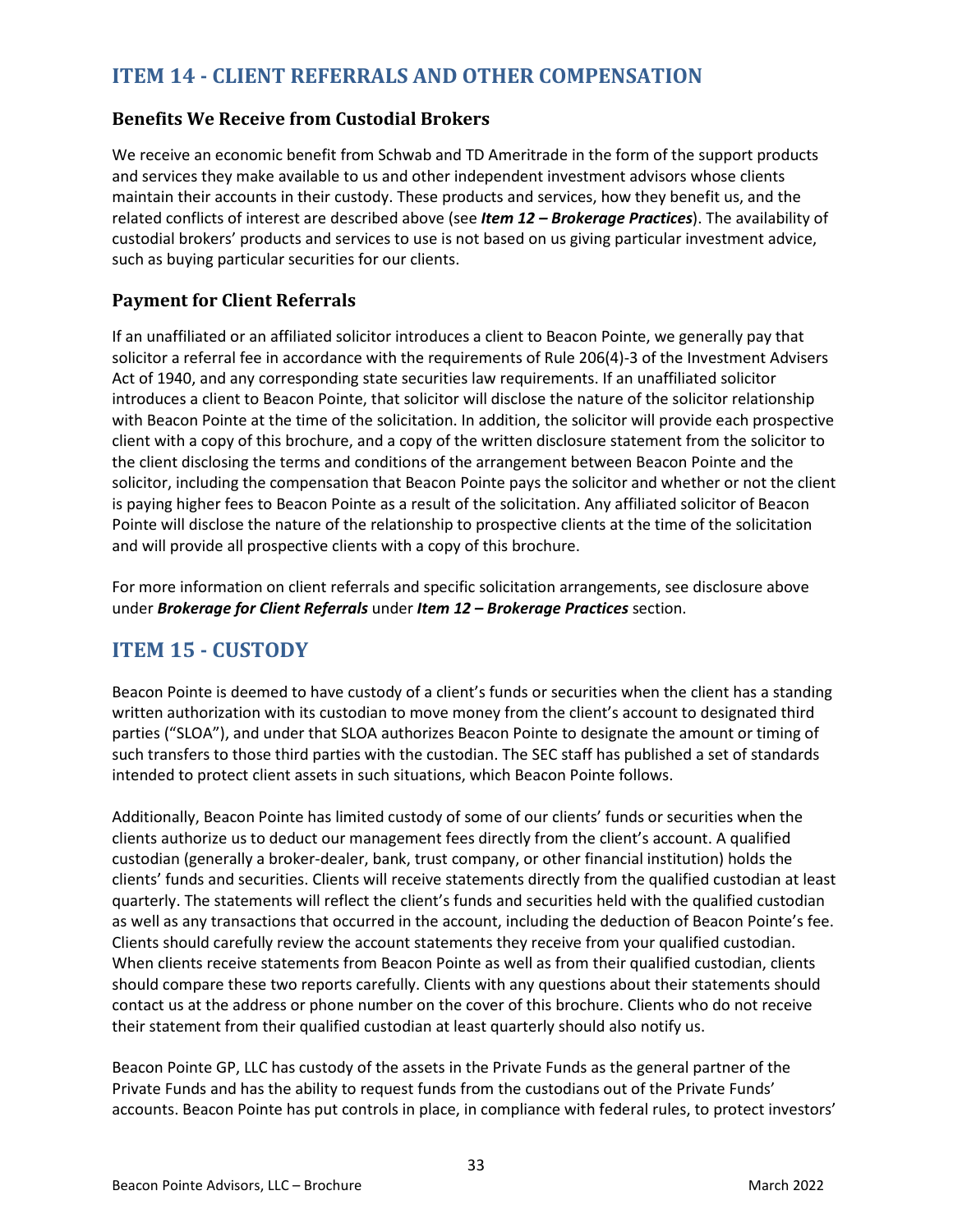assets in the Private Funds. Independent qualified custodians hold the assets in the Private Funds. In addition, investors receive annual audited financials prepared by an independent accountant.

For family office clients, Beacon Pointe may be deemed to have custody due to bill pay abilities. In these instances, Beacon Pointe obtains a surprise exam annually by an independent accountant for these accounts/clients.

### **ITEM 16 - INVESTMENT DISCRETION**

For most clients under Managed Account Program, Envestnet UMA Program, and Wrap Fee Program agreements, Beacon Pointe has full discretion to select, change, and remove Independent Managers for the client's account. When Beacon Pointe manages accounts directly using mutual funds or other securities, we have discretion to decide the specific security to trade, the quantity, and the timing of transactions for client accounts. Beacon Pointe is not required to contact clients before making changes to the Independent Managers or placing trades in their account. Certain securities, including private funds, require the client's written agreement to participate in the investment. Independent Managers investing client assets will also have full discretionary authority over the portion of the client's account they manage.

Clients will receive confirmations directly from the broker for any trades placed. Clients grant us discretionary authority in the contracts they sign with us. Clients also give us or the Independent Managers trading authority over their accounts when they sign the custodian paperwork.

However, certain client-imposed conditions limit Beacon Pointe's discretionary authority, such as where the client places restrictions on the account investments or directs Beacon Pointe to execute transactions through specific broker-dealers. See also **Item 4 -** *Tailored Services and Client Imposed Restrictions* and *Item – 12 Brokerage Practices*, above.

In rare circumstances, for clients under Managed Account Program or Wrap Fee Program agreements, Beacon Pointe will recommend Independent Managers and investments in mutual funds or other securities on a non-discretionary basis. Beacon Pointe is required to get client approval before selecting or making changes to the Independent Mangers or placing trades in their account. When the client approves the recommended Independent Manager, the client gives the Independent Manager trading authority over their accounts when they sign the custodian paperwork.

For clients under consulting arrangements, Beacon Pointe will recommend managers for portions of the client's account on a non-discretionary basis. It is up to the client to approve these recommendations.

### **ITEM 17 - VOTING CLIENT SECURITIES**

### **Proxy Voting**

Unless otherwise requested by a client, Beacon Pointe is responsible for voting proxies for securities held in certain clients' accounts where Beacon Pointe was responsible for selecting the investment. The appointed Independent Manager is responsible for voting proxies for securities selected by the Independent Manager that are held in clients' accounts.

For the proxies that Beacon Pointe is responsible to vote, Beacon Pointe has retained, at its expense, Egan-Jones Proxy Services to handle the voting of proxies. Egan-Jones provides written vote recommendations and guidelines. Egan-Jones is not affiliated with Beacon Pointe. Beacon Pointe has adopted Egan-Jones's policy guidelines ("Proxy Comply"), and client proxies will be voted according to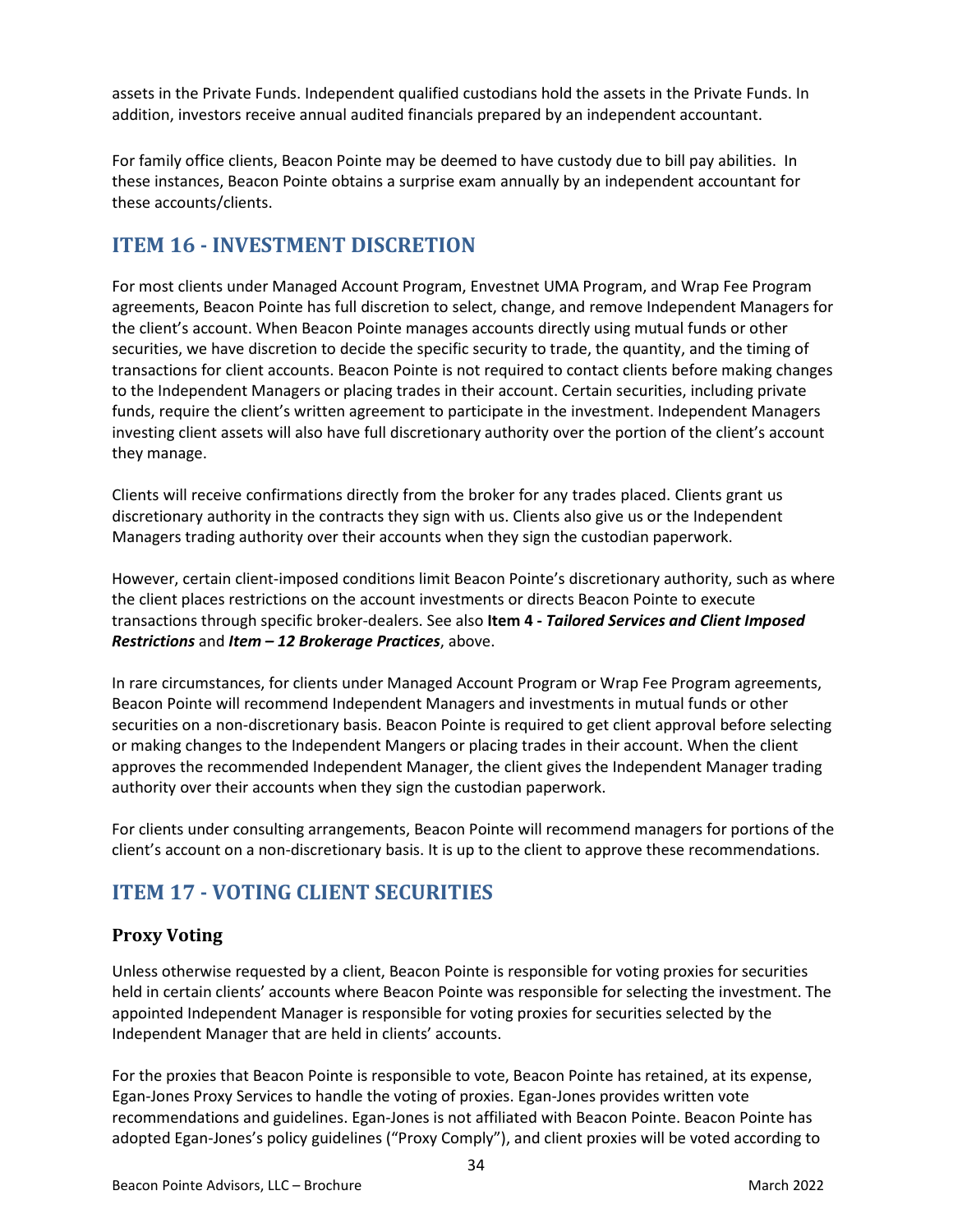Proxy Comply. Beacon Pointe believes that Egan-Jones has developed policies and procedures that ensure that client proxies are voted in the best interest of our clients. Beacon Pointe reviews Proxy Comply yearly. Clients may retain the authority to vote all proxies in their account, but a client may not otherwise direct Beacon Pointe's vote for particular solicitations.

In cases where proxy voting authority for an ERISA Plan's holdings rests with Beacon Pointe, such proxies will be voted in accordance with Proxy Comply unless outlined otherwise in the plan's governing documents and subject to the fiduciary responsibility standards of ERISA.

If Beacon Pointe becomes aware of any type of potential or actual conflict of interest relating to a particular proxy proposal, Beacon Pointe's Chief Compliance Officer will be responsible for resolving the conflict. Beacon Pointe can resolve the conflict in a number of ways depending on the type and materiality. The method selected by Beacon Pointe will depend upon the facts and circumstances of each situation and the requirements of applicable laws.

A complete copy of Beacon Pointe's current proxy voting policies and procedures is available upon request. Clients can obtain information on how their proxies were voted by contacting Beacon Pointe at the principal office and place of business indicated on page 1 of this form. In their request, clients should include their name and the account and security for which they are making the request.

For information regarding proxies voted by Independent Managers, clients should refer to the Independent Manager's ADV 2 Brochure.

### **Class Actions**

A securities "class action" lawsuit is a civil suit brought by one or more individuals ("Plaintiffs") on behalf of themselves and others who have the same grievance against the issuer of a certain security. When a class action is filed, a written notice of filing and/or settlement is prepared (the "Notice"), which outlines the reasons for the lawsuit, the parameters for qualification as a member of the class and certain legal rights that need to be considered before becoming a member of the class (i.e. participating in the settlement). In addition, the Notice will contain instructions issued by the court or broker/dealers and/or other nominees (e.g. custodians) who receive the Notice and who hold the security on behalf of the owner/beneficiary, to either (1) provide the Claims Administrator (usually the attorney for the Plaintiffs) with the name and address of each such owner/beneficiary so the Claims Administrator can send the Notice directly to such owner/beneficiary, or (2) request additional copies of the Notice and send the Notice directly to the owner/beneficiary.

In cases where Beacon Pointe is responsible for filing class actions on behalf of clients, we have selected Chicago Clearing Corporation ("CCC"), an unaffiliated third-party vendor, to provide class action litigation monitoring and securities claim filing services on behalf of our clients. CCC will monitor for class actions for which our clients may be eligible. Upon learning of any such class actions, CCC will collect the applicable documentation, interpret the terms of each settlement, file the appropriate claim form, interact with the administrators and distribute the award to applicable clients. CCC charges clients a contingency fee which is subtracted from the award at the time of payment. Clients can opt-out entirely or list specific companies against which claims should not be filed on their behalf. Clients may change their opt-out election at any time by notifying Beacon Pointe in writing. Because Beacon Pointe provides this service to our clients through a third-party vendor, we will not monitor class action suits or process any claim forms on clients' behalf, *whether or not they opt-out* of this service. *If a client chooses to opt-out*, the vendor also will *not monitor* any class action suits from which the client may be entitled to awards, and the vendor will *not process* any claim forms on the client's behalf. Clients who opt-out are entitled to pursue securities claims themselves.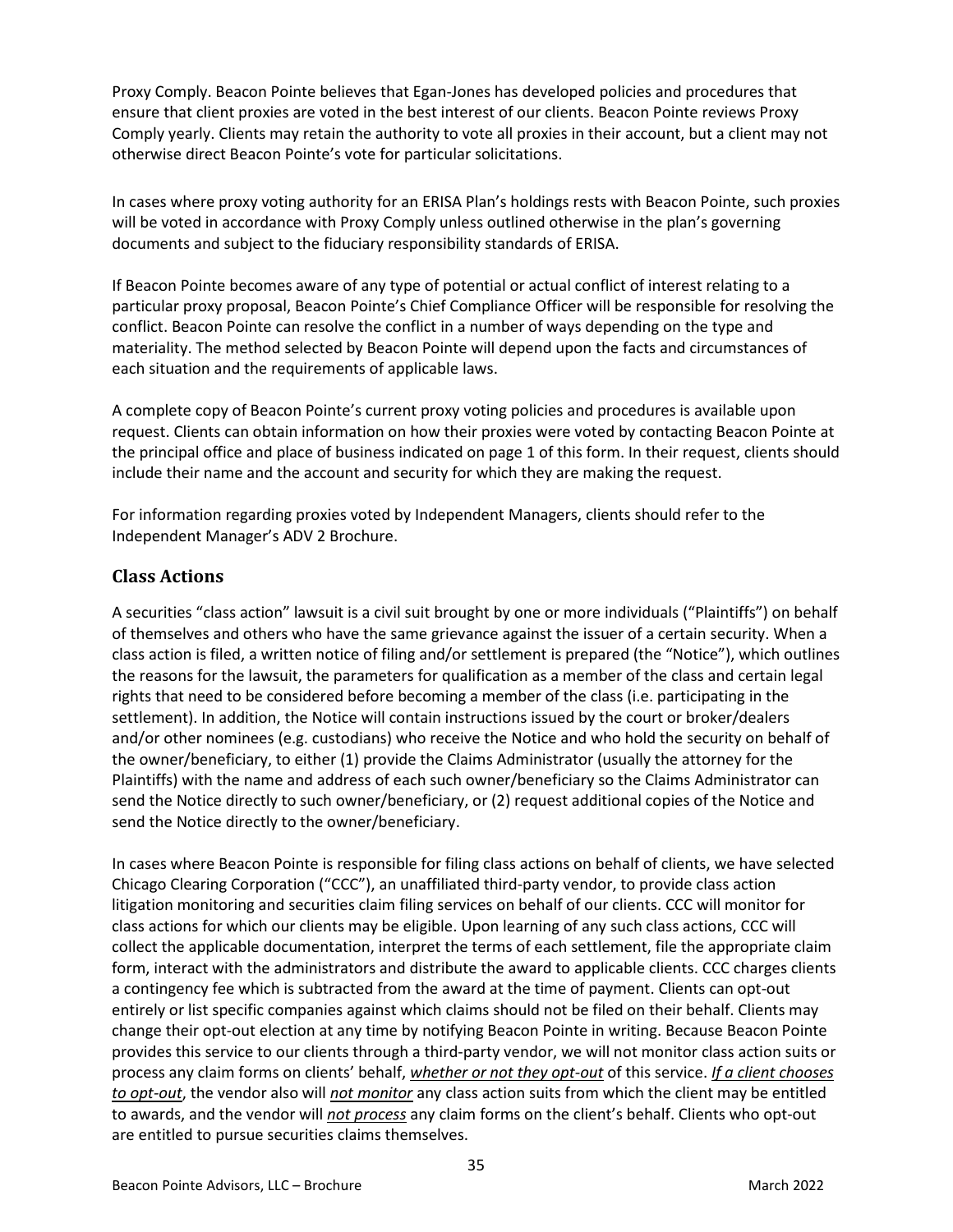### **ITEM 18 - FINANCIAL INFORMATION**

Registered investment advisers are required in this item to provide clients with certain financial information or disclosures about the firm's financial condition. Beacon Pointe does not foresee any financial condition that is reasonably likely to impair our ability to meet contractual commitments to clients.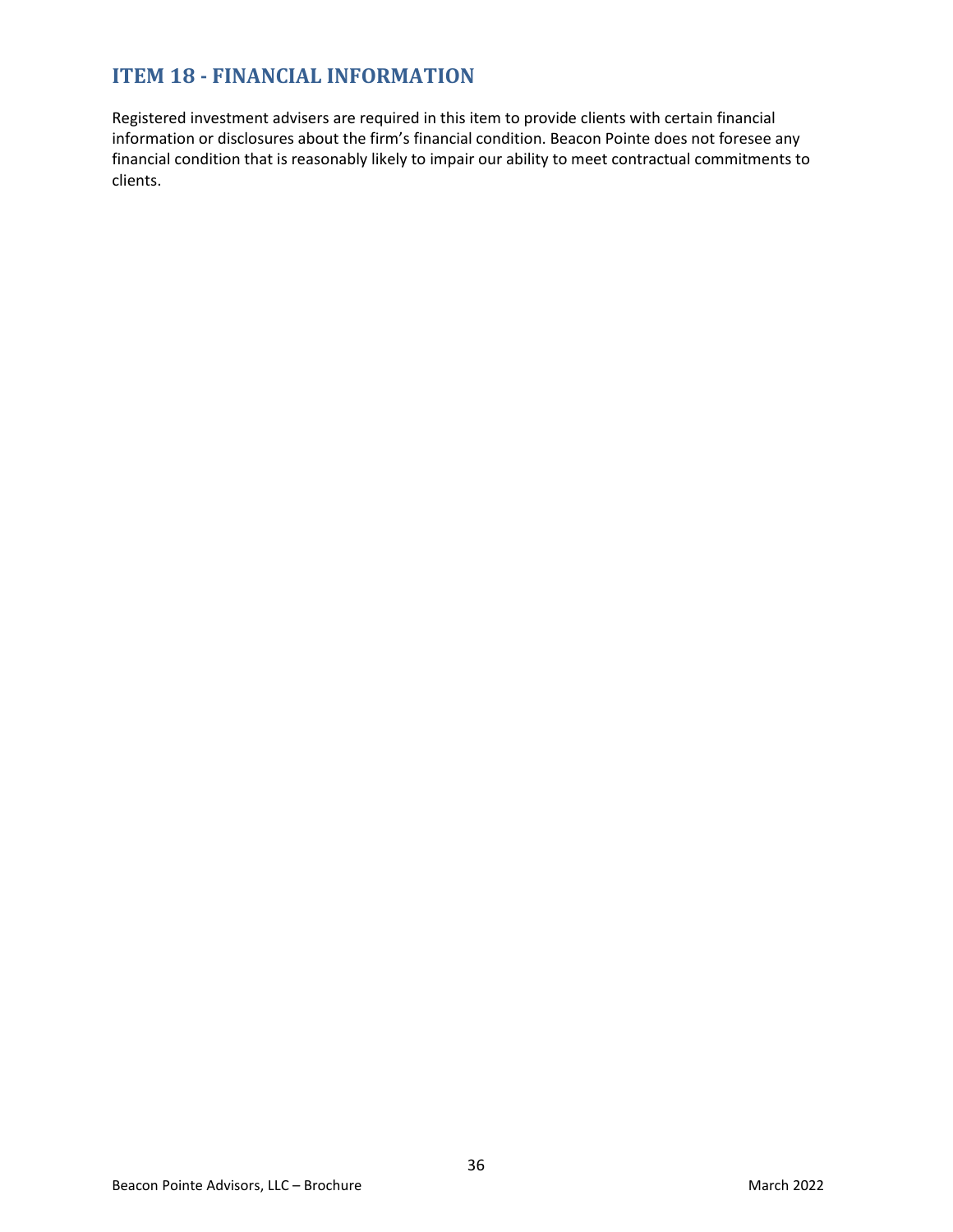



**May 31, 2022**

### **Individuals covered by this supplement include:**

Michael J. Whittemore **Donald J. Hertling** 

Jordan Heller Paul J. Valdes Callie L. Renner Melissa J. Gerckens Joseph R. Pecoraro Jonathan Savorgiannakis

> **Located At:** 47 Maple Street, Suite 306 Summit, NJ 07901 973-287-5437

**Corporate Office:** 24 Corporate Plaza Drive, Suite 150 Newport Beach, CA 92660 949-718-1600

This brochure supplement provides information about the above listed individuals that supplements the Beacon Pointe Advisors, LLC brochure. You should have already received a copy of that brochure. Please contact us at 949-718-1600 if you did not receive our brochure or if you have any questions about the contents of this supplement.

Additional information about the above listed individuals is also available on the SEC's website a[t www.adviserinfo.sec.gov](http://www.adviserinfo.sec.gov/)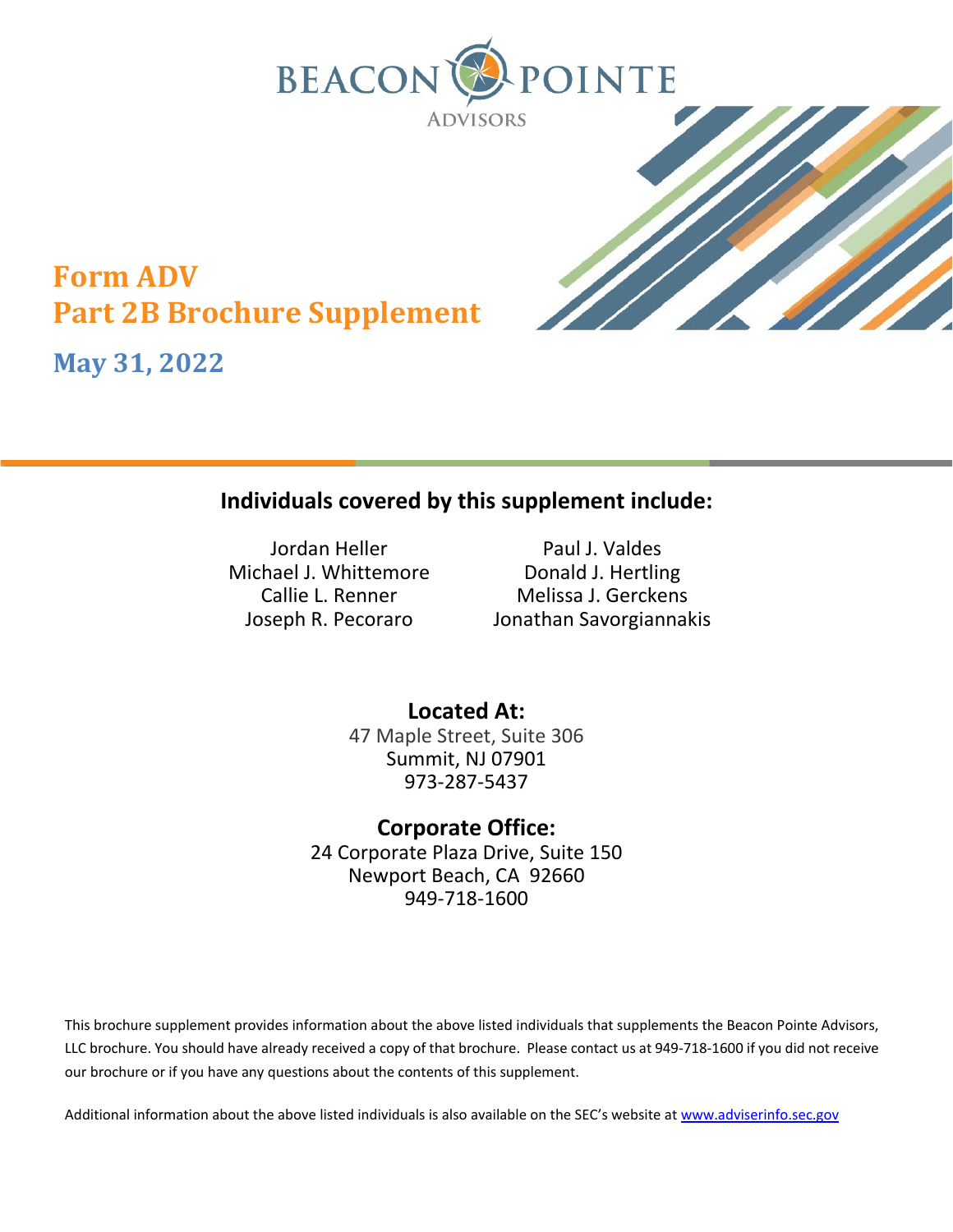# **Table of Contents**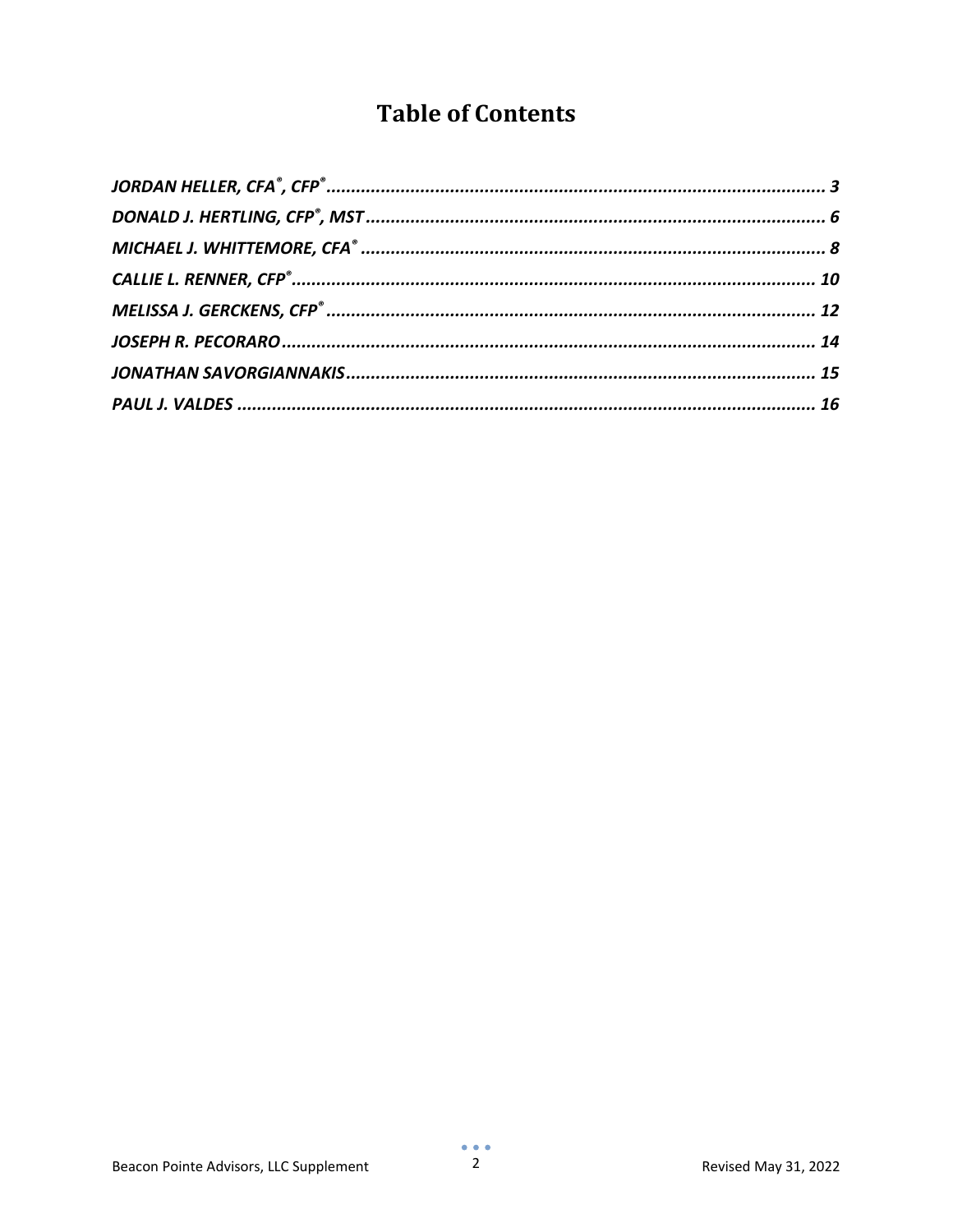# **JORDAN HELLER, CFA® , CFP®**

### <span id="page-41-0"></span>**ITEM 2 - EDUCATIONAL BACKGROUND AND BUSINESS EXPERIENCE**

**Jordan Heller, C**FA®, **CFP®,** Partner, Managing Director, b. 1960

#### *Education:*

MBA, Finance, University of Chicago – Booth School of Business BS, Accounting, Bentley University

*Business Background:*

Partner, Managing Director, Beacon Pointe Advisors, LLC, 2020-Present Investment Adviser Representative, Beacon Pointe Advisors, LLC, 2019-2020 Managing Director, Partner, Beacon Pointe Wealth Advisors, LLC, 2019-2020 Agent, Beacon Pointe Insurance Services, LLC, 2019-Present Chief Executive Officer, Heller Wealth Advisors, LLC, 2017-2019 President, Heller Wealth Advisors, LLC, 2008-2017

### **Professional Designations**

Jordan Heller holds the following professional designations:

### *Chartered Financial Analyst*

The Chartered Financial Analyst  $TM$  ("CFA®") designation is sponsored by CFA Institute. To earn a CFA charter, candidates must have four years of qualified investment work experience, become a member of the CFA Institute, pledge to adhere to the CFA Institute Code of Ethics and Standards of Professional Conduct on an annual basis, apply for membership to a local CFA member society, and complete the CFA Program. The CFA Program is organized into three levels, each culminating in a six-hour exam. The three proctored course exams correspond to three 250-hour self-study levels. Completing the Program takes most candidates between two and five years. More information regarding the CFA is available at [https://www.cfainstitute.org..](https://www.cfainstitute.org./)

### *Certified Financial Planner*

The CERTIFIED FINANCIAL PLANNER™ and CFP® (collectively, the "CFP® marks") are professional certification marks granted in the United States by Certified Financial Planner Board of Standards, Inc. ("CFP® Board"). The CFP® certification is a voluntary certification; no federal or state law or regulation requires financial planners to hold CFP® certification. The CFP® is recognized in the United States and a number of other countries for its (1) high standard of professional education; (2) stringent code of conduct and standards of practice; and (3) ethical requirements that govern professional engagements with clients. CFP® certificate holders are bound by CFP® Board's *Standards of Professional Conduct*, a set of documents outlining the ethical and practice standards for CFP® professionals.

To earn the credential, each CFP® candidate must have a bachelor's degree (or higher) from an accredited college or university and three years of full-time personal financial planning experience. In addition, candidates must take the CFP® Certification examination and complete a CFP® board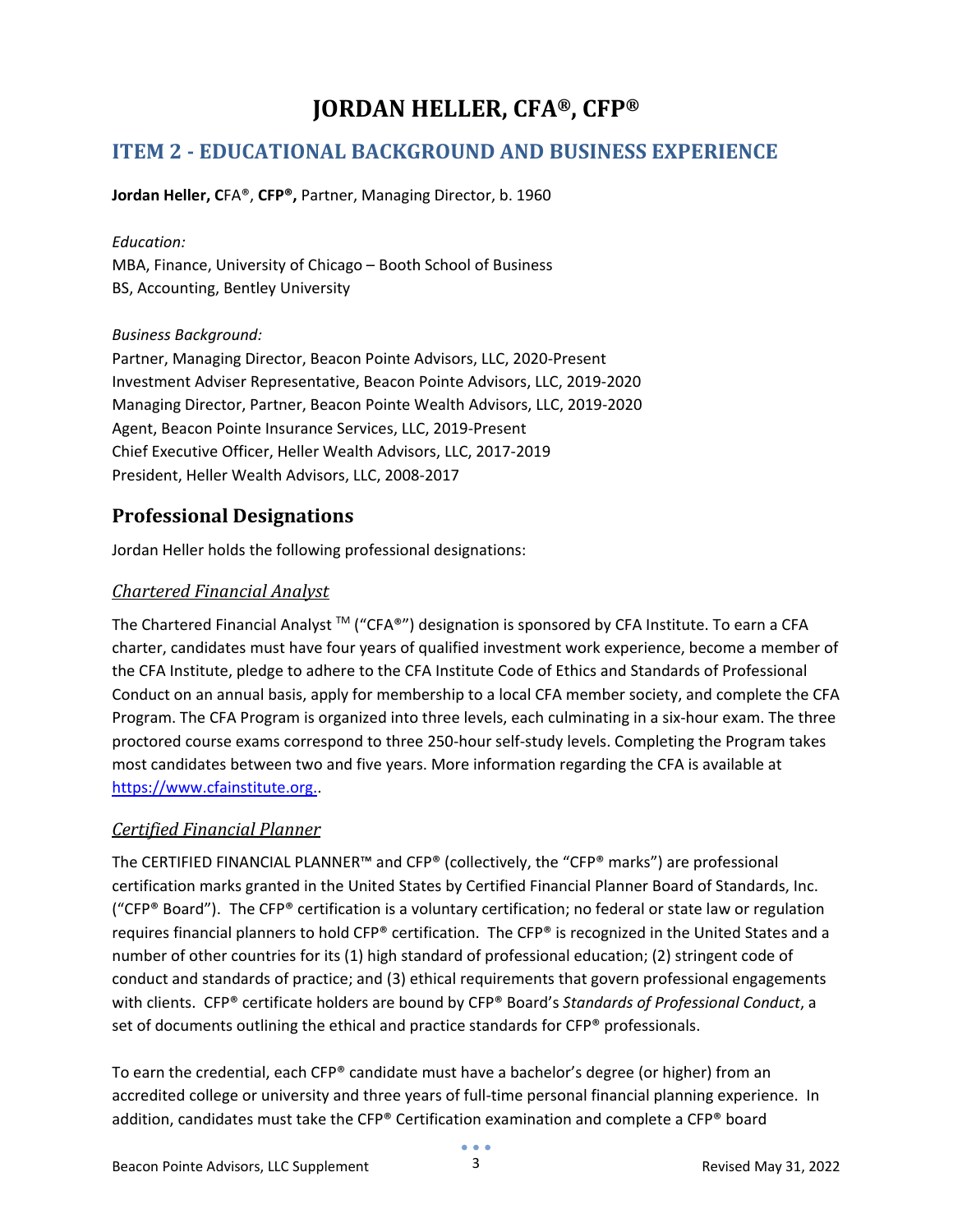registered program or hold an accepted designation, degree or license. Every two years, CFP ® certificate holders must complete a minimum of 30 hours of continuing education. More information regarding the CFP® is available at [http://www.cfp.net/default.asp.](http://www.cfp.net/default.asp)

### **ITEM 3 - DISCIPLINARY INFORMATION**

Jordan Heller has no disciplinary history to disclose.

### **ITEM 4 - OTHER BUSINESS ACTIVITIES**

In addition to his role with Beacon Pointe Advisors, LLC, Jordan Heller is a licensed insurance agent for Beacon Pointe Insurance Services, LLC ("BPIS"). Beacon Pointe Advisors, LLC, is affiliated with BPIS. BPIS is a licensed insurance agency. BPIS receives commissions on insurance products client purchase, and Jordan Heller is eligible to receive a portion of these commissions. Clients pay separate fees for advisory services and insurance products or services. This practice gives Jordan Heller an incentive to recommend insurance products based on the compensation received, rather than on the client's needs. Clients are not obligated to act on any insurance recommendations or place any transactions through Jordan Heller or BPIS if they decide to follow Mr. Heller's recommendations.

Additionally, Mr. Heller is a principal Member of JD Associates, LLC. JD Associates, LLC, refers out clients seeking property and casualty insurance to unaffiliated insurance brokers. JD Associates receives an annual commission based on policies placed with the insurance brokers. Jordan Heller is eligible to receive a portion of these commissions. This practice gives Jordan Heller an incentive to recommend insurance products based on the compensation received, rather than on the client's needs. Clients are not obligated to act on any insurance recommendations offered through Jordan Heller or JD Associates, LLC.

Jordan Heller also serves on the Board of the New York School of Podiatric Medicine, and Alzheon. He is a member of the Investment Management Consultant Association, the Association for Investment Management and Research, and the New York Society of Security Analysts. These activities account for a de minimis amount of Mr. Heller's time and income. Beacon Pointe Advisors, LLC does not believe they present a conflict.

### **ITEM 5 - ADDITIONAL COMPENSATION**

Jordan Heller's compensation comes from his regular salary and ownership of Beacon Pointe Advisors, LLC. The additional compensation that Jordan Heller is eligible to receive is outlined above in *Item 4 – Other Business Activities*.

Jordan Heller does not receive economic benefits from any person or entity other than Beacon Pointe in connection with the provision of investment advice to clients.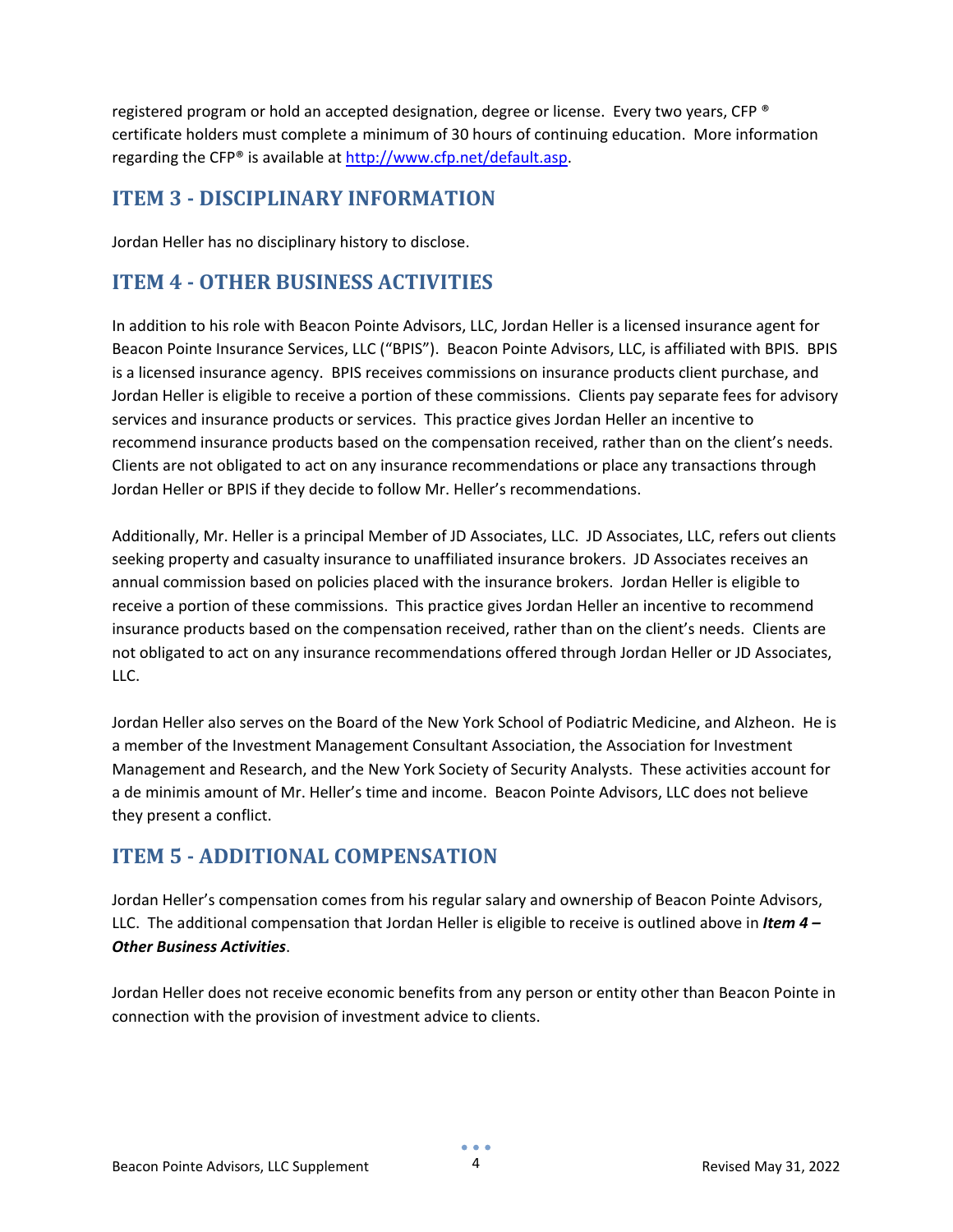### **ITEM 6 - SUPERVISION**

As Partner, Managing Director at Beacon Pointe Advisors, LLC, Jordan Heller oversees the investment advice provided from Beacon Pointe Advisors' Summit, New Jersey office. His advice is not monitored by any other individual. He is however bound by Beacon Pointe's Code of Ethics.

Shannon Eusey, Partner, Chief Executive Officer, and Chief Compliance Officer, Beacon Pointe Advisors, LLC, is the supervisor of Jordan Heller. She can be reached by calling 949-718-1600.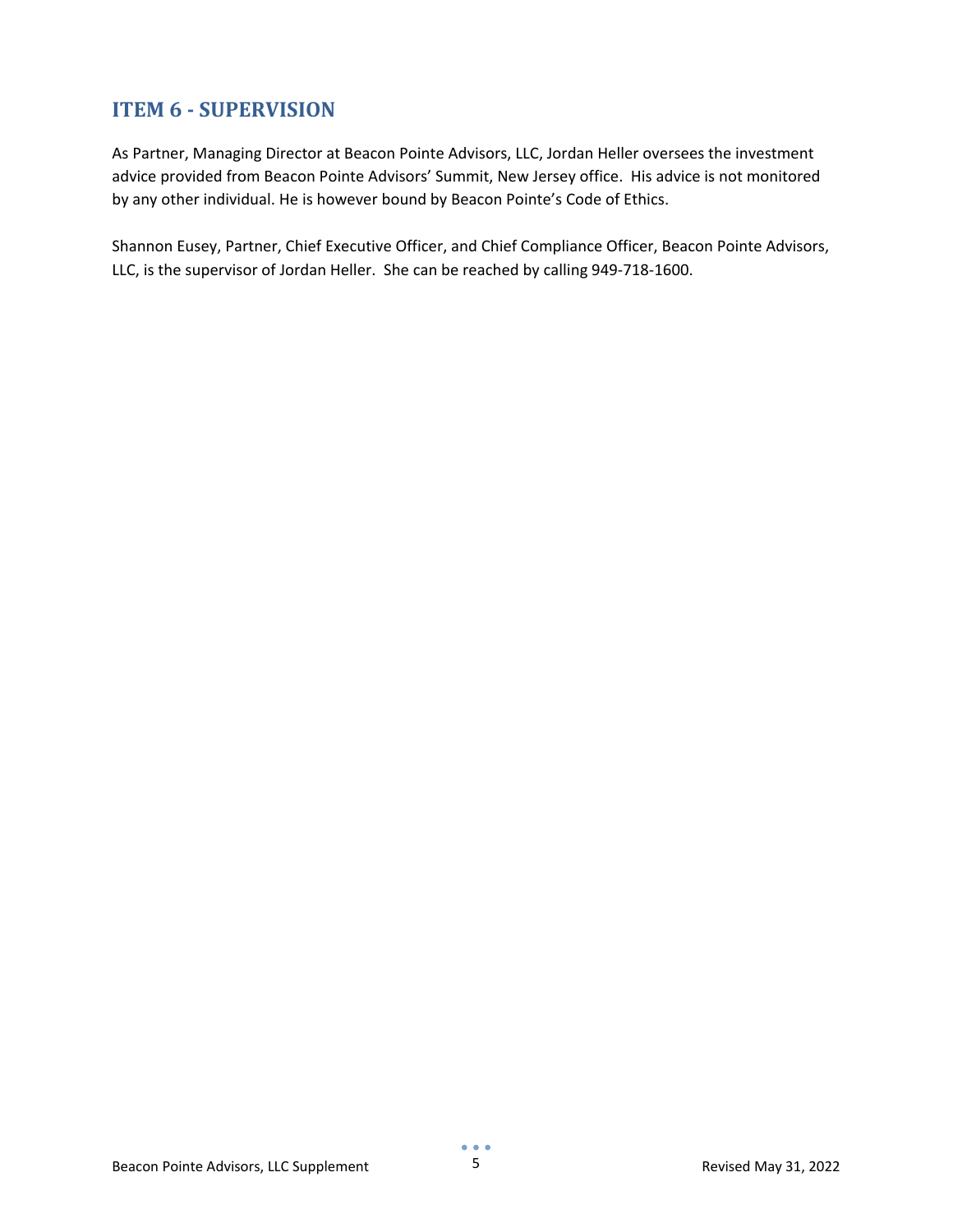# **DONALD J. HERTLING, CFP®, MST**

### <span id="page-44-0"></span>**ITEM 2 - EDUCATIONAL BACKGROUND AND BUSINESS EXPERIENCE**

**Donald J. Hertling**, **CFP**®, **MST**, Partner, Managing Director, b. 1973

### *Education:* Master of Taxation, Fairleigh Dickenson University BBA, Business Administration and Management, Rider University

*Business Background:*

Partner, Managing Director, Beacon Pointe Advisors, LLC, 2020-Present Investment Adviser Representative, Beacon Pointe Advisors, LLC, 2019-2020 Managing Director, Partner, Beacon Pointe Wealth Advisors, LLC, 2019-2020 Agent, Beacon Pointe Insurance Services, LLC, 2019-Present President, Chief Compliance Officer, Heller Wealth Advisors, LLC, 2017-2019 Chief Compliance Officer, Heller Wealth Advisors, LLC, 2008-2017

### **Professional Designations**

Donald Hertling holds the following professional designation:

### *Certified Financial Planner*

The CERTIFIED FINANCIAL PLANNER™ and CFP® (collectively, the "CFP® marks") are professional certification marks granted in the United States by Certified Financial Planner Board of Standards, Inc. ("CFP® Board"). The CFP® certification is a voluntary certification; no federal or state law or regulation requires financial planners to hold CFP® certification. The CFP® is recognized in the United States and a number of other countries for its (1) high standard of professional education; (2) stringent code of conduct and standards of practice; and (3) ethical requirements that govern professional engagements with clients. CFP® certificate holders are bound by CFP® Board's *Standards of Professional Conduct*, a set of documents outlining the ethical and practice standards for CFP® professionals.

To earn the credential, each CFP® candidate must have a bachelor's degree (or higher) from an accredited college or university and three years of full-time personal financial planning experience. In addition, candidates must take the CFP® Certification examination and complete a CFP® -board registered program or hold an accepted designation, degree or license. Every two years, CFP ® certificate holders must complete a minimum of 30 hours of continuing education. More information regarding the CFP® is available at [http://www.cfp.net/default.asp.](http://www.cfp.net/default.asp)

### **ITEM 3 - DISCIPLINARY INFORMATION**

Donald Hertling has no disciplinary history to disclose.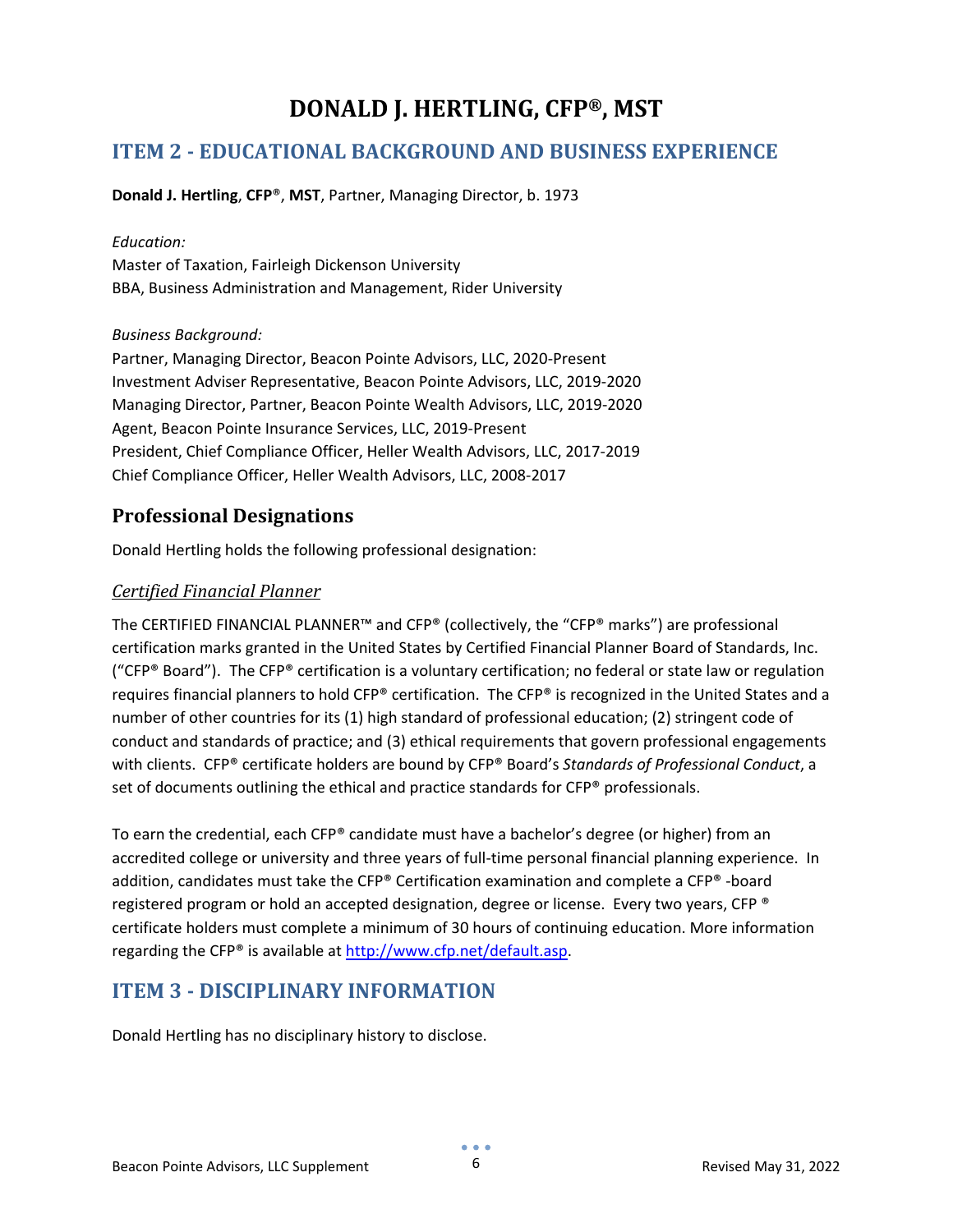## **ITEM 4 - OTHER BUSINESS ACTIVITIES**

In addition to his role with Beacon Pointe Advisors, LLC, Donald Hertling is a licensed insurance agent for Beacon Pointe Insurance Services, LLC ("BPIS"). Beacon Pointe Advisors, LLC is affiliated with BPIS. BPIS is a licensed insurance agency. BPIS receives commissions on insurance products client purchase, and Donald Hertling is eligible to receive a portion of these commissions. Clients pay separate fees for advisory services and insurance products or services. This practice gives Donald Hertling an incentive to recommend insurance products based on the compensation received, rather than on the client's needs. Clients are not obligated to act on any insurance recommendations or place any transactions through Donald Hertling or BPIS if they decide to follow Mr. Hertling 's recommendations.

Additionally, Mr. Hertling is a principal Member of JD Associates, LLC. JD Associates, LLC, refers out clients seeking property and casualty insurance to unaffiliated insurance brokers. JD Associates receives an annual commission based on policies placed with the insurance brokers. Donald Hertling is eligible to receive a portion of these commissions. This practice gives Donald Hertling an incentive to recommend insurance products based on the compensation received, rather than on the client's needs. Clients are not obligated to act on any insurance recommendations offered through Donald Hertling or JD Associates, LLC.

### **ITEM 5 - ADDITIONAL COMPENSATION**

Donald Hertling's compensation comes from his regular salary and ownership of Beacon Pointe Advisors, LLC. The additional compensation that Donald Hertling is eligible to receive is outlined above in *Item 4 – Other Business Activities*.

Donald Hertling does not receive economic benefits from any person or entity other than Beacon Pointe in connection with the provision of investment advice to clients.

### **ITEM 6 - SUPERVISION**

As Partner, Managing Director at Beacon Pointe Advisors, LLC, Don Hertling oversees the investment advice provided from Beacon Pointe Advisors' Summit, New Jersey office. His advice is not monitored by another individual. He is however bound by Beacon Pointe's Code of Ethics.

Shannon Eusey, Partner, Chief Executive Officer, and Chief Compliance Officer, Beacon Pointe Advisors, LLC, is the supervisor of Donald Hertling. She can be reached by calling 949-718-1600.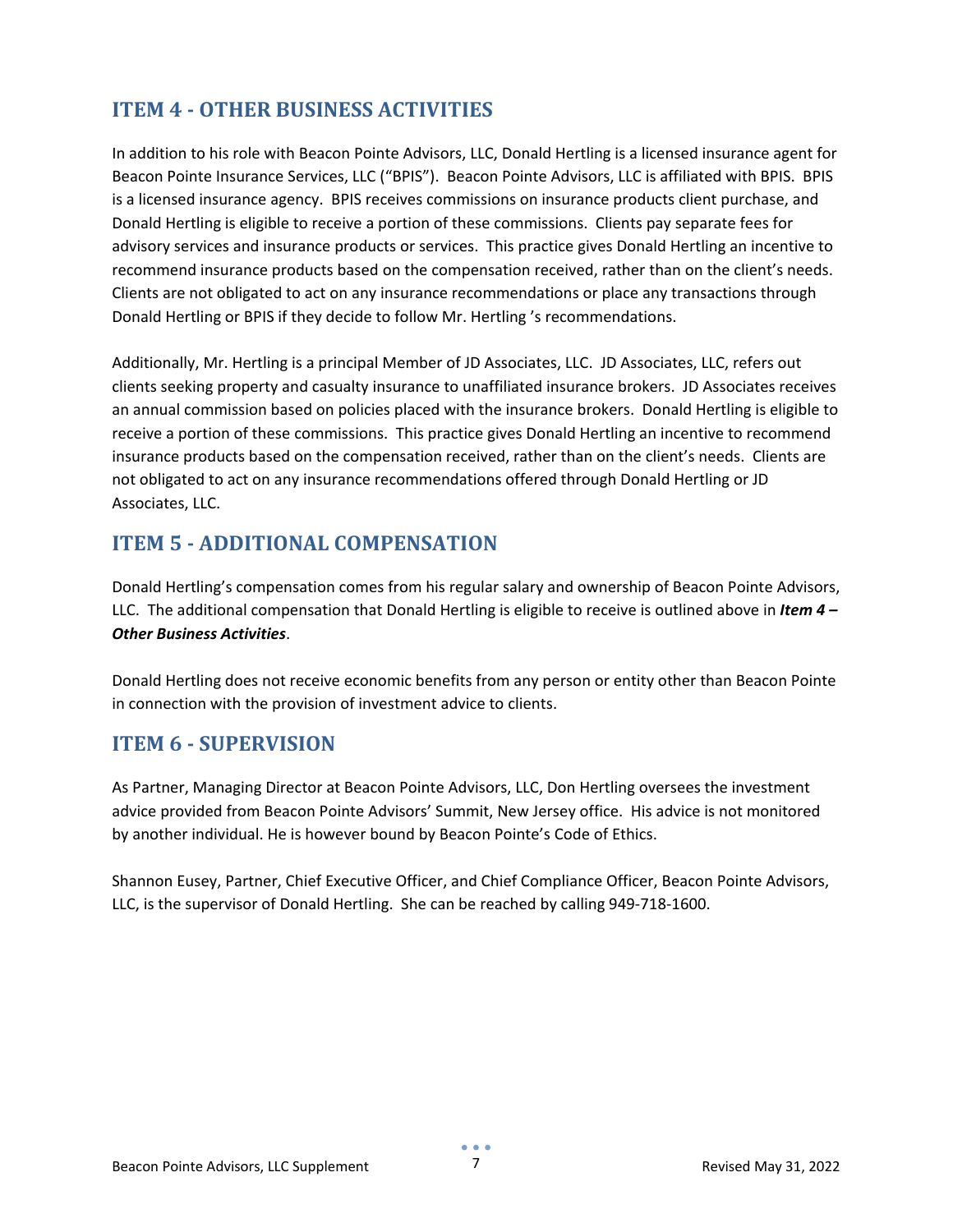# **MICHAEL J. WHITTEMORE, CFA®**

### <span id="page-46-0"></span>**ITEM 2 - EDUCATIONAL BACKGROUND AND BUSINESS EXPERIENCE**

**Michael J. Whittemore, CFA**®, Senior Strategic Investment Advisor, b. 1978

#### *Education:*

BA, Economics, Rutgers College, Rutgers University

*Business Background:*

Senior Strategic Investment Advisor, Beacon Pointe Advisors, LLC, 2020-Present Investment Adviser Representative, Beacon Pointe Advisors, LLC, 2019-2020 Wealth Advisor, Beacon Pointe Wealth Advisors, LLC, 2019-2020 Chief Investment Officer, Heller Wealth Advisors, LLC, 2017-2019 Portfolio Oversight Director, US Trust, 2014-2017

### **Professional Designations**

Michael Whittemore holds the following professional designation:

### *Chartered Financial Analyst*

The Chartered Financial Analyst  $TM$  ("CFA®") designation is sponsored by CFA Institute. To earn a CFA charter, candidates must have four years of qualified investment work experience, become a member of the CFA Institute, pledge to adhere to the CFA Institute Code of Ethics and Standards of Professional Conduct on an annual basis, apply for membership to a local CFA member society, and complete the CFA Program. The CFA Program is organized into three levels, each culminating in a six-hour exam. The three proctored course exams correspond to three 250-hour self-study levels. Completing the Program takes most candidates between two and five years. More information regarding the CFA is available at [https://www.cfainstitute.org.](https://www.cfainstitute.org/)

### **ITEM 3 - DISCIPLINARY INFORMATION**

Michael Whittemore has no disciplinary history to disclose.

### **ITEM 4 - OTHER BUSINESS ACTIVITIES**

Michael Whittemore's only business is providing investment advice through Beacon Pointe Advisors, LLC.

### **ITEM 5 - ADDITIONAL COMPENSATION**

In addition to his regular compensation from Beacon Pointe Advisors, LLC, Michael Whittemore is eligible to receive compensation for referring new clients to Beacon Pointe Advisors, LLC.

Michael Whittemore does not receive economic benefits from any person or entity other than Beacon Pointe in connection with the provision of investment advice to clients.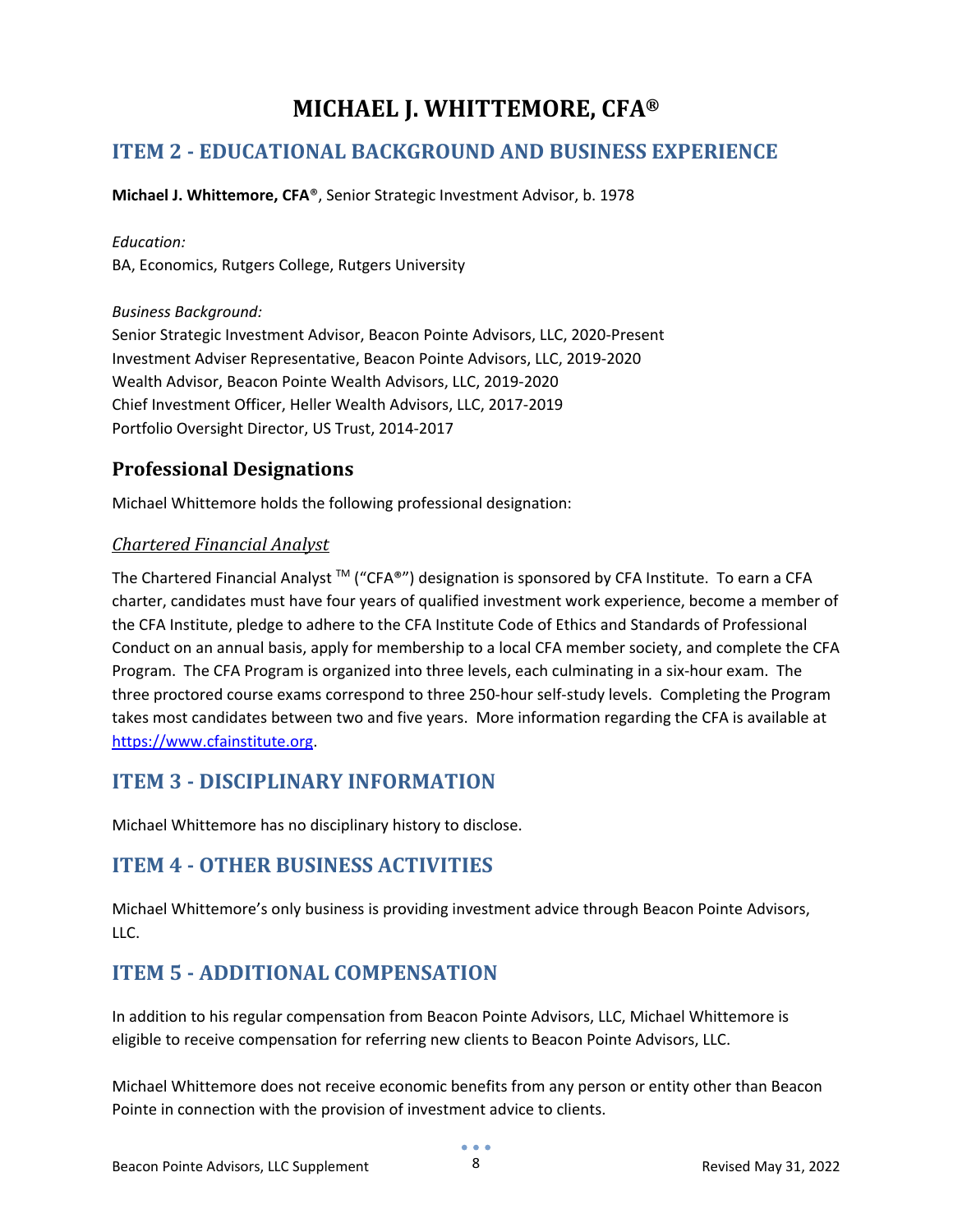### **ITEM 6 – SUPERVISION**

Donald Hertling, Partner, Managing Director, is responsible for supervising Michael Whittemore's activities. Donald Hertling monitors the advice provided by Michael Whittemore for consistency with client objectives and Beacon Pointe Advisors, LLC's policies. Donald Hertling can be reached by calling 973-287-5433.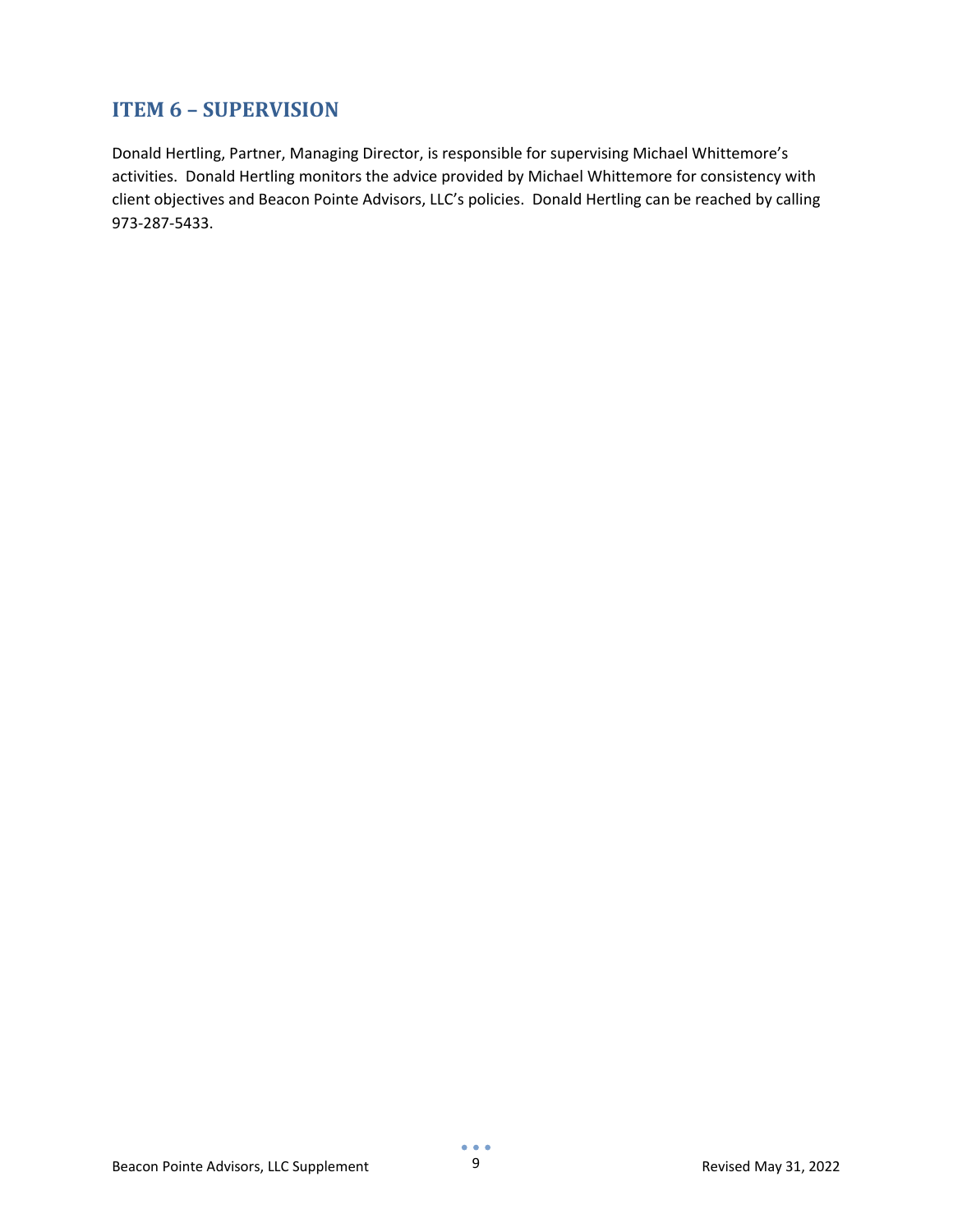# **CALLIE L. RENNER, CFP®**

### <span id="page-48-0"></span>**ITEM 2 - EDUCATIONAL BACKGROUND AND BUSINESS EXPERIENCE**

#### **Callie L. Renner, CFP®,** Wealth Advisor, b. 1992

#### *Education:*

BA, Economics, Global Business, Mount Holyoke College

*Business Background:*

Wealth Advisor, Beacon Pointe Advisors, LLC, 2020-Present Investment Adviser Representative, Beacon Pointe Advisors, LLC, 2019-2020 Associate Wealth Advisor, Beacon Pointe Wealth Advisors, LLC, 2019-2020 Financial Planning Associate, Heller Wealth Advisors, LLC, 2016-2019 Economic Research Associate, A. Gary Shilling & Co., 2014-2016

### **Professional Designations**

Callie Renner holds the following professional designation:

### *Certified Financial Planner*

The CERTIFIED FINANCIAL PLANNER™ and CFP® (collectively, the "CFP® marks") are professional certification marks granted in the United States by Certified Financial Planner Board of Standards, Inc. ("CFP® Board"). The CFP® certification is a voluntary certification; no federal or state law or regulation requires financial planners to hold CFP® certification. The CFP® is recognized in the United States and a number of other countries for its (1) high standard of professional education; (2) stringent code of conduct and standards of practice; and (3) ethical requirements that govern professional engagements with clients. CFP® certificate holders are bound by CFP® Board's *Standards of Professional Conduct*, a set of documents outlining the ethical and practice standards for CFP® professionals.

To earn the credential, each CFP® candidate must have a bachelor's degree (or higher) from an accredited college or university and three years of full-time personal financial planning experience. In addition, candidates must take the CFP® Certification examination and complete a CFP® -board registered program or hold an accepted designation, degree or license. Every two years, CFP ® certificate holders must complete a minimum of 30 hours of continuing education. More information regarding the CFP<sup>®</sup> is available at [http://www.cfp.net/default.asp.](http://www.cfp.net/default.asp)

### **ITEM 3 - DISCIPLINARY INFORMATION**

Callie Renner has no disciplinary history to disclose.

### **ITEM 4 - OTHER BUSINESS ACTIVITIES**

Callie Renner is not engaged in any investment-related business or occupation other than providing advisory services through Beacon Pointe Advisors, LLC.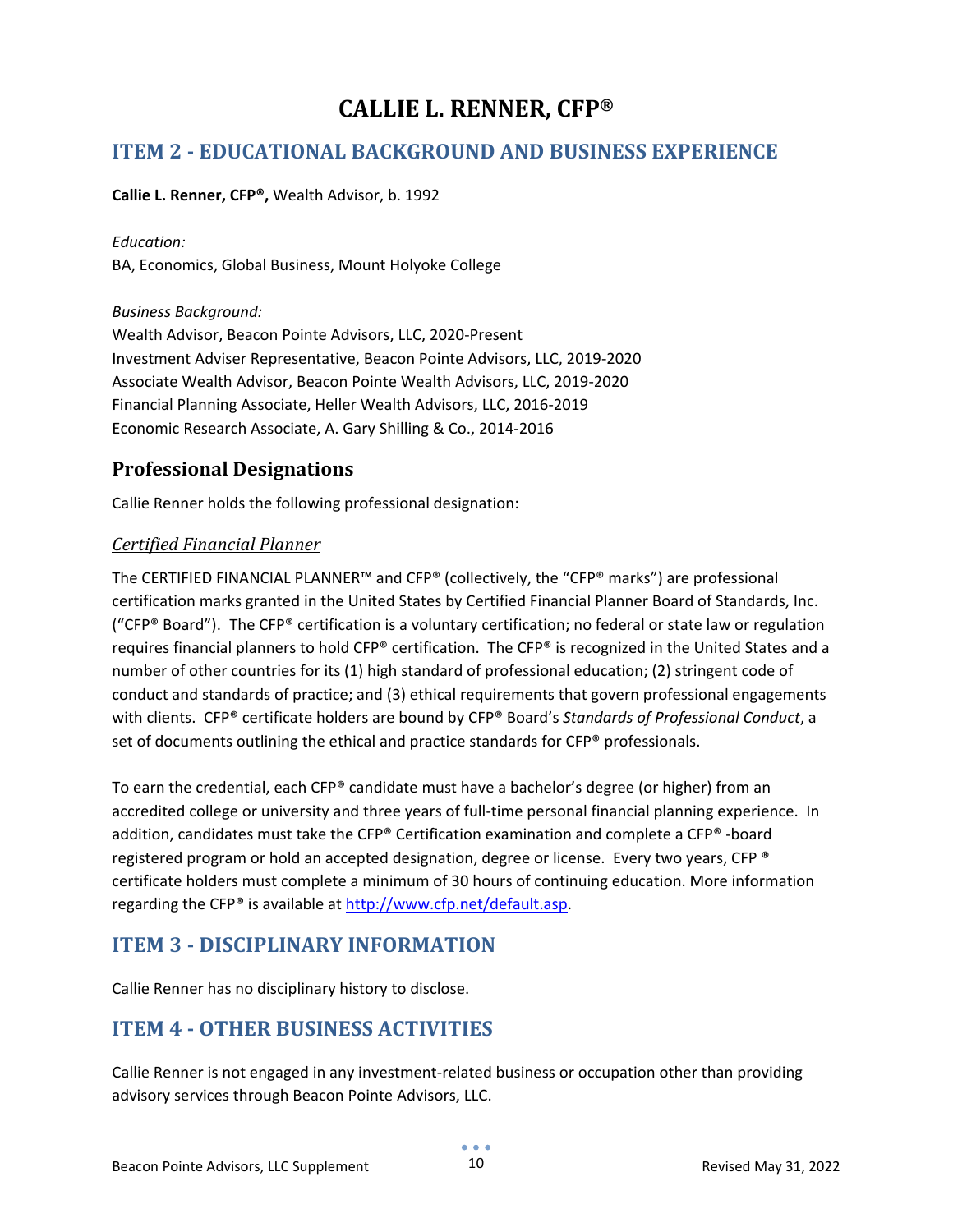## **ITEM 5 - ADDITIONAL COMPENSATION**

Callie Renner's compensation comes from Beacon Pointe Advisors, LLC. She receives variable compensation that is based on the number of assets/clients she brings into Beacon Pointe.

Callie Renner does not receive economic benefits from any person or entity other than Beacon Pointe in connection with the provision of investment advice to clients.

### **ITEM 6 - SUPERVISION**

Donald Hertling, Partner, Managing Director, is responsible for supervising Callie Renner's activities. Donald Hertling monitors the advice provided by Callie Renner for consistency with client objectives and Beacon Pointe Advisors, LLC's policies. Donald Hertling can be reached by calling 973-287-5433.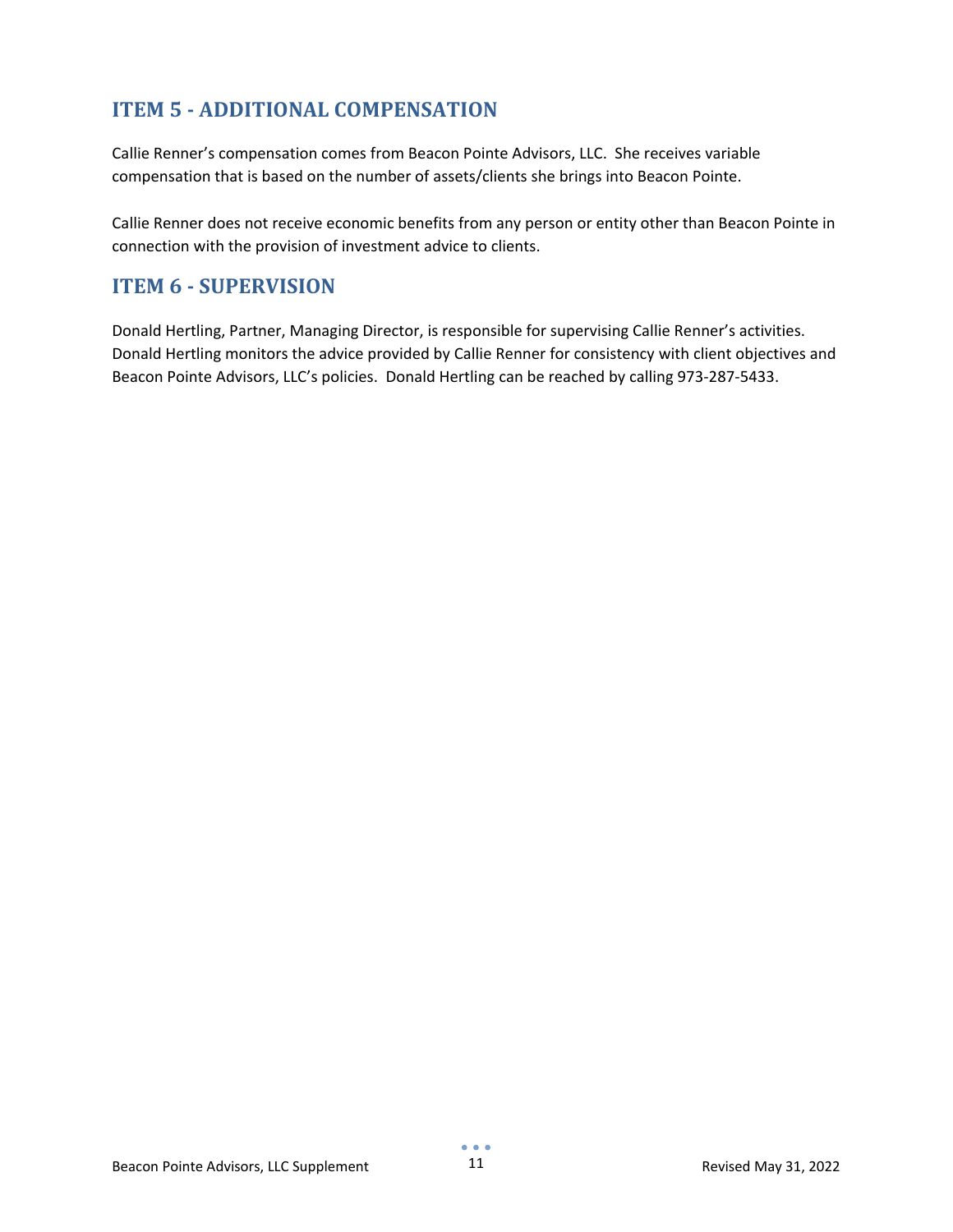# **MELISSA J. GERCKENS, CFP®**

### <span id="page-50-0"></span>**ITEM 2 - EDUCATIONAL BACKGROUND AND BUSINESS EXPERIENCE**

#### **Melissa J. Gerckens, CFP®,** Wealth Advisor, b. 1989

#### *Education:*

BS, Business, emphasis in Marketing, Susquehanna University – Sigmund Weis School of Business

#### *Business Background:*

Wealth Advisor, Beacon Pointe Advisors, LLC, 2020-Present Investment Adviser Representative, Beacon Pointe Advisors, LLC, 2019-2020 Associate Wealth Advisor, Beacon Pointe Wealth Advisors, LLC, 2019-2020 Agent, Beacon Pointe Insurance Services, LLC, 2019-Present Financial Planning Associate, Heller Wealth Advisors, LLC, 2016-2019

### **Professional Designations**

Melissa Gerckens holds the following professional designation:

### *Certified Financial Planner*

The CERTIFIED FINANCIAL PLANNER™ and CFP® (collectively, the "CFP® marks") are professional certification marks granted in the United States by Certified Financial Planner Board of Standards, Inc. ("CFP® Board"). The CFP® certification is a voluntary certification; no federal or state law or regulation requires financial planners to hold CFP® certification. The CFP® is recognized in the United States and a number of other countries for its (1) high standard of professional education; (2) stringent code of conduct and standards of practice; and (3) ethical requirements that govern professional engagements with clients. CFP® certificate holders are bound by CFP® Board's *Standards of Professional Conduct*, a set of documents outlining the ethical and practice standards for CFP® professionals.

To earn the credential, each CFP® candidate must have a bachelor's degree (or higher) from an accredited college or university and three years of full-time personal financial planning experience. In addition, candidates must take the CFP® Certification examination and complete a CFP® -board registered program or hold an accepted designation, degree or license. Every two years, CFP ® certificate holders must complete a minimum of 30 hours of continuing education. More information regarding the CFP<sup>®</sup> is available at [http://www.cfp.net/default.asp.](http://www.cfp.net/default.asp)

### **ITEM 3 - DISCIPLINARY INFORMATION**

Melissa Gerckens has no disciplinary history to disclose.

### **ITEM 4 - OTHER BUSINESS ACTIVITIES**

In addition to her role with Beacon Pointe Advisors, LLC, Melissa Gerckens is a licensed insurance agent for Beacon Pointe Insurance Services, LLC ("BPIS"). Beacon Pointe Advisors, LLC is affiliated with BPIS. BPIS is a licensed insurance agency. BPIS receives commissions on insurance products client purchase,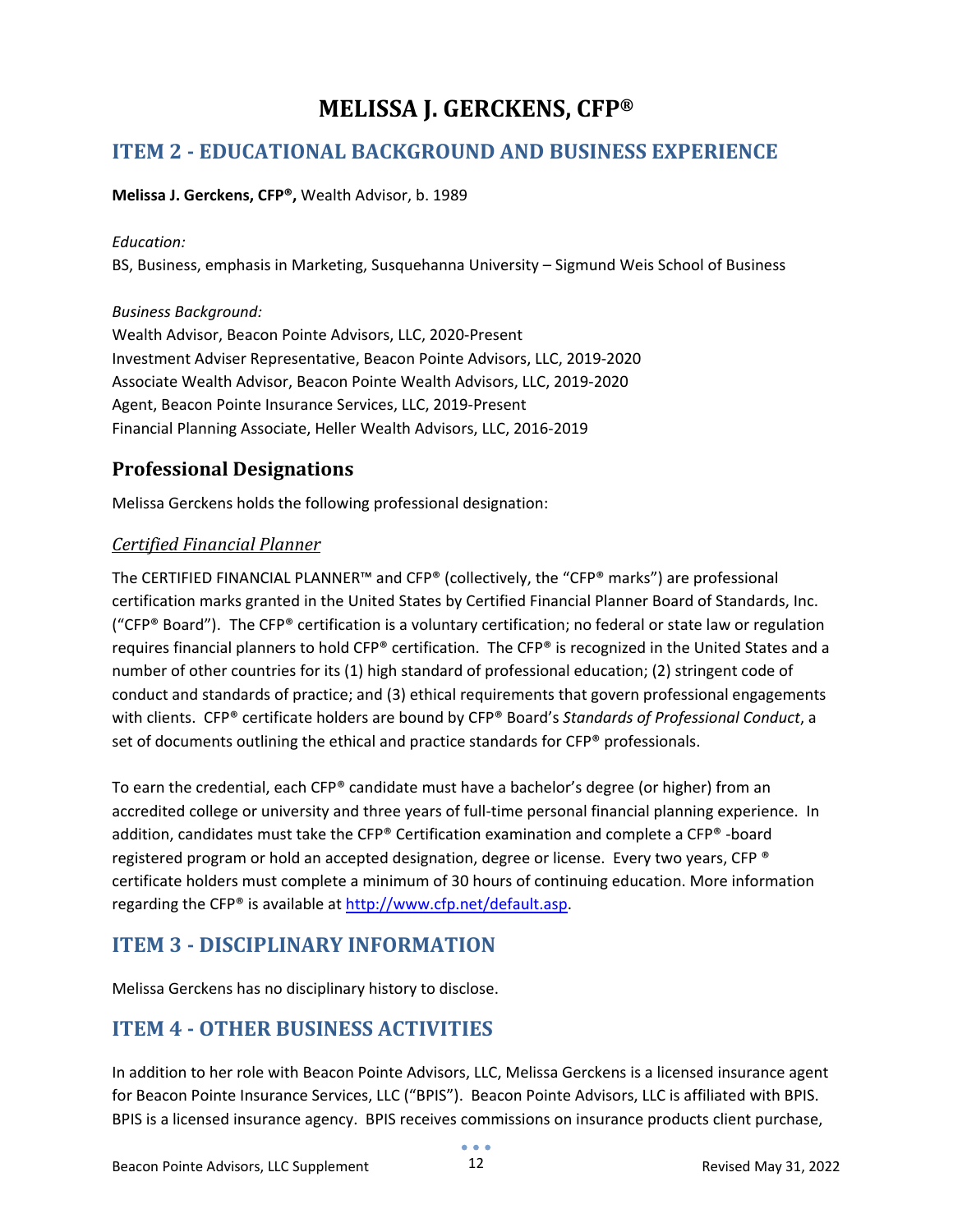and Melissa Gerckens is eligible to receive a portion of these commissions. Clients pay separate fees for advisory services and insurance products or services. This practice gives Melissa Gerckens an incentive to recommend insurance products based on the compensation received, rather than on the client's needs. Clients are not obligated to act on any insurance recommendations or place any transactions through Melissa Gerckens or BPIS if they decide to follow Ms. Gerkens' recommendations.

### **ITEM 5 - ADDITIONAL COMPENSATION**

Melissa Gerckens' compensation comes from Beacon Pointe Advisors, LLC. She receives variable compensation that is based on the number of assets/clients she brings into Beacon Pointe. The additional compensation that Melissa Gerckens is eligible to receive is outlined above in *Item 4 – Other Business Activities*.

Melissa Gerckens does not receive economic benefits from any person or entity other than Beacon Pointe in connection with the provision of investment advice to clients.

### **ITEM 6 - SUPERVISION**

Donald Hertling, Partner, Managing Director, is responsible for supervising Melissa Gerckens' activities. Donald Hertling monitors the advice provided by Melissa Gerckens for consistency with client objectives and Beacon Pointe Advisors, LLC's policies. Donald Hertling can be reached by calling 973-287-5433.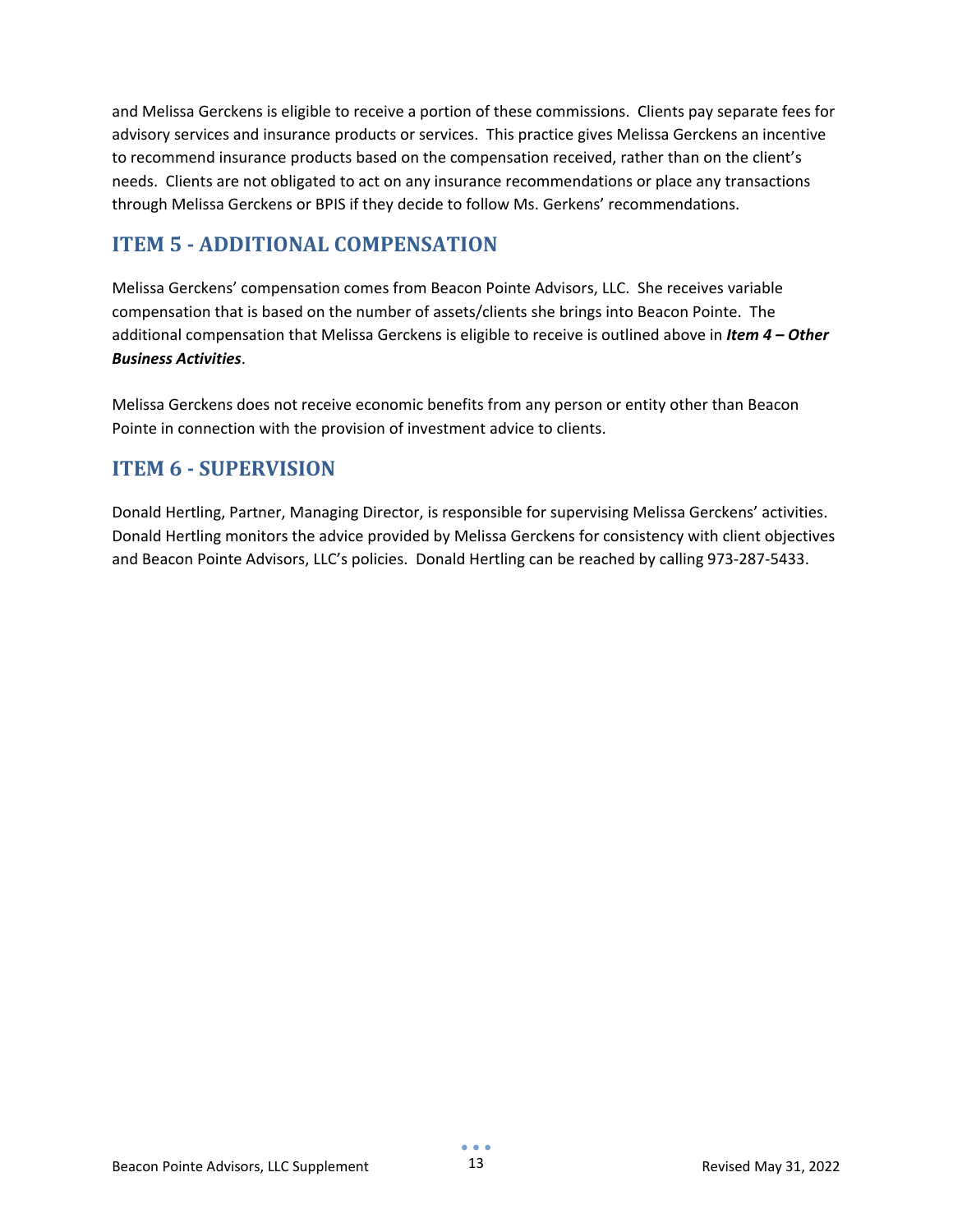# **JOSEPH R. PECORARO**

### <span id="page-52-0"></span>**ITEM 2 - EDUCATIONAL BACKGROUND AND BUSINESS EXPERIENCE**

#### **Joseph R. Pecoraro**, Wealth Advisor, b. 1991

*Education:* BS, Business Administration, Finance, Seton Hall University

*Business Background:* Wealth Advisor, Beacon Pointe Advisors, LLC, 2020-Present Wealth Advisor, Advisors Capital Management, LLC, 2019-2020 Internal Wholesaler, Advisors Capital Management, LLC, 2015-2019

### **ITEM 3 - DISCIPLINARY INFORMATION**

Joseph Pecoraro has no disciplinary history to disclose.

### **ITEM 4 - OTHER BUSINESS ACTIVITIES**

Joseph Pecoraro is not engaged in any investment-related business or occupation other than providing advisory services through Beacon Pointe Advisors, LLC.

### **ITEM 5 - ADDITIONAL COMPENSATION**

Joseph Pecoraro's compensation comes from Beacon Pointe Advisors, LLC. He receives variable compensation that is based on the number of assets/clients he brings into Beacon Pointe.

Joseph Pecoraro does not receive economic benefits from any person or entity other than Beacon Pointe in connection with the provision of investment advice to clients.

### **ITEM 6 – SUPERVISION**

Donald Hertling, Partner, Managing Director, is responsible for supervising Joseph Pecoraro's activities. Donald Hertling monitors the advice provided by Joseph Pecoraro for consistency with client objectives and Beacon Pointe Advisors, LLC's policies. Donald Hertling can be reached by calling 973-287-5433.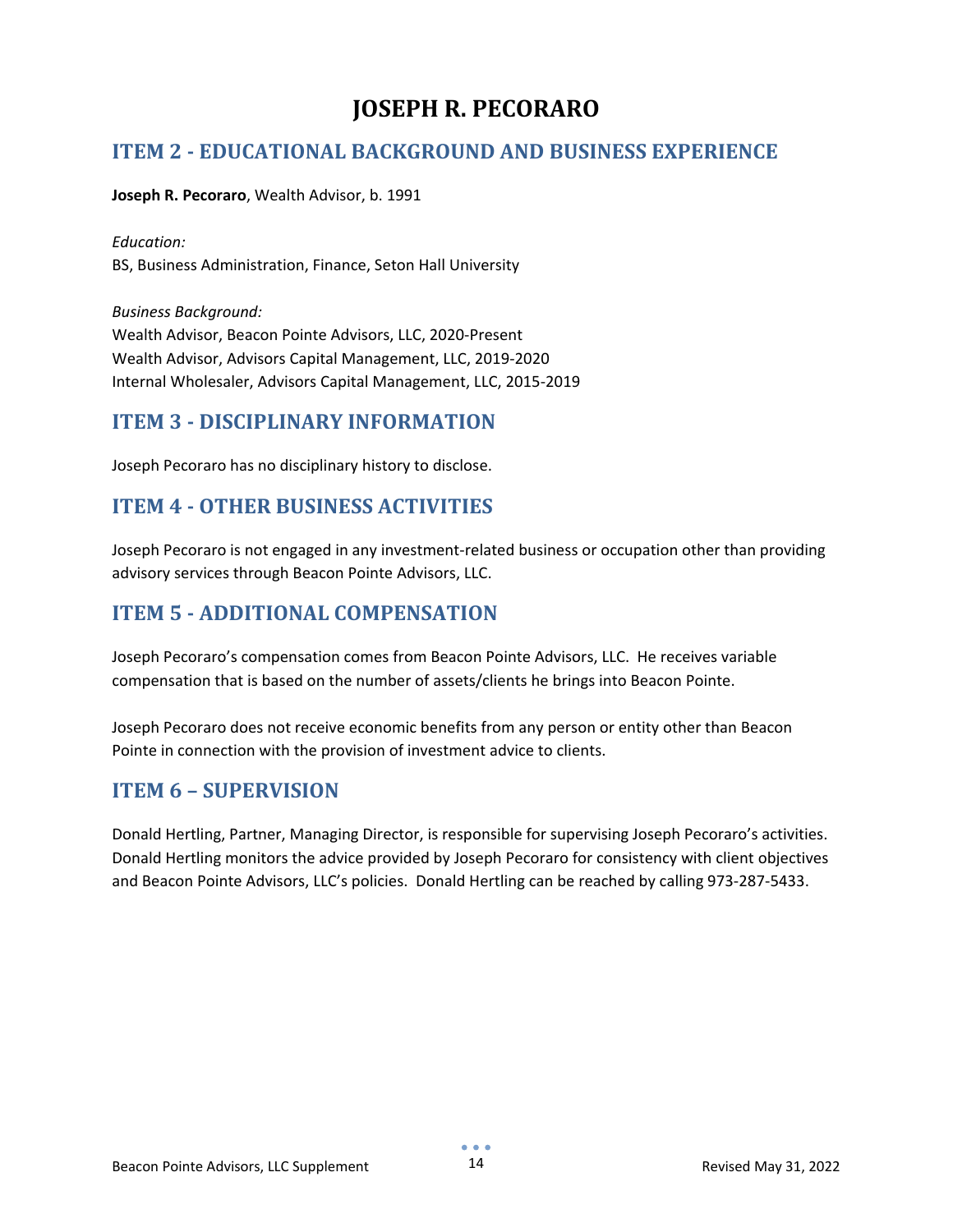### **JONATHAN SAVORGIANNAKIS**

### <span id="page-53-0"></span>**ITEM 2 - EDUCATIONAL BACKGROUND AND BUSINESS EXPERIENCE**

#### **Jonathan Savorgiannakis**, Associate Wealth Advisor, b. 1996

*Education:* BS, Finance, Fordham University – Gabelli School of Business

*Business Background:* Associate Wealth Advisor, Beacon Pointe Advisors, LLC, 2021-Present Agent, Beacon Pointe Insurance Services, LLC, 2021-Present Registered Representative, Equitable Advisors, LLC, 2019-2021 Registered Representative, 2019-2021 Intern, Wells Fargo Advisors, 2017 Intern, 21<sup>st</sup> Century Fox, 2016

### **ITEM 3 - DISCIPLINARY INFORMATION**

Jonathan Savorgiannakis has no disciplinary history to disclose.

### **ITEM 4 - OTHER BUSINESS ACTIVITIES**

Jonathan Savorgiannakis is not engaged in any investment-related business or occupation other than providing advisory services through Beacon Pointe Advisors, LLC.

### **ITEM 5 - ADDITIONAL COMPENSATION**

In addition to his regular compensation from Beacon Pointe Advisors, LLC, Jonathan Savorgiannakis is eligible to receive compensation for referring new clients to Beacon Pointe Advisors, LLC.

Jonathan Savorgiannakis does not receive economic benefits from any person or entity other than Beacon Pointe in connection with the provision of investment advice to clients.

### **ITEM 6 – SUPERVISION**

Donald Hertling, Partner, Managing Director, is responsible for supervising Jonathan Savorgiannakis' activities. Donald Hertling monitors the advice provided by Jonathan Savorgiannakis for consistency with client objectives and Beacon Pointe Advisors, LLC's policies. Donald Hertling can be reached by calling 973-287-5433.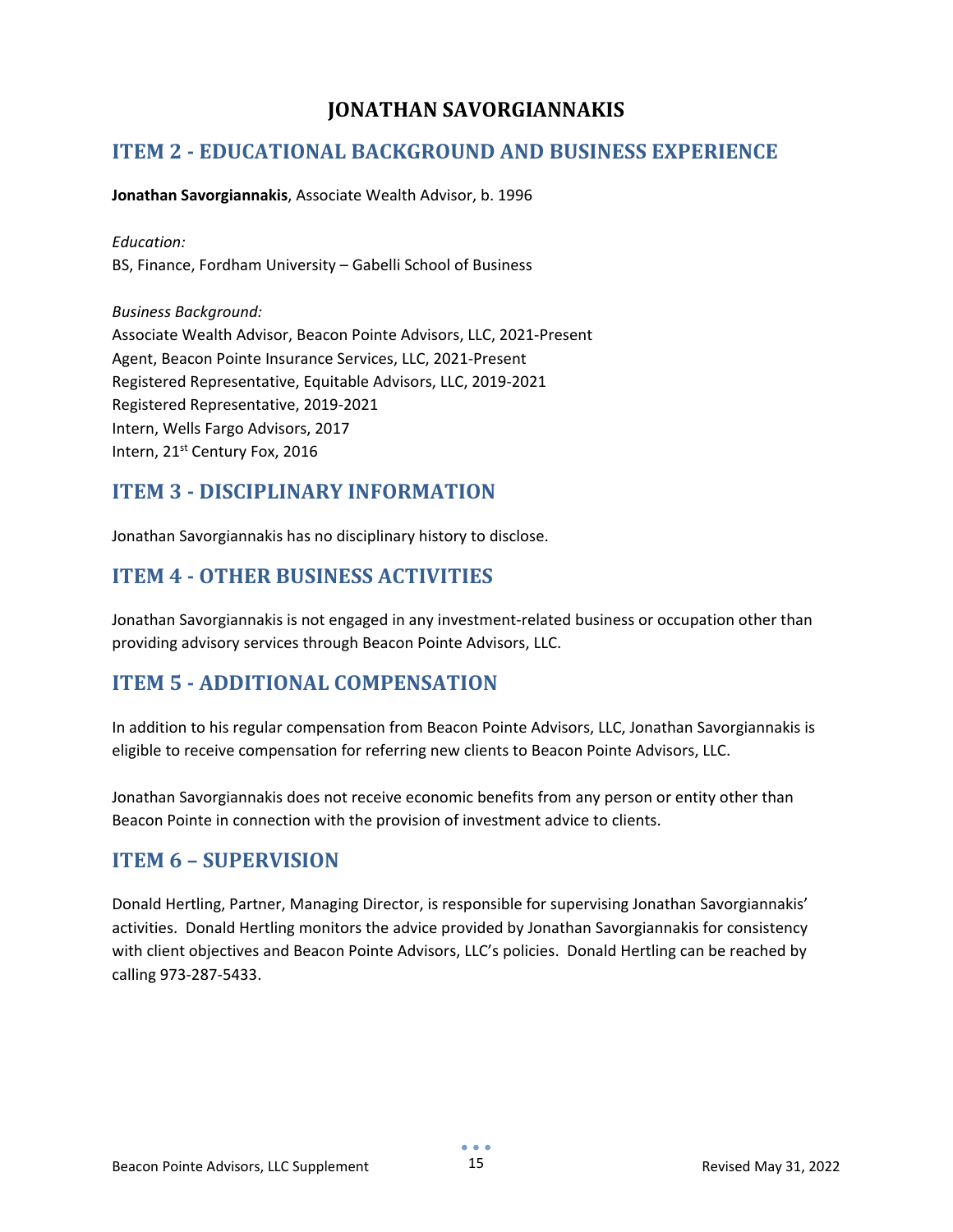### **PAUL J. VALDES**

### <span id="page-54-0"></span>**ITEM 2 - EDUCATIONAL BACKGROUND AND BUSINESS EXPERIENCE**

**Paul J. Valdes**, Regional Director, b. 1967

*Education:* BS, Business Administration, Fordham University

*Business Background:* Regional Director, Beacon Pointe Advisors, LLC, 2021-Present Vice President, Advisor Consultant, Nuveen Securities, LLC, 2014-2020

### **ITEM 3 - DISCIPLINARY INFORMATION**

Paul Valdes has no material disciplinary history to disclose.

Please see [www.adviserinfo.sec.gov](http://www.adviserinfo.sec.gov/) for additional information.

### **ITEM 4 - OTHER BUSINESS ACTIVITIES**

Paul Valdes is not engaged in any investment-related business or occupation other than providing advisory services through Beacon Pointe Advisors, LLC.

### **ITEM 5 - ADDITIONAL COMPENSATION**

Paul Valdes' compensation comes from Beacon Pointe Advisors, LLC. He receives variable compensation that is based on the number of assets/clients he brings into Beacon Pointe.

Paul Valdes does not receive economic benefits from any person or entity other than Beacon Pointe in connection with the provision of investment advice to clients.

### **ITEM 6 – SUPERVISION**

Donald Hertling, Partner, Managing Director, is responsible for supervising Paul Valdes' activities. Donald Hertling monitors the advice provided by Paul Valdes for consistency with client objectives and Beacon Pointe Advisors, LLC's policies. Donald Hertling can be reached by calling 973-287-5433.